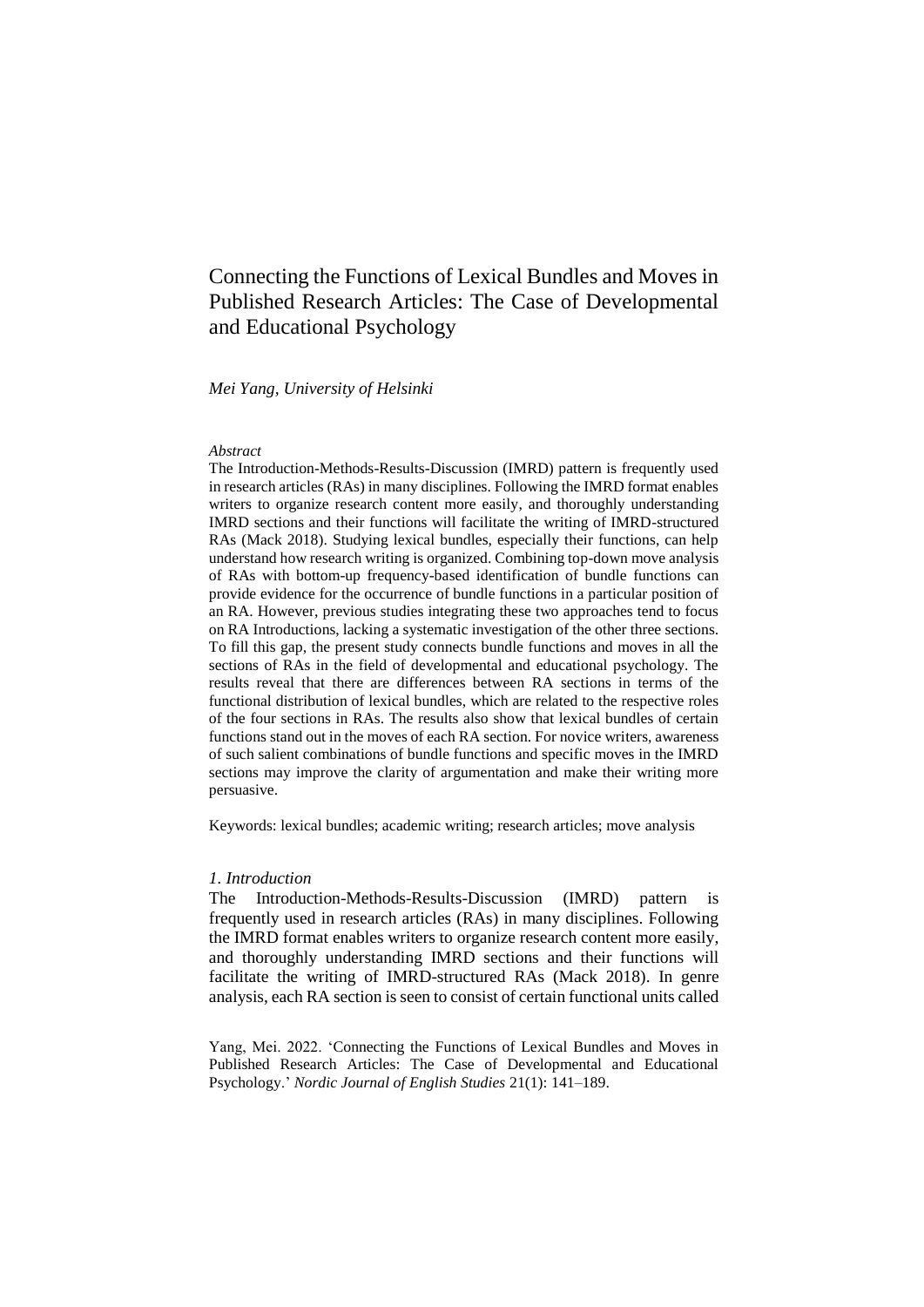*moves* (Swales 2004) that can help the authors better meet the scientific community's expectations (Kanoksilapatham 2005). In previous work, a top-down approach has been used to analyse the move structure of RAs: researchers have distinguished moves on the basis of 'their interpretations of the communicative purpose of the text' (Pho 2013: 30). From a top-down perspective, moves have been identified in different RA sections, such as the *Introduction* (Hirano 2009; del Saz Rubio 2011), *Methods* (Lim 2006; Cotos, Huffman & Link 2017), *Results* (Brett 1994; Lim 2010), and *Discussion* (Holmes 1997; Basturkmen 2012). After the moves have been identified, the linguistic features associated with particular moves have been analysed in different RA sections. These studies have shown that each RA section consists of specific moves, which are associated with specific linguistic resources used to help achieve the communicative purposes in each move.

Lexical bundles are an 'important component of fluent linguistic production' (Hyland 2012: 150) and they are generally identified based on frequency (e.g., Sánchez Hernández 2013; Esfandiari & Barbary 2017; Wright 2019). The benefit of this approach is that it automatically identifies the lexical bundles that are frequently used in a corpus. When combined with top-down move analysis, this bottom-up approach can provide evidence about how a lexical bundle occurs in a particular position in a text. Lexical bundles are 'lexico-grammatical building blocks associated with basic functions' (Cortes 2013: 36), while moves are 'segments of discourse that provide the building blocks of texts' (Biber, Connor & Upton 2007: 9). Adopting this combined approach to analyse the distribution of functions of lexical bundles can show how these two types of building blocks are used to organize a text. However, to my knowledge, previous studies of this kind tend to focus more on one specific RA section, the Introduction (e.g., Cortes 2013), lacking a comprehensive investigation of the other RA sections.

In order to extend the investigation to other RA sections, the present study aims to connect lexical bundles with moves in all four RA sections: Introduction, Methods, Results and Discussion. As lexical bundles are influenced by the discipline (Lu  $\&$  Deng 2019), the present study concentrates on only one discipline, psychology, which frequently follows the IMRD pattern (Lin & Evans 2012).

This study explores the impact of RA section on the functional distribution of lexical bundles and the connection of bundle functions with moves in each RA section. The information about the functional difference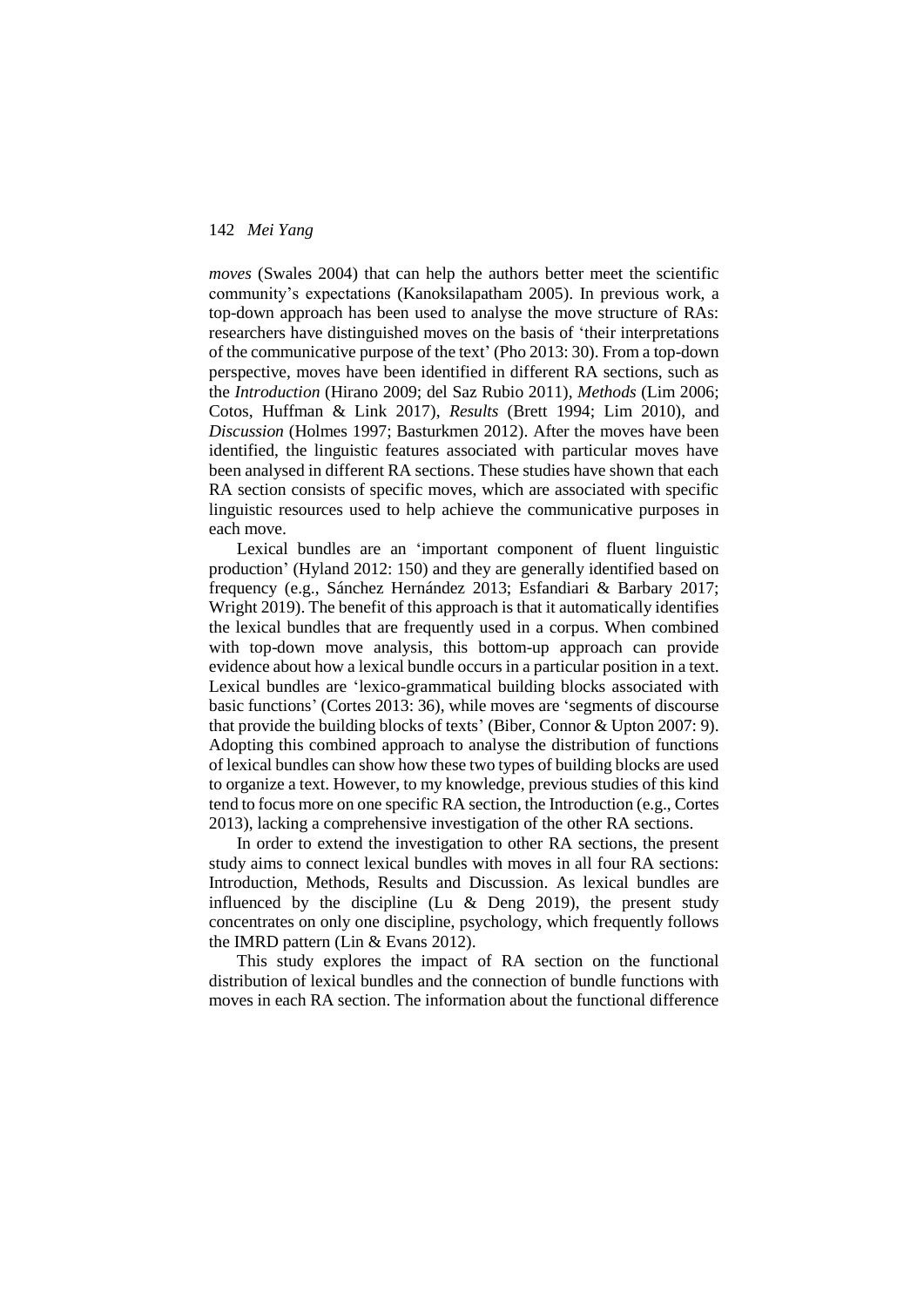across sections and the connection between bundle functions and moves may help novice researchers clearly convey the message in each move and write RAs in a more persuasive way.

### *2. Literature Review*

#### *2.1 Lexical bundles*

Lexical bundles are 'the sequences of words that most commonly co-occur in a register' (Biber et al. 1999: 989). Lexical bundle studies have usually taken a bottom-up approach (e.g., Baker & Chen 2010; Esfandiari & Barbary 2017; Wright 2019). Frequency is one criterion for lexical bundle identification. Previous studies have set frequency thresholds at 10 (Biber et al. 1999), 20 (Cortes 2004), 25 (Baker & Chen 2010), or 40 times (Biber, Conrad & Cortes 2004) per million words. Another criterion for lexical bundle identification is dispersion. Dispersion refers to the use of lexical bundles by different writers or speakers and the dispersion thresholds are typically set at three to five texts (e.g., Biber & Barbieri 2007) or 10% of texts (e.g., Hyland 2008a) to avoid individual writers' preferences and ensure the typicality across the entire corpus.

The functions of lexical bundles have been investigated in many studies, and the functional frameworks developed by Biber, Conrad and Cortes (2004) and Hyland (2008b) have been widely used. Biber et al's framework is based on a broader corpus of both spoken and written registers, whereas the one developed by Hyland focuses specifically on research writing. Biber, Conrad and Cortes (2004) classified bundle functions into three groups of stance expressions, discourse organizers and referential expressions. Stance expressions 'express attitudes or assessments of certainty that frame some other proposition'; discourse organizers 'reflect relationship between prior and coming discourse'; referential expressions 'make direct reference to physical or abstract entities, or to the textual context itself' (Biber, Conrad & Cortes 2004: 384). Hyland (2008b) classified bundle functions into research-oriented, textoriented, and participant-oriented ones, based on Halliday's (1994) ideational, textual, and interpersonal functions. In Hyland's classification, the research-oriented bundles 'help writers to structure their activities and experiences of the real world' (Hyland 2008b: 13); the text-oriented bundles are 'concerned with the organization of the text and its meaning as a message or argument' (Hyland 2008b: 13); the participant-oriented bundles are 'focused on the writer or reader of the text' (Hyland 2008b: 14).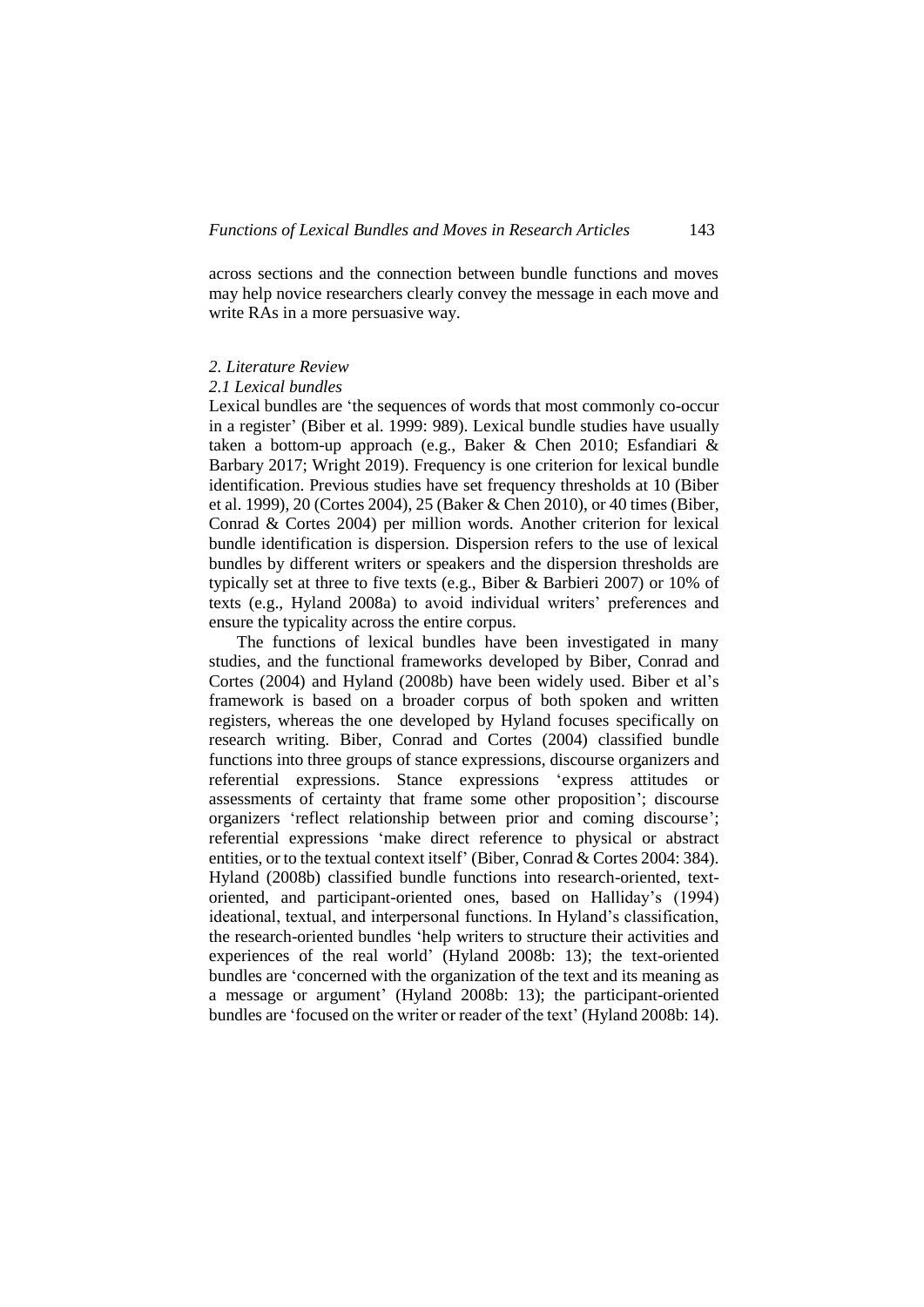Scholars have made minor adjustments to Hyland's categories to accommodate the bundles in their research. For example, Durrant (2017) added intangible framing attributes to research-oriented bundles, excluded topic bundles from research-oriented bundles, and excluded engagement bundles from participant-oriented bundles. In what follows, the present study will discuss how lexical bundles vary across registers and disciplines based on Biber et al's and Hyland's functional frameworks.

Register and discipline have been found to influence the functions of lexical bundles. Biber, Conrad and Cortes (2004) found that classroom teaching used more stance expressions and discourse organizers than in conversation, but more referential expressions than in academic prose. Hyland (2008b) discovered that hard science (i.e., electrical engineering and microbiology) used more research-oriented bundles, and soft science (i.e., business studies and applied linguistics) more text-oriented and participant-oriented bundles. Durrant (2017) found that hard science writing and soft science writing showed a series of differences in focus when these two clusters of writing were analysed from the perspective of bundle functions. In his study, hard science writing was shown to use research-oriented bundles to describe physical location and quantification, text-oriented bundles to indicate cause and effect, and stance bundles to state received opinion, whereas soft science used these three functions to depict abstract constructs and historical moments, indicate relationships or differences, and evaluate topic importance, respectively. Functional analysis of lexical bundles can help understand the roles bundles play in different registers and disciplines. For instance, Biber, Conrad and Cortes (2004) found that textbook writers used stance expressions to introduce a topic (e.g., *it is important to*), discourse organizers to indicate comparison and contrast (e.g., *on the other hand*), and referential expressions to establish logical relationships in a text (e.g., *on the basis of*). Hyland (2008b) reported that hard science used research-oriented bundles to describe research objects, specify equipment, materials or research environment (e.g., *the structure of the, the size of the*), and soft science used text-oriented and participant-oriented bundles to direct readers around the text (e.g., *in terms of the*, *will be discussed in*) and indicate the writer's stance (e.g., *it is possible that*). Durrant (2017) found that science and technology writing used research-oriented bundles to depict the physical location and quantification (e.g., *at the bottom of*, *the length of the*), textoriented bundles to indicate cause and effect (e.g., *this is because the*), and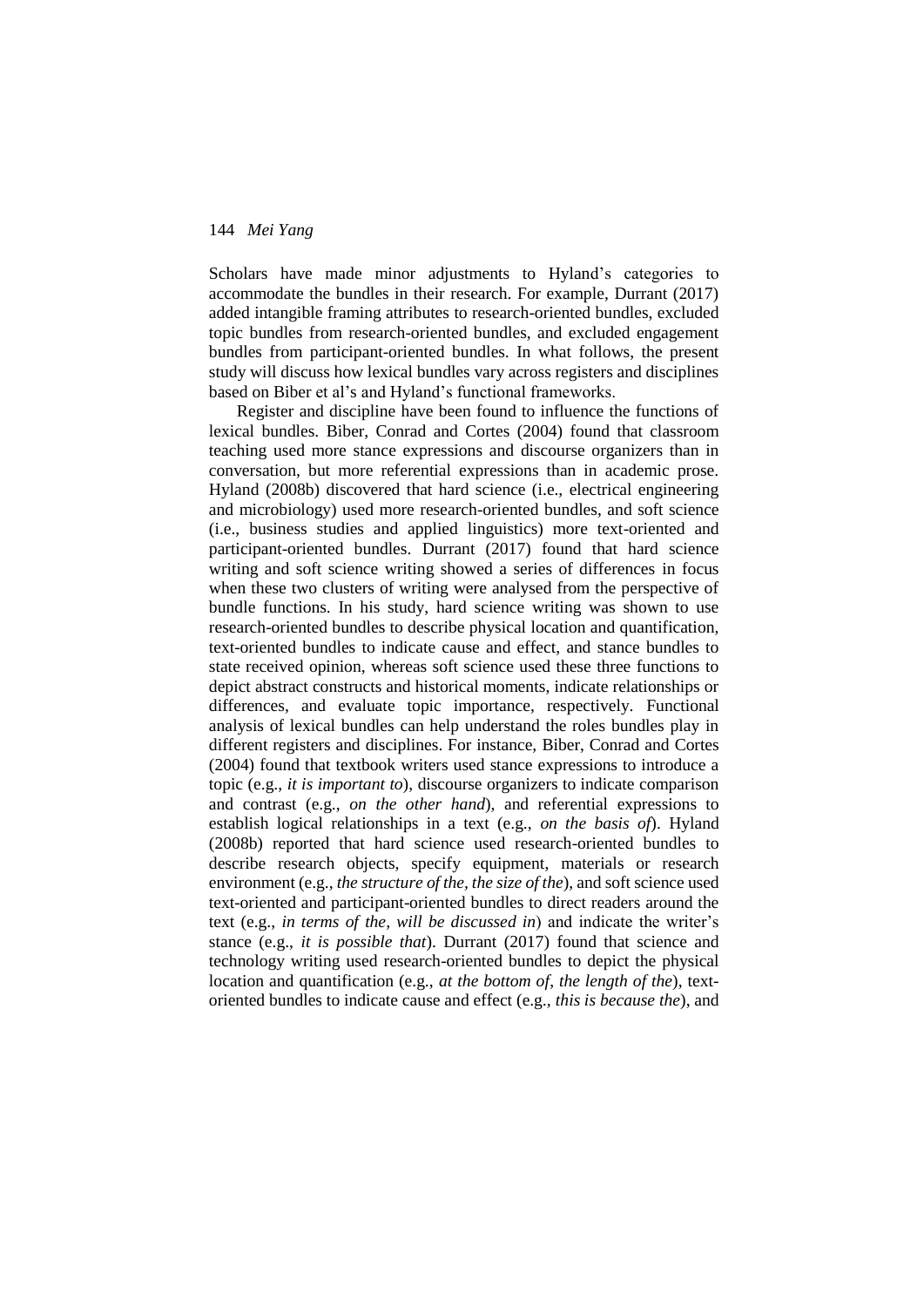stance bundles to state received opinion (e.g., *it is thought that*). By contrast, humanities and social sciences writing used these three functions respectively to describe abstract constructs and historical moments (e.g., *the role of the*, *at the time of*), indicate relationships or differences (e.g., *in contrast to the*), and evaluate topic importance (e.g., *the importance of the*). Through the functional analysis of lexical bundles, these studies present a clear picture of how discourse is organized in different registers and disciplines. Previous studies thus reveal that bundle function is a topic that is well worth investigation and that bundle functions vary across registers and disciplines, but it seems that very few studies have explored how RA sections are linked with bundle functions. To contribute to this line of research, this study explores how RA sections influence bundle functions within the genre of published journal articles.

#### *2.2 Lexical bundles and move analysis of RAs*

In genre analysis (Swales 1990), a genre is seen as having shared communicative purposes that shape the schematic structure of its discourse. The communicative purposes are realized through the rhetorical choices that follow certain moves, which are discoursal or rhetorical units performing coherent communicative functions (Swales 2004). As a 'prestigious genre' (Swales 2004: 217), RAs are the main way of contributing to knowledge for scholars. They generally follow the IMRD structure and these IMRD sections are sometimes referred to as 'IMRD part-genres' (Cotos, Huffman & Link 2017: 91). The moves of RAs have been extensively studied over the past three decades (Lin & Evans 2012) and some scholars have associated moves with linguistic features in specific sections of RAs. The Introduction (e.g., Hirano 2009; del Saz Rubio 2011) has been extensively studied since Swales' (1981) proposal of move-based approach to genre analysis, particularly the Create a Research Space (CARS) model. For example, using Swales' CARS model, del Saz Rubio (2011) analysed the move structure of RA introductions in the field of agricultural sciences and identified the metadiscoursal features frequently used to signal those moves. In addition to the Introduction, the other three sections, namely the Methods (e.g., Lim 2006; Cotos, Huffman & Link 2017), Results (e.g., Brett 1994; Lim 2010), and Discussion (e.g., Basturkmen 2012) have also been the focus of attention.

In the above top-down move analyses, the moves and their linguistic characteristics are identified based on the communicative purposes of texts,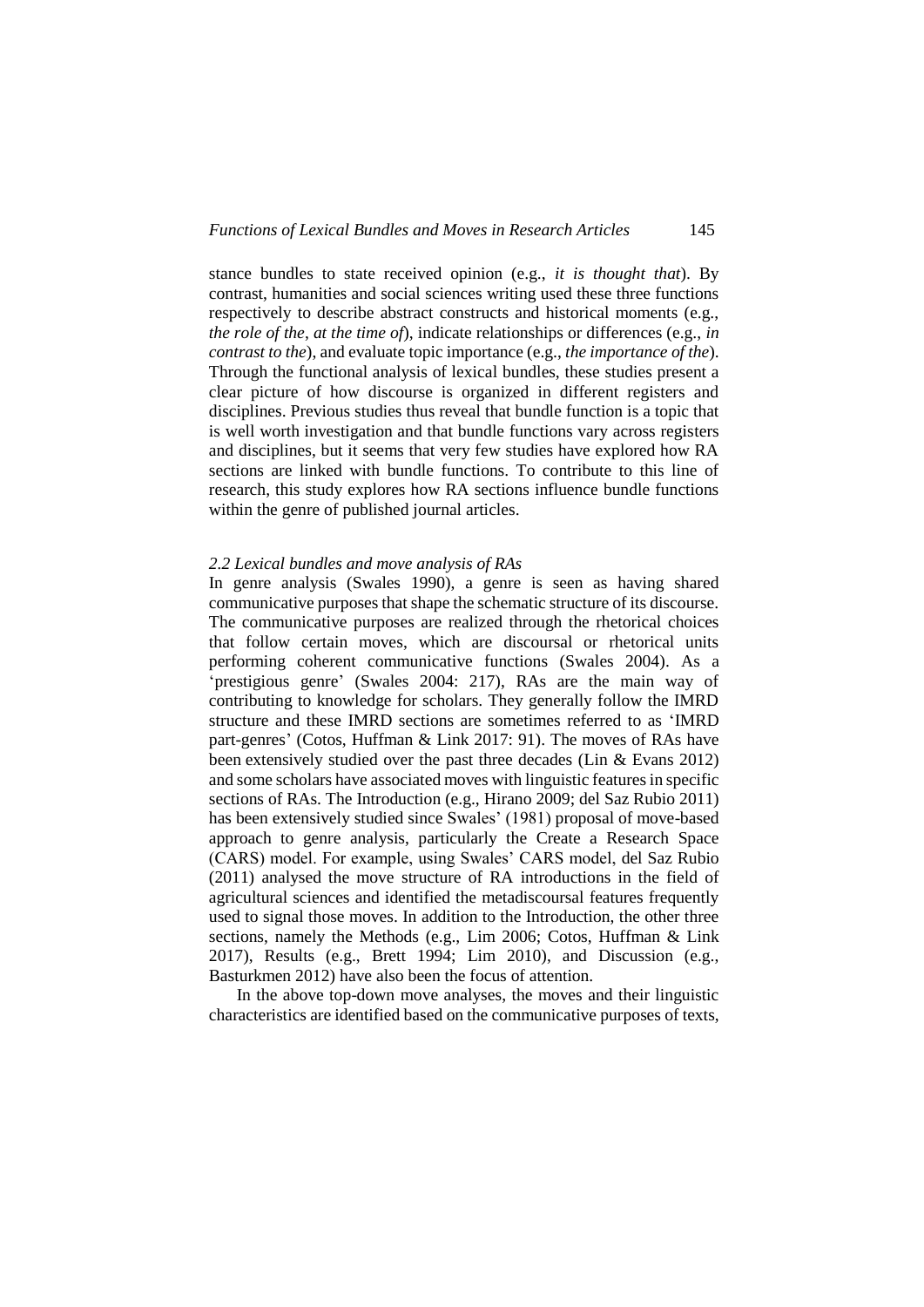which are mainly qualitative interpretations. By contrast, the bottom-up identification of lexical bundles is based on purely quantitative criteria, namely frequency and dispersion thresholds. It has been suggested that connecting the qualitative top-down move analysis with quantitative bottom-up identification of lexical bundles can 'provide evidence for the strong connection that exists between MWEs (multi-word expressions) and rhetorical moves' (Omidian, Shahriari & Siyanova-Chanturia 2018: 3). Based on a one-million word corpus of RA introductions, Cortes (2013) identified a group of lexical bundles, classified the bundles grammatically and functionally, and matched the bundles to the moves and steps characteristic of RA introductions. Inspired by Cortes (2013), Omidian, Shahriari and Siyanova-Chanturia (2018) investigated multi-word expressions in the moves of RA abstracts. However, to my knowledge, such research tends to emphasize RA abstracts and introductions over other intext sections. This study seeks to contribute to this line of research with a focus on the IMRD sections in one type of RA (i.e., published journal articles). This study first identifies the lexical bundles using a bottom-up approach, and then conducts a top-down move analysis to determine the moves in which the extracted bundles occur based on the communicative purposes of the surrounding context. The bundles and moves are then linked to see which bundles are characteristic of the moves.

## *2.3 Overview of the present study*

The present study is motivated by three points. First, the functional analysis of lexical bundles can present a clear picture of how discourse is organized. Second, connecting top-down move analysis with bottom-up identification of lexical bundles can provide evidence about how lexical bundles are used to organize discourse. Third, to my knowledge, previous studies using this combined approach tend to focus more on abstracts and introductions, rarely including other in-text sections in the research.

Exploring the impact of IMRD sections will inevitably involve the issue of sectional division. The IMRD framework is generally selfexplanatory and the section headings given by RA authors can offer important insight for macro-structure analysis (Ruiying & Allison 2003). However, in practice, due to journal conventions or discipline features, not all authors of RAs give explicit IMRD section headings, thus resulting in the issue of subjectivity in sectional division. To reduce the degree of subjectivity, this study focuses on those IMRD-structured RAs, which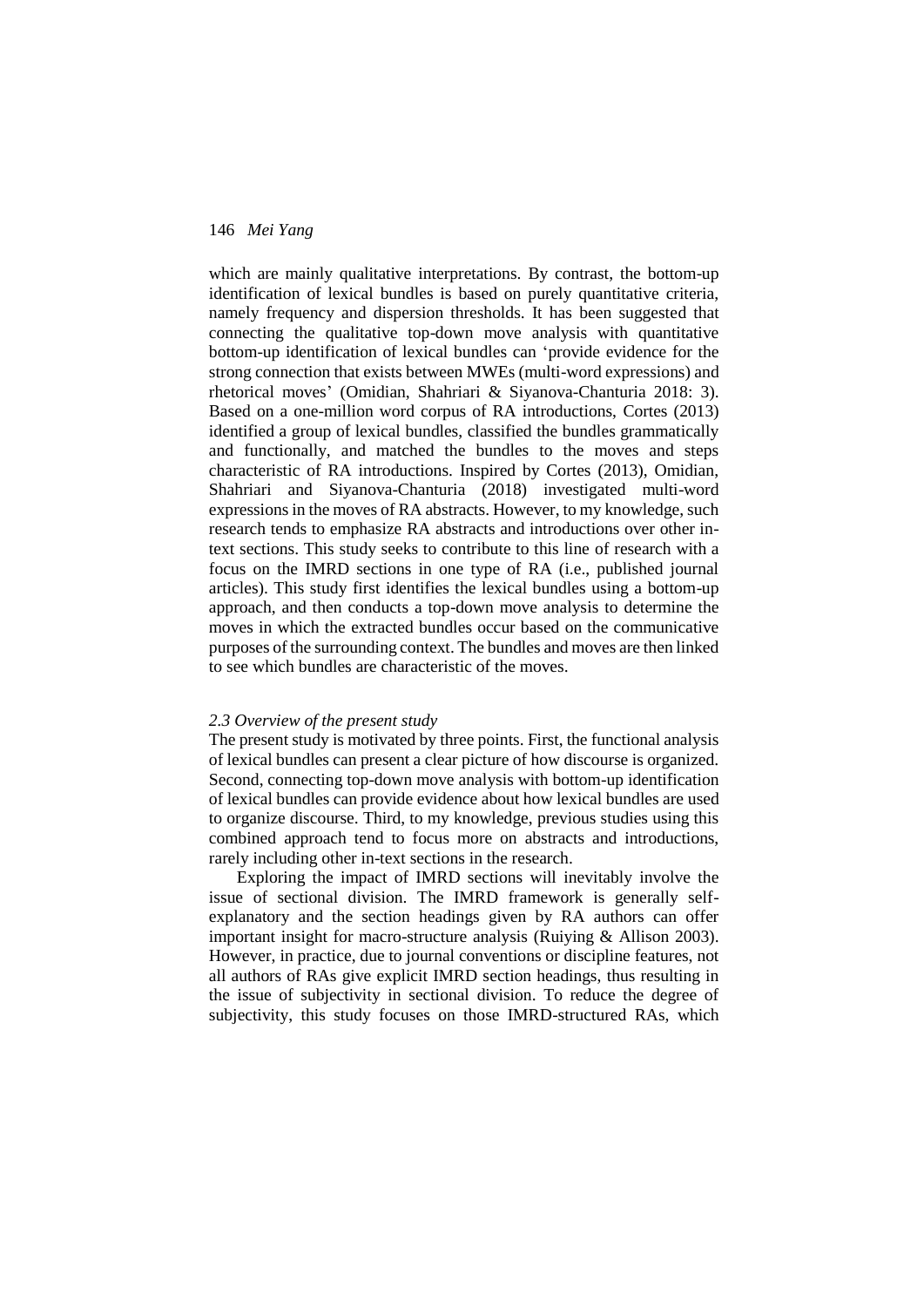means that an RA to be included in the corpus must have independent Introduction, Methods, Results and Discussion sections with explicit headings. The IMRD pattern is not limited to natural sciences, but is frequently employed also in some social science disciplines like psychology (Lin  $\&$  Evans 2012), which is the reason for selecting this discipline in the present study. Besides, since subdisciplines within a single discipline show variations in writing conventions (Ozturk 2007), this study focuses on the RAs in one subdiscipline to control the variables, facilitate the interpretation of results and make them more meaningful. The subdiscipline is developmental and educational psychology, which is an important yet less fully explored psychology branch in terms of lexical bundle analysis (Esfandiari & Barbary 2017).

This study aims to answer the following two research questions:

- 1) Is there a significant difference between RA sections in terms of the functional distribution of lexical bundles in developmental and educational psychology?
- 2) How are the functions of lexical bundles connected to the moves in each RA section in developmental and educational psychology?

### *3. Corpora and Methods*

#### *3.1 Corpora*

The corpora in this study consist of the IMRD-structured empirical RAs selected from five journals in the field of *Developmental and Educational Psychology* published by Elsevier. The five journals are *Journal of School Psychology*, *Journal of Experimental Child Psychology*, *Contemporary Educational Psychology*, *Research in Developmental Disabilities* and *Journal of Applied Developmental Psychology*.

The extraction of RAs was based on a stratified random sampling. Specifically, five IMRD-structured texts were selected from each of the five journals each year for a total of 10 years (2010–2019) (i.e., 50 texts for each of the five journals and 250 texts in total). Each RA has independent Introduction, Method, Results and Discussion sections and the headings of the four sections are clearly labelled 'Introduction', 'Method(s)', 'Results' and 'Discussion', respectively. The articles were converted into plain text files and conversion errors were manually corrected. In-text author-date citations were retained, and the tables, figures, footnotes, endnotes, appendices and references not relevant to the topic discussed in this study were omitted. Each RA was then divided into four I-M-R-D sections, saved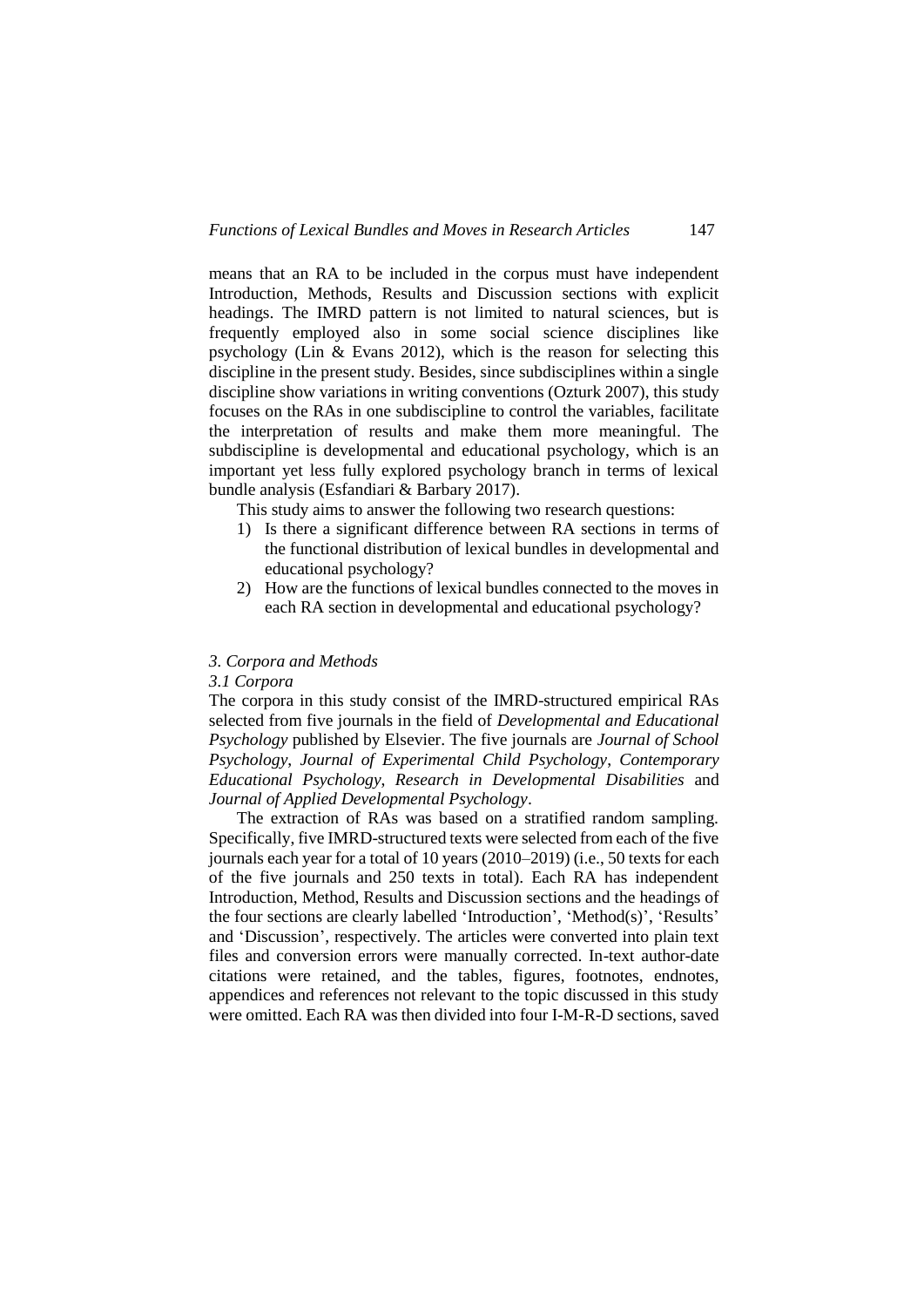in four separate text files, and stored in separate folders. Each folder contained 250 text files, and the four folders were the four sub-corpora in the present study.

All the four sub-corpora of Introduction, Methods, Results and Discussion originally had 250 texts, but they were of different sizes (see Table 1). The Results sub-corpus had the smallest size. Lexical bundles 'are strongly sensitive to the number of words in a corpus rather than the number of texts' (Esfandiari & Barbary 2017: 27) and it is potentially problematic to use the same normalized threshold to compare bundles in corpora of different sizes (Bestgen 2018). If the corpora are of different sizes, it may be desirable to reduce the size of the larger corpora by eliminating some documents (Bestgen 2020). Following Bestgen (2020), I reduced the sizes of the three larger corpora of Introduction, Methods and Discussion by randomly eliminating some texts. Every time one text was randomly eliminated, the word count of the remaining texts was calculated, and the elimination was continued until a closely matched word count in the three larger corpora of Introduction, Methods and Discussion was reached with the sub-corpus of Results. Table 1 gives information about the four subcorpora before and after refinement.

|                |        | Before refinement |       | After refinement |
|----------------|--------|-------------------|-------|------------------|
|                | No. of | Total tokens      |       | Total tokens     |
|                | texts  | (words)           | texts | (words)          |
| Introduction   | 250    | 526,376           | 131   | 281,056          |
| <b>Methods</b> | 250    | 480,193           | 146   | 280,823          |
| Results        | 250    | 280,406           | 250   | 280,406          |
| Discussion     | 250    | 477,169           | 146   | 280,405          |

|  | Table 1. Composition of the four sub-corpora |  |  |  |
|--|----------------------------------------------|--|--|--|
|--|----------------------------------------------|--|--|--|

## *3.2 Identification of lexical bundles*

Four-word lexical bundles were identified for analysis in the present study because they 'are far more common than 5-word strings and offer a clearer range of structures and functions than 3-word bundles' (Hyland 2008b: 8).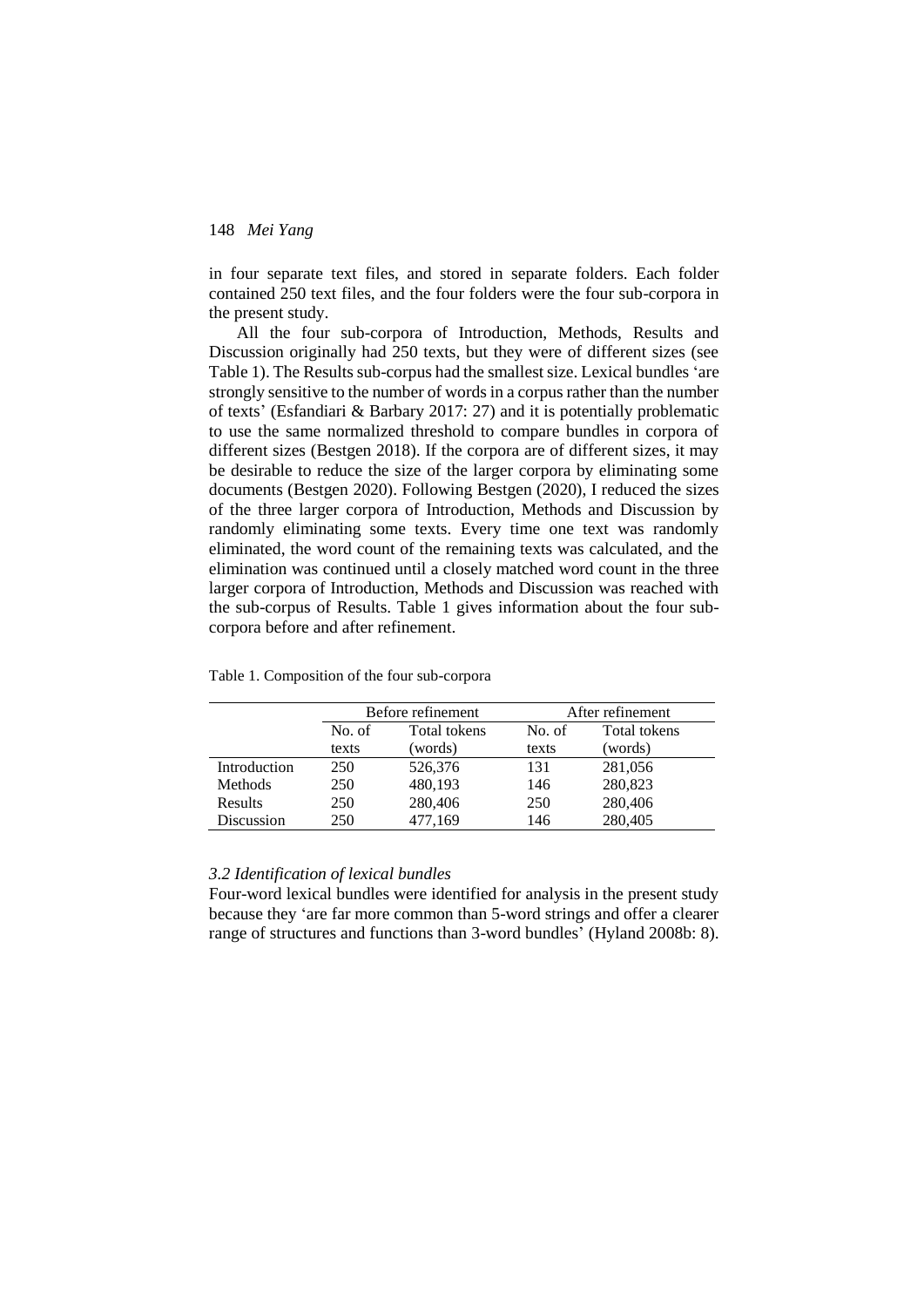Following Biber, Conrad and Cortes (2004) and Wright (2019), I chose a moderately high frequency threshold of 40 times per million words<sup>1</sup>.

Quite a few studies (e.g., Cortes 2013; Omidian, Shahriari & Siyanova-Chanturia 2018) have established the requirement of lexical bundles to occur in at least five texts. The dispersion thresholds of five to ten were tested in this study, and a stricter cut-off point of 10+ texts was finally adopted for dispersion because this threshold generated a reasonable set of bundles for comparison between the four sub-corpora. As shown by Cortes (2013), the frequency of individual lexical bundles becomes higher when the corpus is more focused. For example, many expressions that have been found to be frequent in Cortes' (2013) focused corpus of Introductions had never been identified as recurrent expressions in the corpora made up of whole RAs. Therefore, to extract the bundles that are characteristic of each RA section, I identified bundles at the level of the four focused sub-corpora of Introduction, Methods, Results and Discussion.

*AntConc* was used to determine the frequency and dispersion thresholds<sup>2</sup>. Considering that the overlap cases of 'complete overlap' and 'complete subsumption' (Baker & Chen 2010: 33) will inflate quantitative results, the identified bundles were manually checked via concordance analyses. Complete overlap refers to the case where two four-word bundles are derived from a single five-word combination. During the manual check, one case of complete overlap was observed in the Methods sub-corpus. *At the time of* and *the time of the* both occurred 35 times, coming from the longer expression *at the time of the*. Complete subsumption refers to the case where two bundles form part of a five-word bundle. A total of 10 cases of complete subsumption (two cases in Introduction; four cases in Results; four cases in Discussion) were observed during the manual check. For

-

<sup>&</sup>lt;sup>1</sup> Since the four sub-corpora sizes in the current study are not one million, the frequency threshold was then calculated by multiplying the established cut-off frequency by the corpora size divided by one million, and the equivalent number was 11 times.

<sup>2</sup> During the identification, one lexical bundle (i.e., *in the United States*) was excluded from the Introduction sub-corpus as this bundle is 'a four-word bundle because of the number of words in the country's name' (Wright 2019: 5). One bundle (i.e., *cronbach's alpha for*) in the Methods sub-corpus and one bundle (i.e., *children's ability to*) in the Discussion sub-corpus were excluded because they are counted as four-word bundles due to the misidentification of 'cronbach's' and 'children's' as two separate words by *AntConc*.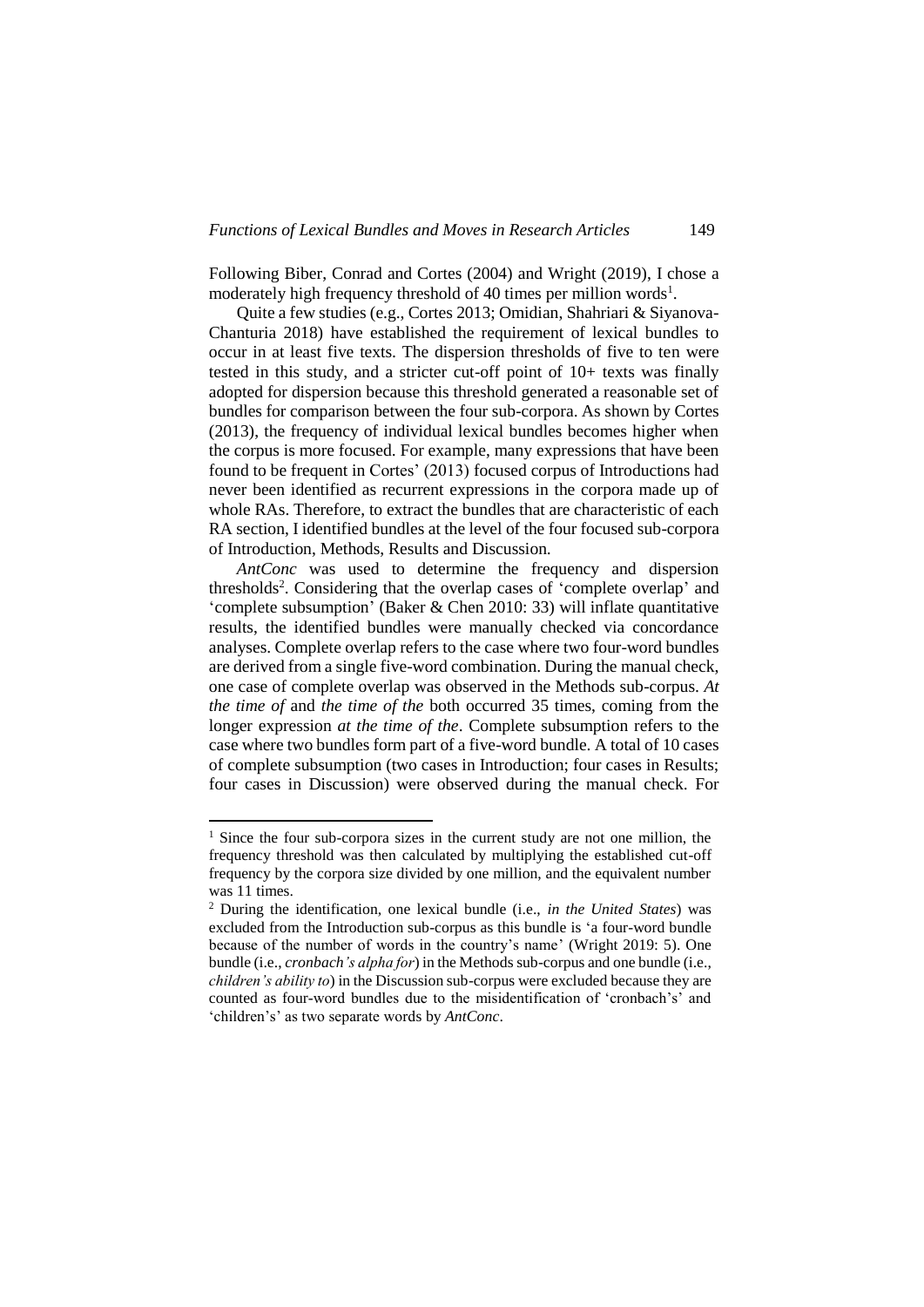example, in the Results sub-corpus, *not significantly related to* occurred 20 times, while *was not significantly related* occurred 19 times. Both bundles occurred as a subset of the five-word bundle *was not significantly related to*, which occurred six times. Following Baker and Chen (2010), the frequency of *was not significantly related to* was subtracted from the combined frequency of *not significantly related to* and *was not significantly related*. Apart from the overlapping cases, there is another problem: should the types of bundles (types) or the frequencies of bundles (tokens) be counted? One corpus with a narrow range of bundles can have high token frequencies of them when certain bundles are repeatedly used. Following Baker and Chen (2010), I counted both the types and tokens of bundles (see Table 2).

Table 2. Number of bundle types and tokens in each RA section

| Section        | Types | Tokens |  |
|----------------|-------|--------|--|
| Introduction   | 45    | 994    |  |
| <b>Methods</b> | 53    | 1,112  |  |
| Results        | 56    | 1,445  |  |
| Discussion     | 66    | 1.587  |  |

*3.3 Functional classification of lexical bundles and bundle-move connection*

The functional analysis of lexical bundles was based on Hyland's (2008b) classification framework with some minor adjustments to accommodate the bundles extracted in this study. One subcategory *statistical markers* was added to Hyland's research-oriented bundles, and two subcategories *generalization* and *citation* were added to the text-oriented bundles. The functional classification was done by two raters (the author of this paper and a doctoral student in applied linguistics). The two raters first classified the bundle functions independently and the initial agreement rate was 76%. Each case of disagreement was then discussed to reach 100% agreement.

Close reading of the concordances showed that two bundles (i.e., *in the present study* and *in the current study*) were multifunctional. These two bundles occurred in the Introduction, Methods and Discussion sub-corpora. Based on the specific contexts, these bundles were functionally classified on a case-by-case basis. For example, in the Introduction sub-corpus, the bundle *in the current study* occurred 53 times and had two functions (i.e.,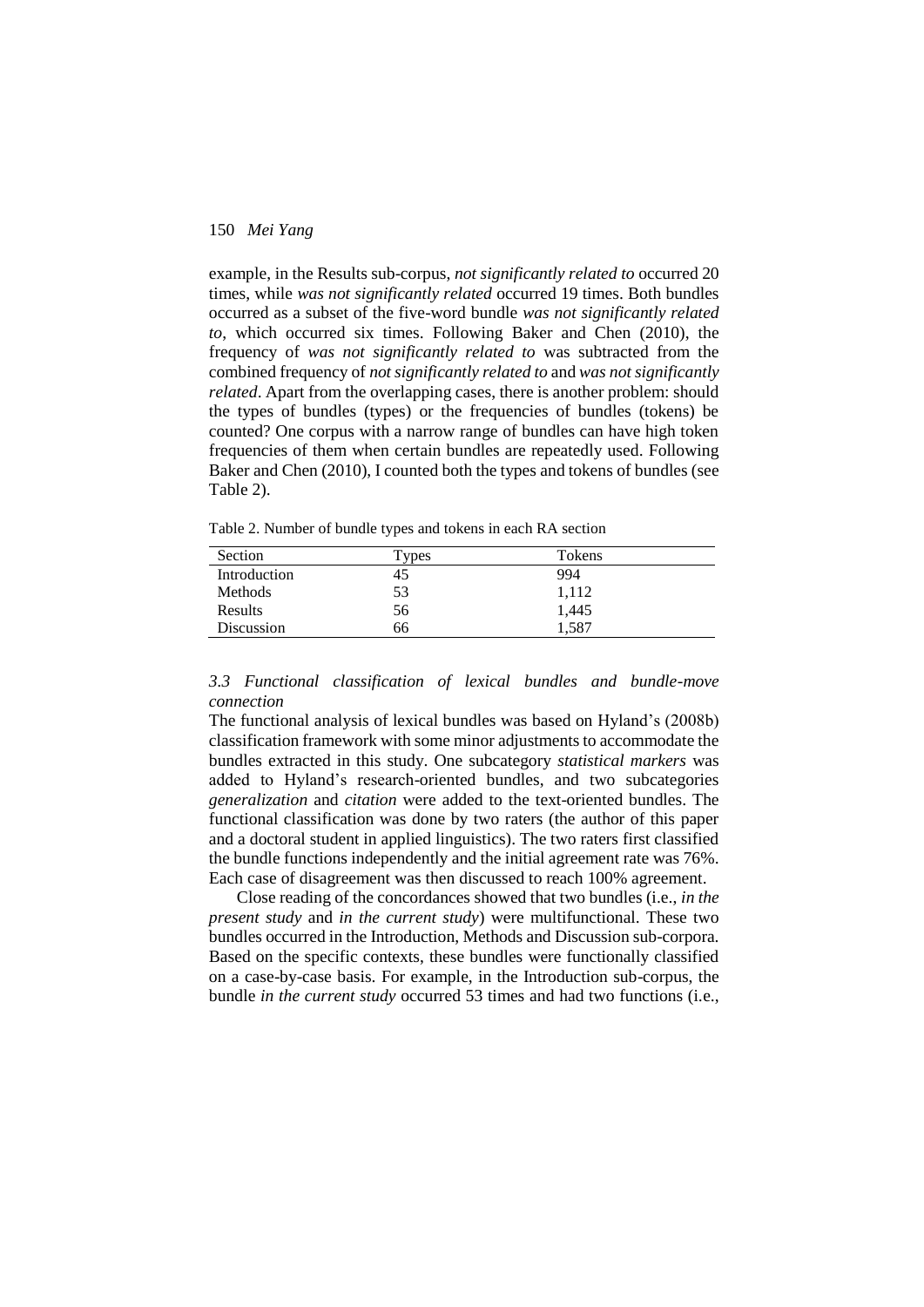location and structuring signals). Via concordance analyses and the two raters' discussion, 39 of the occurrences were incorporated into the function of structuring signals and 14 of the occurrences into the function of location. The final functional categories and examples are listed in Table 3. The full list of lexical bundles in the IMRD sections is shown in Appendix A.

| Function             | Subcategory               | Example                       |
|----------------------|---------------------------|-------------------------------|
| Research-oriented    | Location                  | in a quiet room               |
|                      | Procedure                 | were used to assess           |
|                      | Quantification            | each of the three             |
|                      | Description               | the center of the             |
|                      | Statistical markers       | means and standard            |
|                      |                           | deviations                    |
| Text-oriented        | <b>Transition signals</b> | on the other hand             |
|                      | Resultative signals       | <i>the results of the</i>     |
|                      | Structuring signals       | are presented in table        |
|                      | Framing signals           | in the case of                |
|                      | Generalization            | little is known about         |
|                      | Citation                  | <i>is consistent with the</i> |
| Participant-oriented | Stance features           | are more likely to            |
|                      | Engagement features       | <i>it should be noted</i>     |

Table 3. Functional classification framework (adapted from Hyland 2008b)

Following Baker and Chen (2010) and Omidian, Shahriari and Siyanova-Chanturia (2018), I employed a chi-square test<sup>3</sup> to determine whether or not a statistically significant relationship exists between RA sections and bundle functions in developmental and educational psychology. In the current study, the two categorical variables for chisquare tests are RA *section* and *function*. The null hypothesis in the chisquare test is that there is no association between RA section and the distribution of functions of lexical bundles in the data.

After the chi-square test of RA sections and bundle functions was performed, lexical bundles were connected with the moves they appear in. This was done following the systematic coding scheme of the move structures of RAs in Pho (2013) (see Appendix B). As many moves in the articles in the corpora do not use lexical bundles, this study simply identified the moves based on the context of the extracted lexical bundles,

-

 $3$  The chi-square tests in this study were performed using R.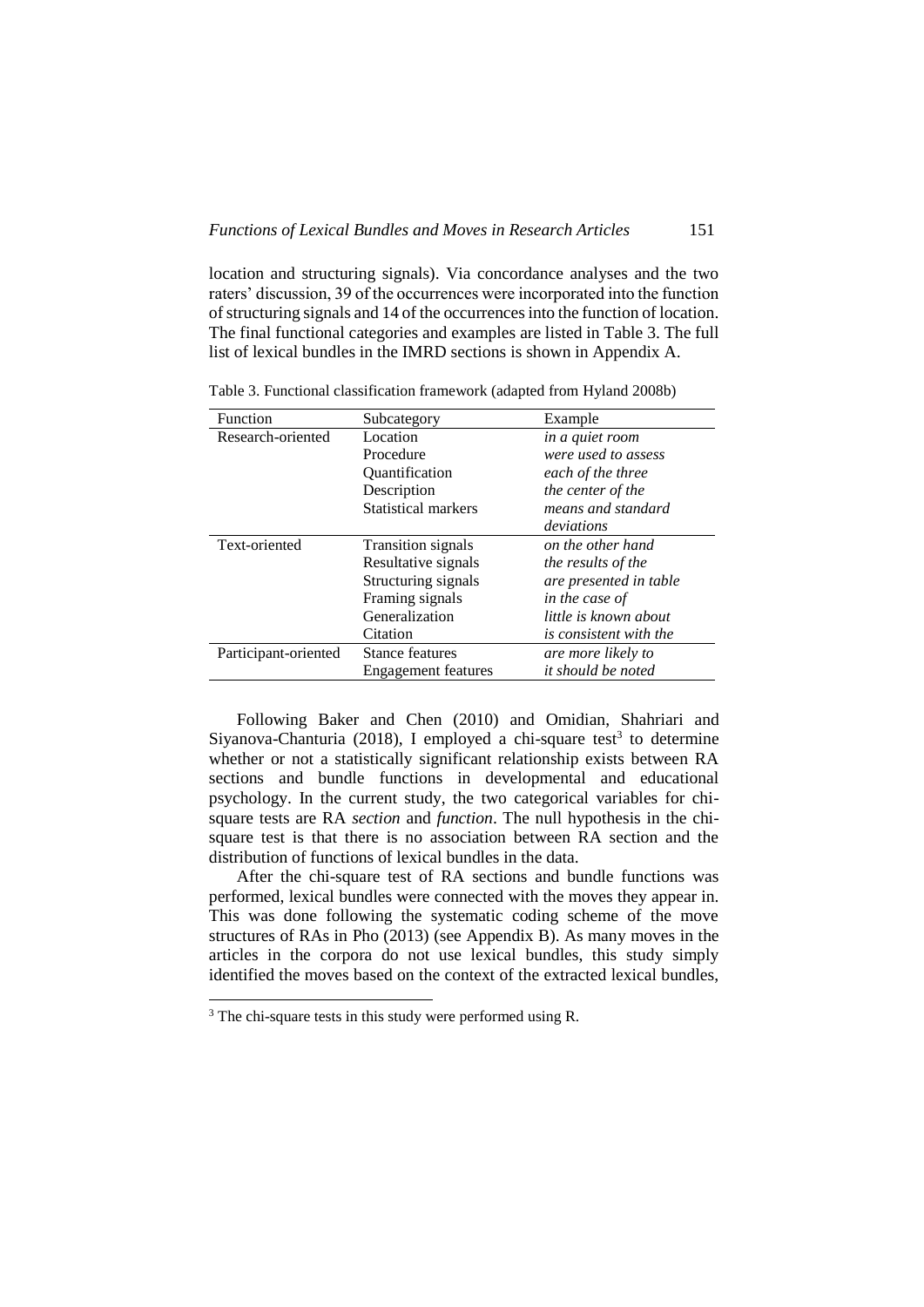instead of tagging the moves for the four sub-corpora in advance (cf. Moreno & Swales' (2018) critique towards bundle-move analyses). The bundle-move connection was analysed by the same two raters (the author of this paper and a doctoral student in applied linguistics). The two raters first connected the bundles with moves independently and the initial agreement rate was 72%. Each case of disagreement was then discussed to reach full agreement. The bundles that appeared in more than one move were analysed on a case-by-case basis. For example, in the Introduction sub-corpus, *the extent to which* occurred 55 times. Based on the surrounding context and the two raters' negotiation, this bundle appeared 45 times in *Move 1: Establishing a territory <EST>*, five times in *Move 2: Establishing a niche <ESN>* and five times in *Move 3: Presenting the present work <PPW>*.

### *4. Results and Discussion*

### *4.1 Functional analysis*

-

Tables 4 and 5 show that the Introduction section used significantly more text- and participant-oriented bundles, the Methods and Results sections more research-oriented bundles, and the Discussion section more text- and participant-oriented bundles. The subcategorial distribution of functions can give a clearer picture of how the functions are manifested in each section (see Figure 1). The functional differences across the IMRD sections were analysed in detail below.

Table 4. Standardized residuals in a chi-square contingency table for functional distribution  $(types)^4$ 

|                |                | Research- | Text-    | Participant- |
|----------------|----------------|-----------|----------|--------------|
|                |                | oriented  | oriented | oriented     |
| Introduction   | Observed count |           | 33       |              |
|                | Expected count | 17.677    | 23.708   | 5.615        |
|                |                | $-2.539$  | 1.908    | 0.584        |
| <b>Methods</b> | Observed count | 44        |          |              |
|                | Expected count | 20.686    | 27.743   | 6.571        |
|                |                |           |          |              |

 $4$  In terms of the types, the standardized residuals  $(R)$ , calculated to interpret the association between RA sections and bundle functions, showed that the cells in bold  $(R > 1.96)$  made a statistically significant contribution to the rejection of the null hypothesis.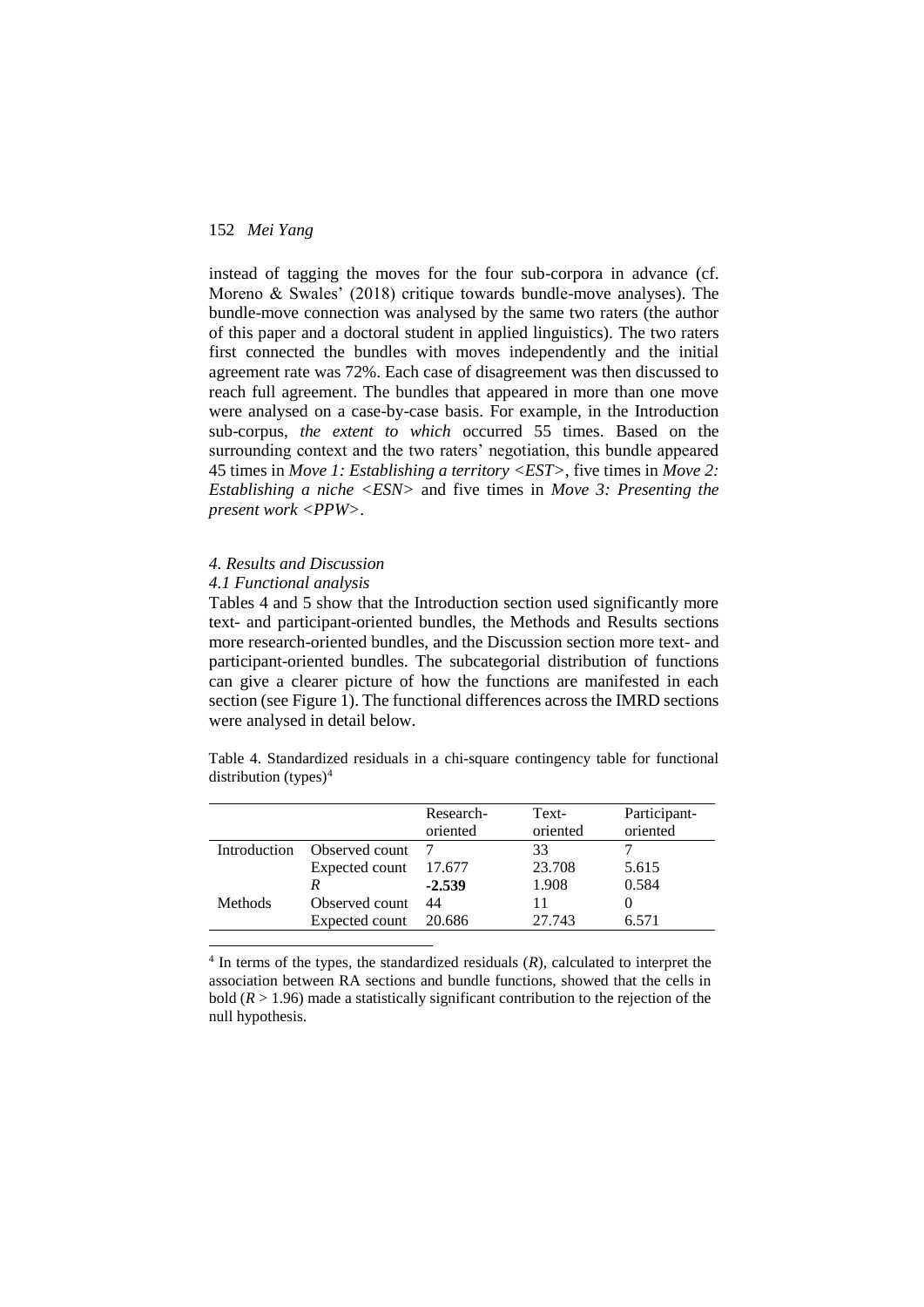*Functions of Lexical Bundles and Moves in Research Articles* 153

|            |                       | 5.126    | $-3.179$ | $-2.563$ |
|------------|-----------------------|----------|----------|----------|
| Results    | Observed count        | 28       | 25       |          |
|            | Expected count 21.062 |          | 28.248   | 6.690    |
|            |                       | 1.512    | $-0.611$ | $-1.427$ |
| Discussion | Observed count        | 6        | 45       | 17       |
|            | Expected count 25.575 |          | 34.301   | 8.124    |
|            |                       | $-3.871$ | 1.827    | 3.114    |

*χ* <sup>2</sup>= 86.097, *df* = 6, *p* < 0.001, Cramer's *V* = 0.437

Table 5. Standardized residuals in a chi-square contingency table for functional distribution (tokens) $5$ 

|              |                | Research- | Text-     | Participant- |
|--------------|----------------|-----------|-----------|--------------|
|              |                | oriented  | oriented  | oriented     |
| Introduction | Observed count | 158       | 655       | 181          |
|              | Expected count | 362.351   | 493.518   | 138.131      |
|              | R              | $-10.735$ | 7.269     | 3.648        |
| Methods      | Observed count | 919       | 193       | 0            |
|              | Expected count | 405.367   | 552.104   | 154.529      |
|              | R              | 25.511    | $-15.283$ | $-12.431$    |
| Results      | Observed count | 664       | 682       | 99           |
|              | Expected count | 526.758   | 717.438   | 200.804      |
|              | R              | 5.980     | $-1.323$  | $-7.184$     |
| Discussion   | Observed count | 132       | 1021      | 434          |
|              | Expected count | 578.523   | 787.940   | 220.537      |
|              | R              | -18.565   | 8.303     | 14.374       |

*χ* <sup>2</sup>= 1929.6, df = 6, *p* < 0.001, Cramer's *V* = 0.433

-

<sup>&</sup>lt;sup>5</sup> In terms of the tokens, all the cells except for text-oriented bundles in Results made a statistically significant contribution to the rejection of the null hypothesis. The difference in the cells between the bundle types and tokens can be attributed to the repeated use of certain types of bundles.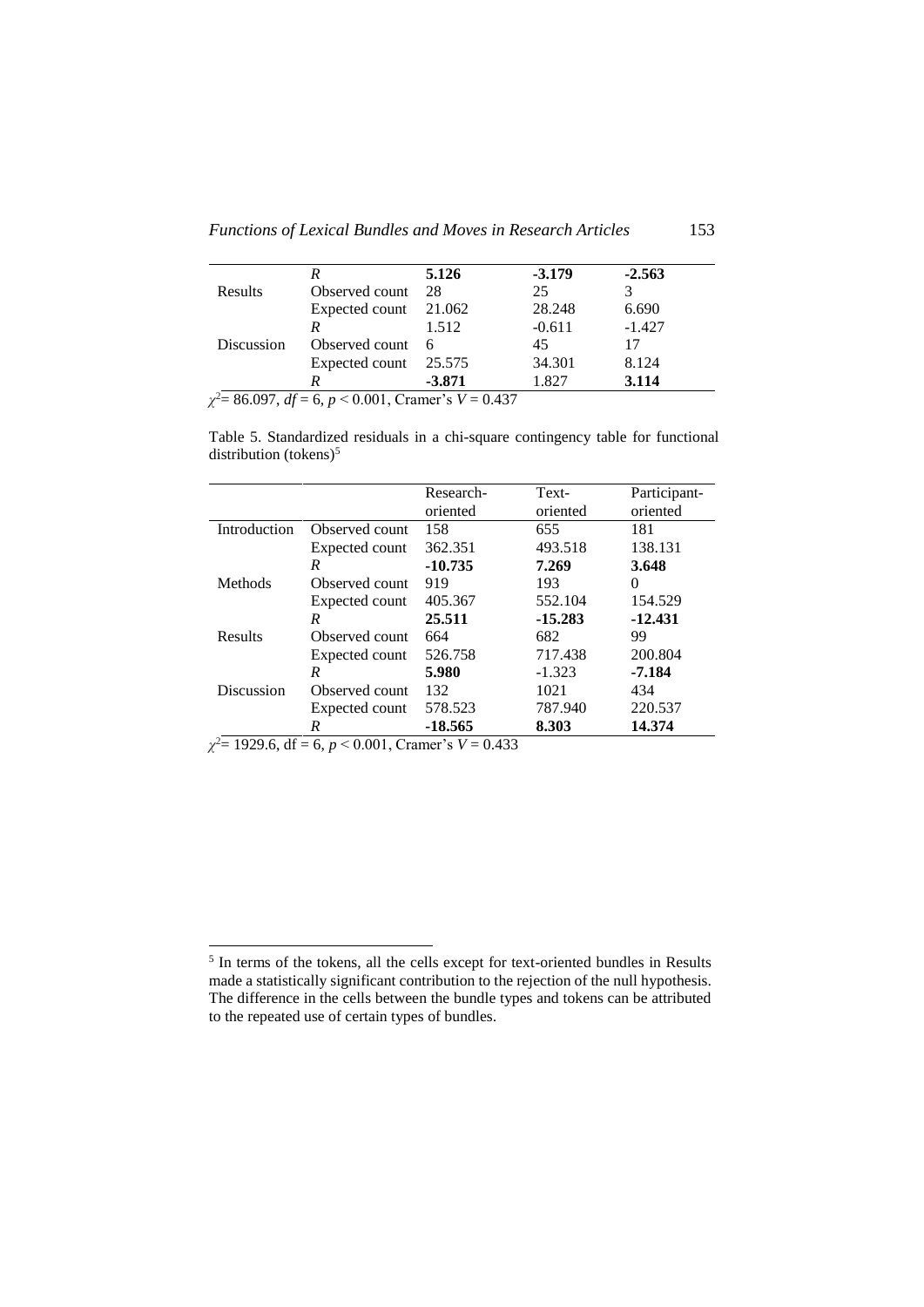

Figure 1. Subcategory functional distribution of bundle tokens in each RA section (Note:  $RO = research-oriented$ ;  $TO = text-oriented$ ;  $PO = participant-oriented$ )

The functional differences are clearly correlated with the roles the four sections play in RAs. In Introductions, writers refer to previous studies and emphasize possible gaps in the extant literature (del Saz Rubio 2011), which necessitates text-oriented bundles. These include resultative signals (19.2% of all the lexical bundles), which are used to present the findings in previous studies (1).

(1) …empirical *research has shown that* students' academic selfconcepts... [PSY\_CEP\_art032019\_I]

Generalization signals (6.6%) are employed to show what has not been done in the existing studies (2), and structuring signals (17.8%) are used to highlight the goal of their own studies (3). Such structuring signals also show a close association with previous studies by conveying to the readership in what way their studies are different from the previous ones in the domain.

(2) …but *little is known about* the ways in which the needs of children are identified... [PSY\_RDD\_art012018\_I]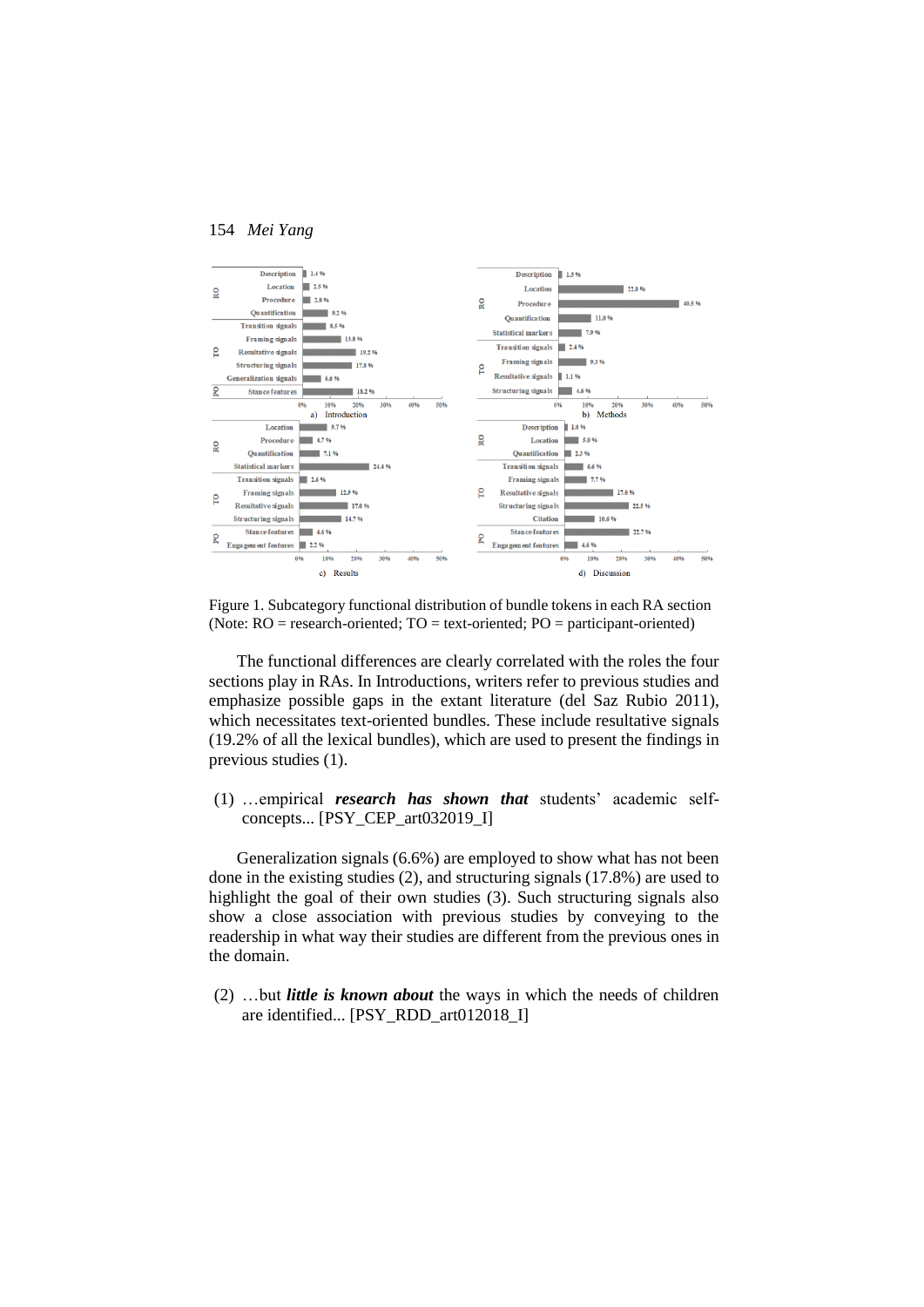(3) The aim *of the present study* was to test the… [PSY\_JADP\_art022019\_I]

Stance features are used in the Introduction section to summarize the existing studies (4) and show the value of research (5), in line with the function of the overall communicative purpose of the introduction (Shahriari 2017).

- (4) Studies show that young children *are more likely to* complete… [PSY\_JECP\_art012014\_I]
- (5) *It is important to* examine to what extent the predictions of… [PSY\_CEP\_art012019\_I]

In Methods, writers aim to convince the readers of research validity and to enhance the credibility of the findings to be reported in the Results section (Lim 2006). This purpose is clearly reflected in the data as the high incidence of research-oriented bundles (82.7%), especially the bundles depicting the research procedures (40.5%). By clearly delineating how the research is carried out with these bundles, the writers can inform the readers of the authenticity of the research findings in advance (6).

(6) …measures *were used to assess* group differences over time… [PSY\_RDD\_art032010\_M]

In the Results section, the writers make their new knowledge claims by presenting and explaining numerical data (Brett 1994). The presentation of numerical data accounted for a large proportion of research-oriented bundles (45.9%) in the corpus, especially the statistical markers (24.4%). With these statistical markers, the writers can draw the readers' attention to the quantitative findings (7).

(7) …this result *was not statistically significant* after applying the... [PSY JSP art $052014$  R]

The Discussion section of RAs reinforces the principal lines of argument and establishes the importance of research findings (Liu & Buckingham 2018), which requires interaction between the writers and readers. To effectively convey the research value to readers, the writers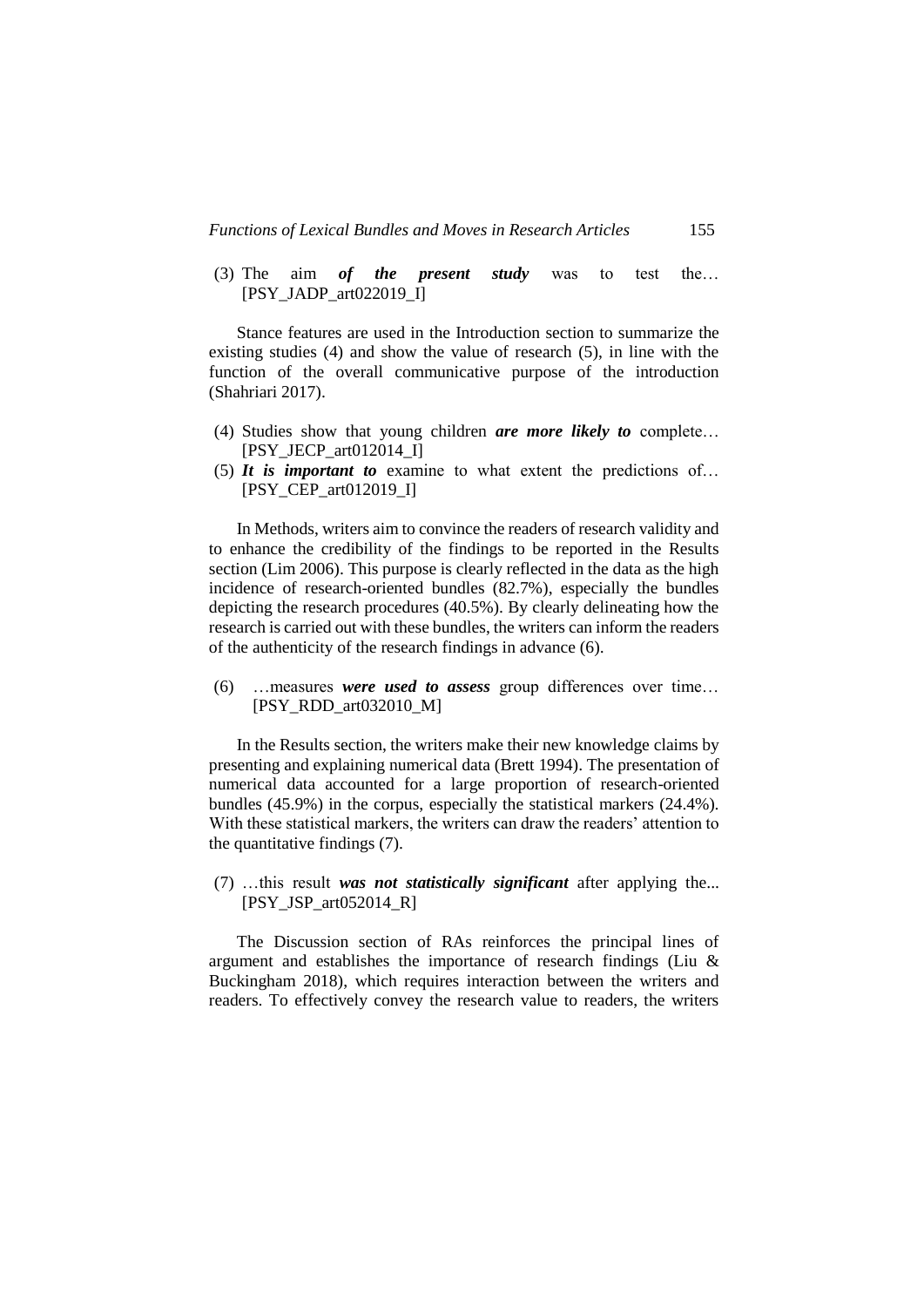1

need to direct the readers' attention to the organization of the text and convey their own attitudes and evaluations to readers (8).

(8) …findings most directly point *to the importance of* specifying… [PSY\_CEP\_art022019\_D]

## *4.2 Bundle-move connection*

To investigate the link between bundles and rhetorical moves, I identified for each occurrence of a bundle the corresponding rhetorical move. Table 6 lists the moves with the highest frequencies of the bundle functions that have been found to be statistically significant<sup>6</sup>. These highly-frequent bundles were then analysed using specific examples.

|  |  | Table 6. Moves with the highest frequencies of statistically significant functions |
|--|--|------------------------------------------------------------------------------------|
|  |  |                                                                                    |

| <b>Move (Introduction)</b> | <b>Function</b> | <b>Lexical bundle</b>                                        | $\mathbf T \mathbf F^{\text{\tt\#}}$ |
|----------------------------|-----------------|--------------------------------------------------------------|--------------------------------------|
| Move 1: Establishing a     | Text-oriented   | have been found<br>$10(30)$ *.                               | 186                                  |
| $\text{territory} < EST$   | (resultative)   | research has shown that $(28)$ ,                             |                                      |
|                            | signals)        | studies have shown that $_{(24)}$                            |                                      |
|                            |                 | has been shown to <sub>(21)</sub> , have                     |                                      |
|                            |                 | been shown to <sub>(20)</sub> , to be                        |                                      |
|                            |                 | associated with $_{(15)}$ has been                           |                                      |
|                            |                 | found to <sub>(14)</sub> there is evidence                   |                                      |
|                            |                 | that <sub>(12)</sub> these findings suggest                  |                                      |
|                            |                 | that <sub>(11)</sub> , the findings suggest                  |                                      |
|                            |                 | that $(t)$                                                   |                                      |
|                            | Participant-    | are more likely to <sub>(25)</sub> one of 91                 |                                      |
|                            | oriented        | the most <sub>(19)</sub> it is possible                      |                                      |
|                            | (stance)        | that <sub>(16)</sub> , be more likely to <sub>(9)</sub> ,    |                                      |
|                            | features)       | more likely to be <sub>(9),</sub> were more                  |                                      |
|                            |                 | likely to <sub>(8)</sub> , it is important to <sub>(5)</sub> |                                      |
| Move 3: Presenting the     | Text-oriented   | in the current study(37), of the 172                         |                                      |
| present work < PPW>        | (structuring)   | present study(29) of this study                              |                                      |
|                            | signals)        | $was(26)$ of the current study <sub>(22)</sub>               |                                      |
|                            |                 | in this study $we_{(21)}$ in the                             |                                      |
|                            |                 | present study $_{(15)}$ , purpose of                         |                                      |

 $6$  Due to space limitations, Table 6 only lists the moves with the highest frequencies of the bundle functions that have been found to be statistically significant. The full list of bundle-move connection is shown in Appendix C.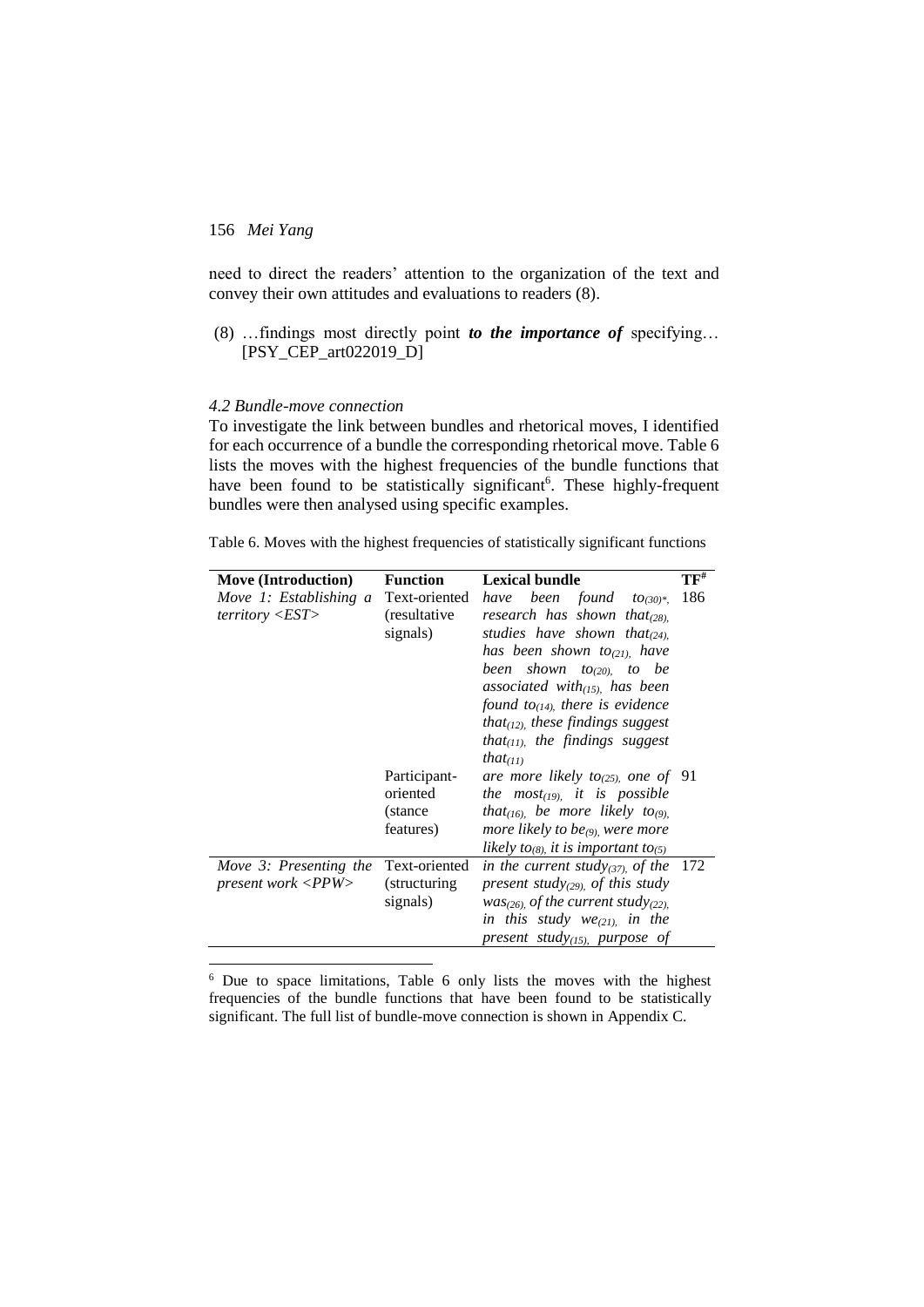*Functions of Lexical Bundles and Moves in Research Articles* 157

|                                                                       |                                                   | this study $_{(11)}$ , purpose of the<br>study $(11)$                                                                                                                                                                                                                                                                                                                                                                                                                                                                                                                                                                                                                                                                                                                                                                                                                              |     |
|-----------------------------------------------------------------------|---------------------------------------------------|------------------------------------------------------------------------------------------------------------------------------------------------------------------------------------------------------------------------------------------------------------------------------------------------------------------------------------------------------------------------------------------------------------------------------------------------------------------------------------------------------------------------------------------------------------------------------------------------------------------------------------------------------------------------------------------------------------------------------------------------------------------------------------------------------------------------------------------------------------------------------------|-----|
| Move (Methods)                                                        | <b>Function</b>                                   | <b>Lexical bundle</b>                                                                                                                                                                                                                                                                                                                                                                                                                                                                                                                                                                                                                                                                                                                                                                                                                                                              | TF  |
| Move 1: Describing the<br>data and data collection<br>procedure < DCP | Research-<br>oriented<br>(procedure)              | children were asked to <sub>(33)</sub> , to<br>participate<br>in<br>the <sub>(28)</sub> ,<br>participants were asked to <sub>(27)</sub> .<br>were randomly assigned to $_{(22)}$ ,<br>were excluded from the $(20)$ ,<br>presented<br>were<br>in<br>$a_{(18)}$<br>participants were instructed<br>to <sub>(17)</sub> , was approved by the <sub>(17)</sub> ,<br>they were asked to <sub>(13)</sub> , was<br>used in<br>the <sub>(12)</sub> , randomly<br>assigned to the $(12)$ , and were<br>asked to <sub>(11)</sub> participated in the<br>study(11), were approved by<br>the <sub>(11)</sub> , were included in the <sub>(10)</sub> ,<br>used in the present $(10)$ , was<br>used as $a_{(9)}$ , were used to<br>measure(9), were used in the(9),<br>was used to measure $(s)$ , was<br>presented in $a_{(8)}$ , used in the<br>current <sub>(7)</sub> , used in this study(5) | 327 |
| <b>Move (Results)</b>                                                 | <b>Function</b>                                   | <b>Lexical bundle</b>                                                                                                                                                                                                                                                                                                                                                                                                                                                                                                                                                                                                                                                                                                                                                                                                                                                              | TF  |
| 2:<br>Move<br>Reporting<br>specific/individual<br>results < RER       | Research-<br>oriented<br>(statistical<br>markers) | of the variance in <sub>(82)</sub> did not<br>differ significantly $(29)$ , means<br>and standard<br>deviations <sub>(28)</sub><br>statistically<br>was<br>not<br>significant <sub>(28)</sub><br>fit<br>the<br>to<br>$data(25)$ , significant differences<br>between<br>the <sub>(21)</sub> .<br>not<br>significantly related to <sub>(20)</sub> , was<br>significant<br>predictor <sub>(16)</sub><br>a<br>significantly<br>were<br>not<br>different $_{(16)}$ , was significantly<br>related<br>were<br>$to(15)$ .<br>not<br>statistically significant $(14)$ , was<br>significantly related $_{(13)}$<br>not<br>was significantly correlated<br>dependent<br>$with_{(12)}$<br>as<br>the<br>variable $(3)$                                                                                                                                                                        | 322 |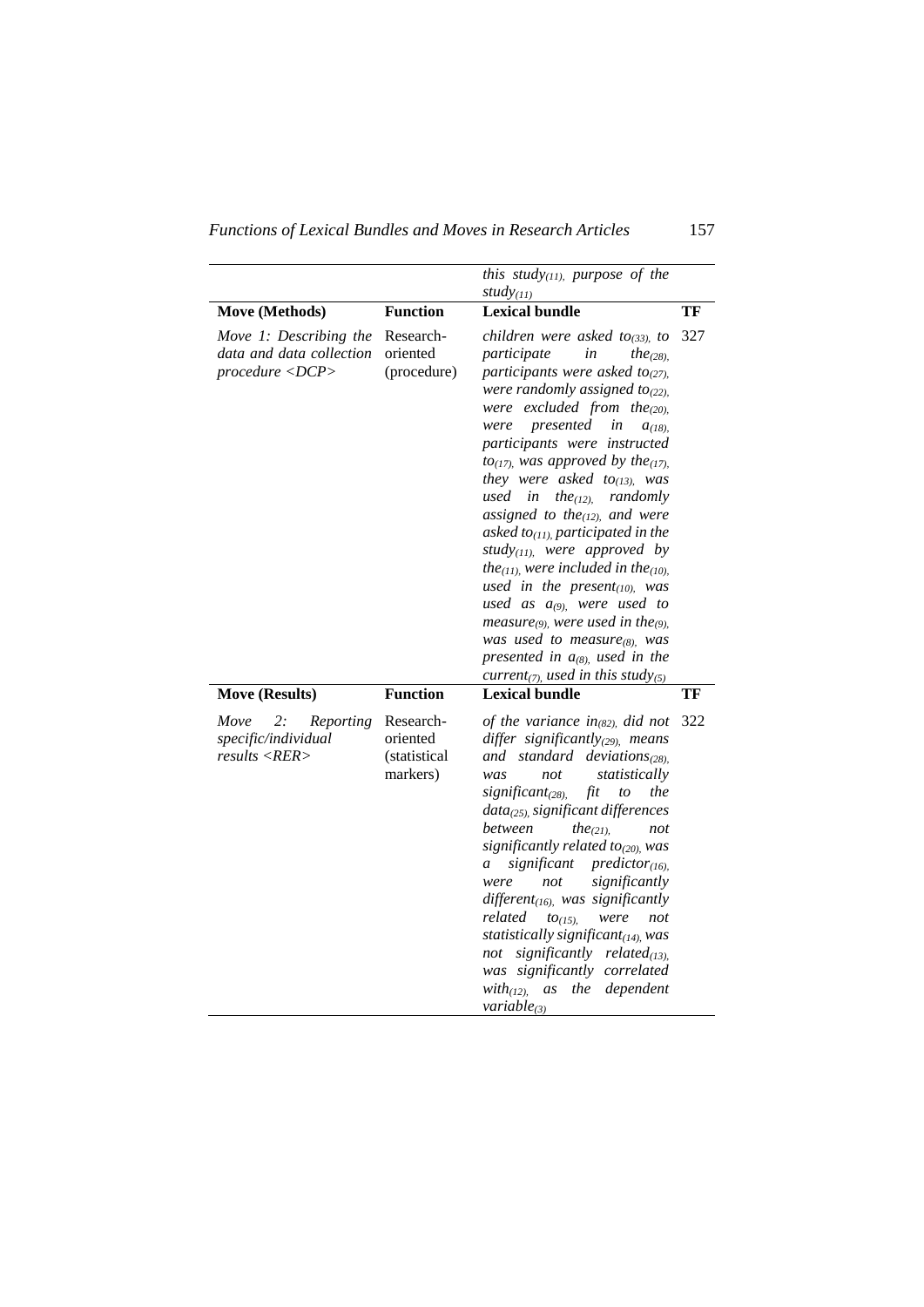| <b>Move (Discussion)</b>    | <b>Function</b> | <b>Lexical bundle</b>                                           | TF  |
|-----------------------------|-----------------|-----------------------------------------------------------------|-----|
| Move 4: Discussing the      | Text-oriented   | the results of the $_{(55)}$ , these                            | 269 |
| findings of the study       | (resultative)   | findings<br>suggest<br>that $(27)$ .                            |     |
| $<\!\!DFS \!\!>$            | signals)        | results of this study(26), our                                  |     |
|                             |                 | findings suggest that $_{(23)}$ , the                           |     |
|                             |                 | results of this $_{(23)}$ , as a result                         |     |
|                             |                 | $of$ (15), the findings of the(15), the                         |     |
|                             |                 | effects of the $(14)$ , these results                           |     |
|                             |                 | suggest that $_{(14)}$ , our results                            |     |
|                             |                 | suggest that $(12)$ , the results                               |     |
|                             |                 | suggest that $_{(12)}$ , the findings of                        |     |
|                             |                 | this $_{(11)}$ , the results of our $_{(11)}$ ,                 |     |
|                             |                 | the findings suggest that $_{(11)}$                             |     |
|                             | Text-oriented   | is in line with $_{(36)}$ , in line with                        | 168 |
|                             | (citation)      | previous $_{(25)}$ in line with the $_{(24)}$ .<br>in line      |     |
|                             |                 | $with_{(20)}$<br>are<br>is<br>with<br>consistent                |     |
|                             |                 | the <sub>(20)</sub> .<br>consistent<br>with<br>previous         |     |
|                             |                 | line<br>$research_{(15)}$<br>in<br>with                         |     |
|                             |                 | this<br>consistent<br>OUT(14)<br>is                             |     |
|                             |                 | $with_{(14)}$                                                   |     |
|                             | Participant-    | it is possible that $_{(85)}$ are more                          | 226 |
|                             | oriented        | likely to <sub>(33)</sub> , were more likely                    |     |
|                             | (stance)        | $to_{(31)}$ , it may be that <sub>(24)</sub> , are              |     |
|                             | features)       | likely to be <sub>(14)</sub> it is also                         |     |
|                             |                 | $possible_{(13)}$ , in their ability                            |     |
|                             |                 | $to$ <sub>(13)</sub> , it is important to <sub>(5)</sub> , to   |     |
|                             |                 | the<br><i>importance</i> $of_{(4)}$ <i>our</i>                  |     |
|                             |                 | understanding of the $(2)$ , it is                              |     |
|                             |                 | also important $_{(2)}$                                         |     |
| Move 6: Evaluating the      | Participant-    | it is important to <sub>(42)</sub> , we were                    | 110 |
| study $\langle EVS \rangle$ | oriented        | it<br>able<br>$to_{(14)}$<br>is<br>also                         |     |
|                             | (stance)        | study is<br>important <sub>(12)</sub><br>the                    |     |
|                             | features)       | first <sub>(12)</sub> , this is the first <sub>(11)</sub> , our |     |
|                             |                 | understanding of the <sub>(9)</sub> to the                      |     |
|                             |                 | importance of(8), it is possible                                |     |
|                             |                 | that <sub>(2)</sub>                                             |     |

\* The numbers in brackets indicates raw frequencies.

# TF denotes total frequencies.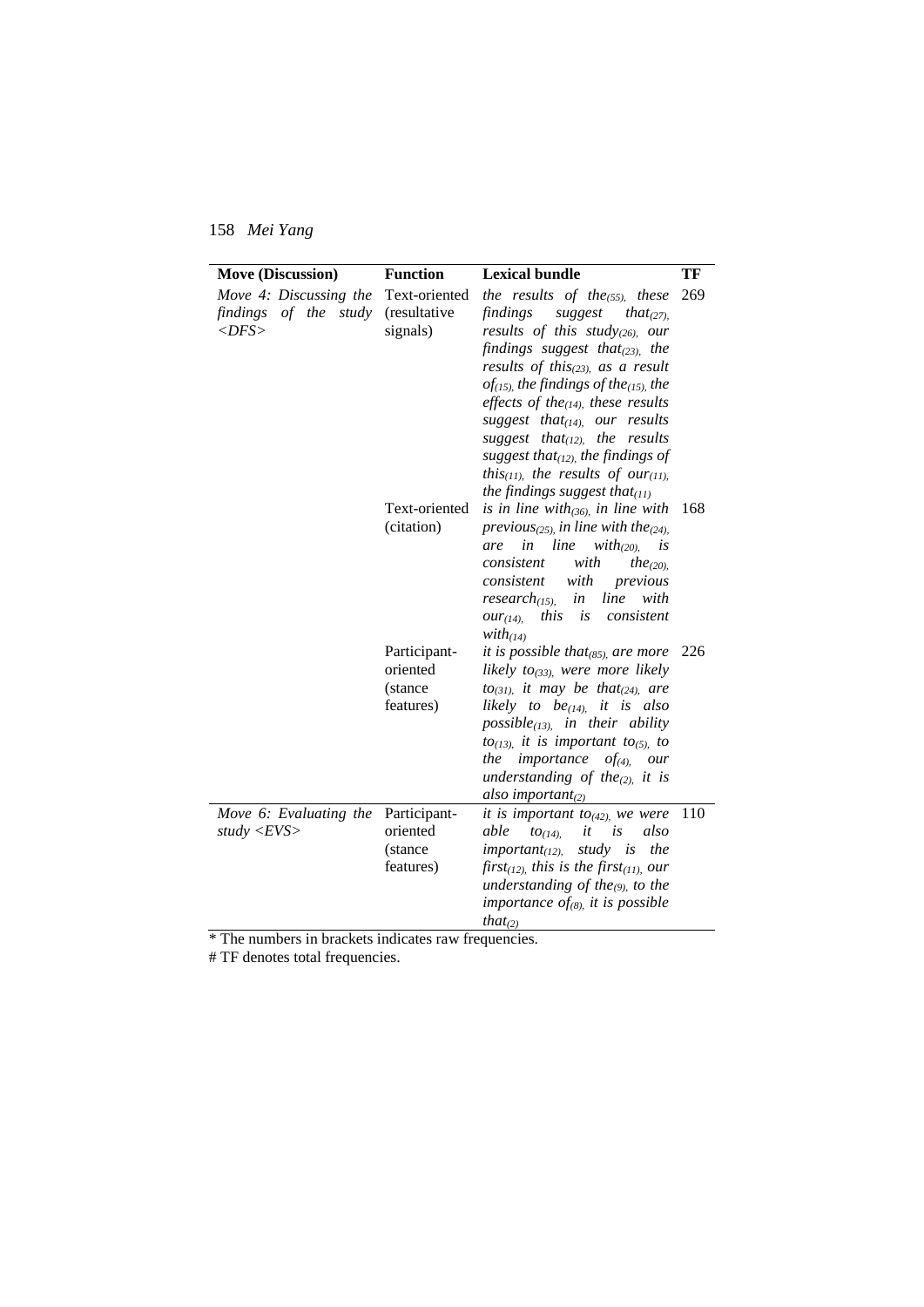In Introductions, the high frequency of text-oriented bundles is due to resultative and structuring signals that are linked with *Move 1: Establishing a territory <EST>*. These bundles often use the wordforms *shown* and *found* (9 and 10).

- (9) Previous *studies have shown that* children who have... [PSY\_JSP\_art $012014$  I]
- (10) …students' expectancies *have been found to* be better predictors of... [PSY\_CEP\_art032019\_I]

A large number of structuring signals also appear in *Move 3: Presenting the present work <PPW>*, and a majority of these structuring signals share the items *current study*, *present study* and *this study* (11 and 12).

- (11) *In the current study*, students in a comparison group... [PSY\_CEP\_art022010\_I]
- (12) …the main purpose *of this study was to* directly test... [PSY\_JECP\_art042018\_I]

These findings are consistent with Cortes (2013), who has linked bundles such as *studies have shown that*, *have been shown to be*, *it was found that the* with the function of reviewing previous literature, and *of this study was to*, *the purpose of the present study was to*, *the aim of this study* with announcing present research purposefully. The core items such as *shown* and *found* give an indication of the discussion about research findings in previous work in *Move 1: Establishing a territory <EST>*. The core items such as *current study*, *present study* and *this study* provide clues about how *Move 3: Presenting the present work <PPW>* is initiated via illuminating the information about the present work.

Stance bundles are also mainly used in *Move 1: Establishing a territory <EST>*. In this move, most stance features sharing the core items *more likely* are used to summarize the findings of previous studies (13).

(13) Latino college students have also been found to *be more likely to* live at home... [PSY\_JADP\_art042012\_I]

In contrast to Introductions, Methods are dominated by researchoriented bundles. These bundles are connected with *Move 1: Describing the*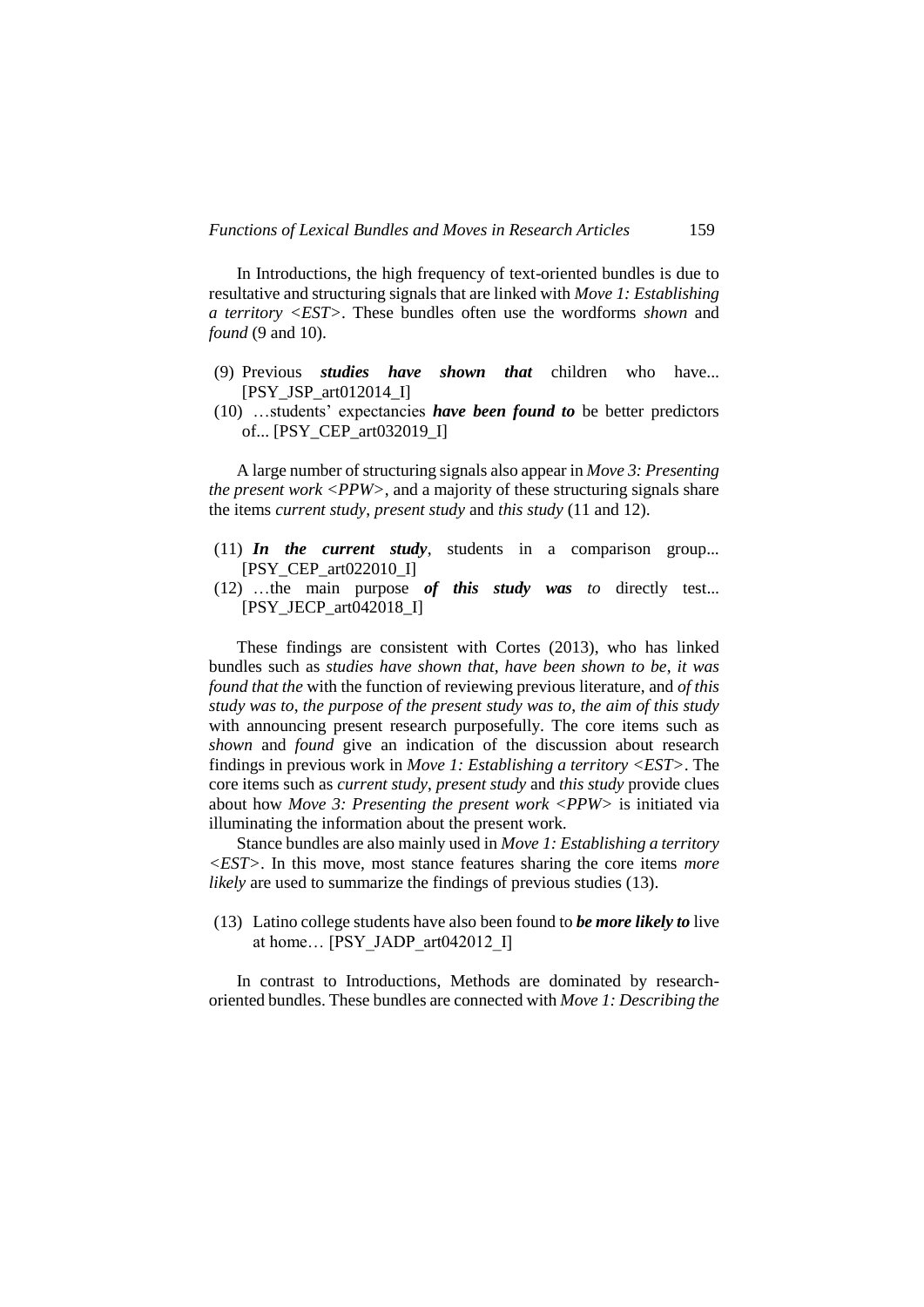*data and data collection procedure <DCP>*, and they frequently contain verbs such as *ask*, *use*, *exclude*, *present*, and *approve* (14).

(14) …*participants were asked to* list up to 10 people... [PSY\_RDD\_art032018\_M]

These procedural verbs in the past simple tense typically 'refer to procedures carried out in the past' (Lim 2006: 303) and as such form a natural connection with the rhetorical purpose of this move.

The Results section used significantly more research-oriented bundles. Statistical markers are frequently used in *Move 2: Reporting specific/individual results <RER>*. In this move, the results are normally presented with relevant evidence such as statistics (Ruiying & Allison 2003). As can be seen in Table 6, most of the statistical markers are indeed frequently used to report the statistical results, and the lexical item *significant* acts as an important signal for identifying this move (15). The high frequency of statistical markers further underlines the fact that experimental research design is widely used also in psychology and statistical methods are used to make predictions for the relationships that exist for psychological phenomena (Goodwin & Goodwin 2016).

(15) …our experimental groups *were not significantly different*… [PSY\_JECP\_art032010\_R]

Finally, the Discussion section used significantly more text-oriented and participant-oriented bundles, which are linked to *Move 4: Discussing the findings of the study <DFS>*. Text-oriented bundles include resultative and citation signals used to interpret what information the readers can get from the writer's research results. Most resultative signals have the words *results*, *findings* and *suggest* (16 and 17).

- (16) *These findings suggest that* the effect of pre-adoption adversity... [PSY\_JADP\_art012012\_D]
- (17) *Results of this study* extend what is known about the... [PSY\_RDD\_art032015\_D]

These words were already identified as being characteristic of the Discussions by Le and Harrington (2015), who note that they are used to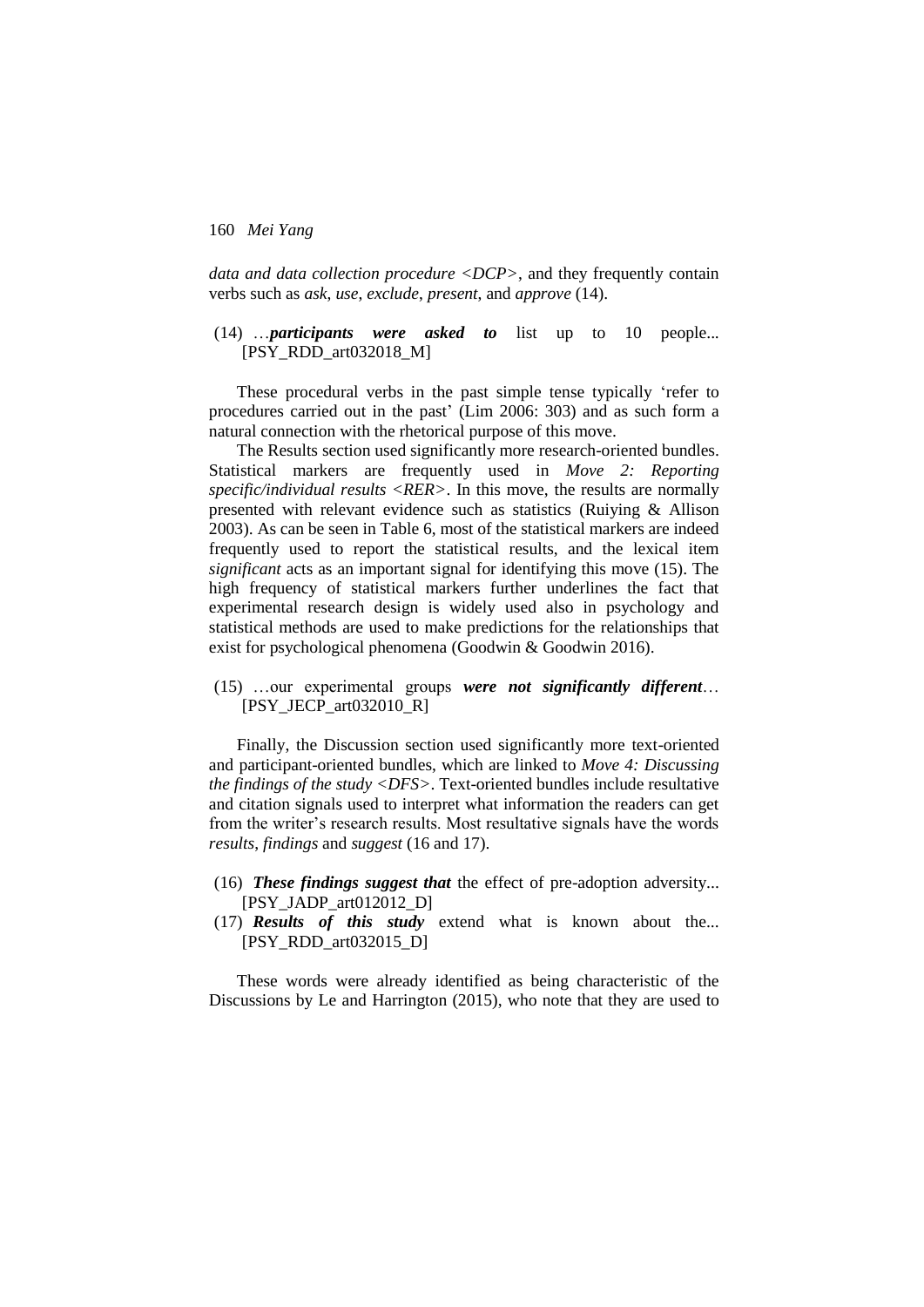obscure the writers' agency and authorial responsibility (Le & Harrington 2015). In this way, the writers can become less involved with the results and invite comment on their findings. The epistemic verb *suggest* is used to express the writers' caution and 'hedged interpretations of their results' (Le & Harrington 2015: 51).

Citation bundles in *Move 4: Discussing the findings of the study <DFS>* share the lexical items *in line with* and *consistent with* (18 and 19), which are used to compare the writer's own research and previous studies. The items *in line with* and *consistent with* 'emphasize the writer's alignment with the cited sources to advance a valued proposition' (Cheng & Unsworth 2016: 47).

- (18) These findings are *in line with the* proposal by... [PSY\_JECP\_art012012\_D]
- (19) These results are *consistent with previous research*... [PSY\_JADP\_art022016\_D]

Discussion sections also employ stance features, which are frequently used both in *Move 4: Discussing the findings of the study <DFS>* and *Move 6: Evaluating the study <EVS>*. The stance features in *Move 4* contain the items *likely to* and *possible that* (20 and 21), which are used to illustrate the writer's stance and account for the research results.

- (20) …low-income families who have less financial capital *are more likely to* have children with lower math achievement... [PSY\_JSP\_art052017\_D]
- (21) *It is possible that* the positive changes in teachers' behaviors may have been interpreted by... [PSY\_CEP\_art052010\_D]

The item *likely to* indicates the probability of occurring, and the item *possible that* 'assesses the likelihood or validity of something' (Groom 2005: 259). With these items, the writers are able to argue for the validity of their research data and ensure the legitimation of their own findings (Cheng & Unsworth 2016).

The stance features in *Move 6: Evaluating the study <EVS>* contain the words like *able*, *first*, and *important* (22–24) to state that 'the study is valued over others' (Loi, Lim & Wharton 2016: 9).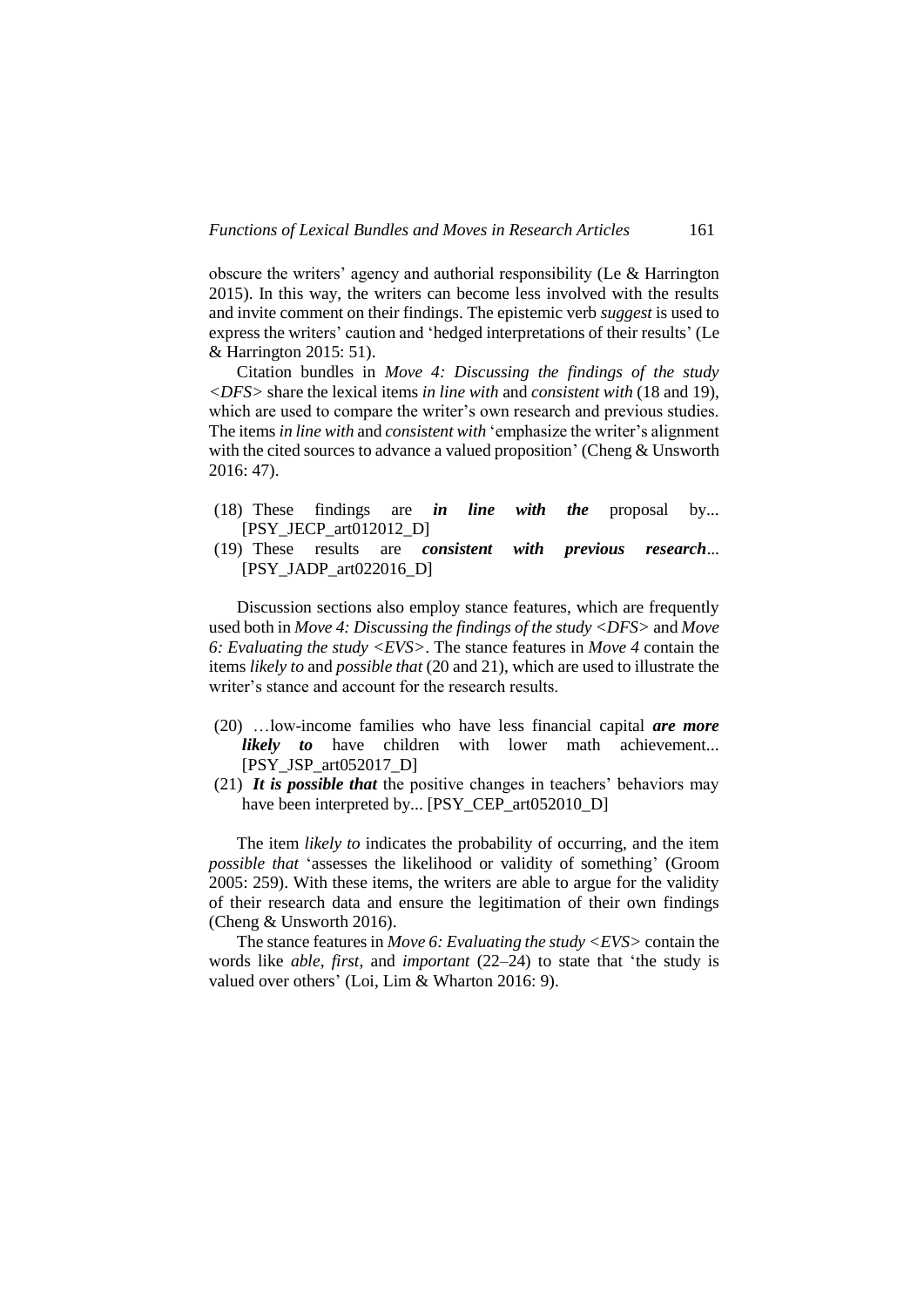- (22) *We were able to* show that preschoolers are already sensitive... [PSY\_JECP\_art042015\_D]
- (23) …the present *study is the first* to show that social cognitions... [PSY\_JADP\_art042019\_D.]
- (24) …results point *to the importance of* considering... [PSY\_CEP\_art052017\_D]

#### *5. Conclusion*

The present study has explored two issues about lexical bundles in RAs in a particular discipline. One is the impact of RA section on the functional distribution of lexical bundles, and the other is the connection of bundle functions with the moves in each RA section.

As with Cortes (2013) and Omidian, Shahriari and Siyanova-Chanturia (2018), this study also found a strong connection between lexical bundles and rhetorical moves. However, the findings in this study are not confined to one RA section, but cover all the IMRD sections. In the Introduction section, resultative signals tend to cluster in *Move 1: Establishing a territory <EST>*, structuring signals in *Move 3: Presenting the present work <PPW>* and stance features in *Move 1: Establishing a territory <EST>*. In Methods, procedure bundles stand out in *Move 1: Describing the data and data collection procedure <DCP>*. In Results, statistical markers stand out in *Move 2: Reporting specific/individual results <RER>*. In the Discussion section, resultative and citation bundles tend to cluster in *Move 4: Discussing the findings of the study <DFS>*, whereas stance features are mainly associated with *Move 4: Discussing the findings of the study <DFS>* and *Move 6: Evaluating the study <EVS>*. With its focus on bundle functions in the moves of all research article IMRD sections, this study contributes to the methodology of combining move analysis with bundle analysis. However, more revealing results concerning the linguistic features characterizing RA rhetorical moves might be obtained if RAs were manually annotated at the step level, because a given text fragment can be articulated in more specific terms at the step level (e.g., 'indicating a gap') than at the move level (e.g., 'establishing a niche') (Moreno & Swales 2018). Future studies should take this caveat into account.

Linking frequent word sequences to the rhetorical moves in RAs can assist novice writers in expanding their lexico-grammatical repertoire (Khany & Malmir 2020). For the novice researchers who attempt to publish journal articles, the awareness of the connections between rhetorical moves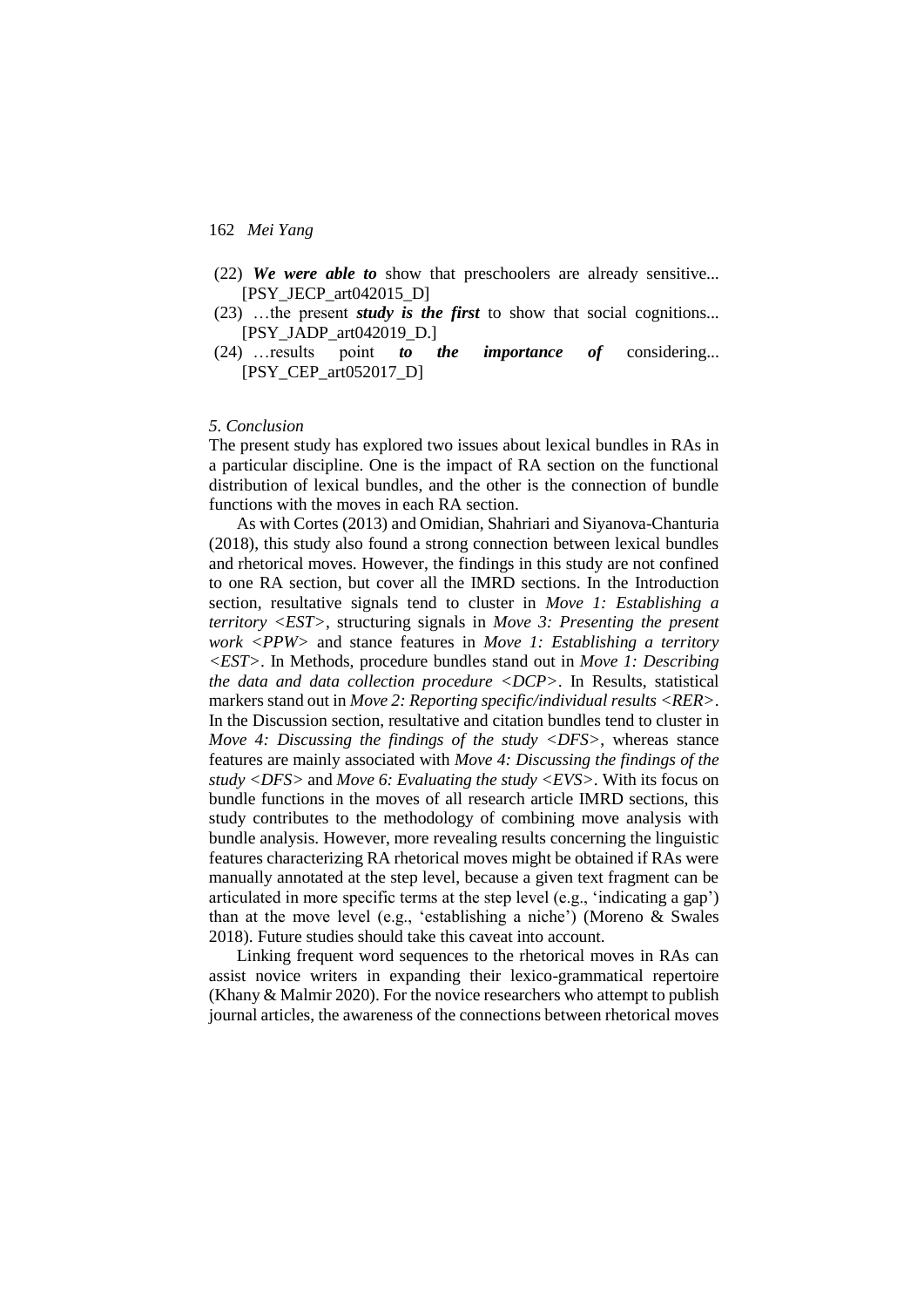and their typical realisations visible in lexical bundles may help in improving the clarity of argumentation and making their writing more persuasive. What should be noted, though, is that this study primarily concentrates on one discipline, the lexical bundles in which may not be fully used in other disciplines (see e.g., Ren 2021; Yin & Li 2021). Therefore, it is recommended that other disciplines be examined in future studies.

### *Acknowledgements*

I would like to thank my supervisors, Dr. Turo Hiltunen and Dr. Niina Hynninen, and the two anonymous reviewers for their valuable comments on this article.

#### *Appendices*

Appendix A. Full list of lexical bundles in the IMRD sections in developmental and educational psychology

| Section      | Lexical bundle              | Raw<br>Freq     | Range | Function            |
|--------------|-----------------------------|-----------------|-------|---------------------|
| Introduction | <i>the extent to which</i>  | $\bullet$<br>55 | 32    | quantification      |
|              | are more likely to          | 43              | 36    | stance features     |
|              | on the other hand           | 42              | 30    | transition signals  |
|              | <i>in the current study</i> | 39              | 21    | structuring         |
|              |                             |                 |       | signals             |
|              | in the context of           | 34              | 20    | framing signals     |
|              | <i>it is important to</i>   | 42              | 24    | stance features     |
|              | have been found to          | 30              | 26    | resultative signals |
|              | in a sample of              | 29              | 16    | framing signals     |
|              | of the present study        | 29              | 23    | structuring         |
|              |                             |                 |       | signals             |
|              | as a function of            | 28              | 18    | framing signals     |
|              | in the development of       | 28              | 18    | procedure           |
|              | research has shown          | 28              | 23    | resultative signals |
|              | that                        |                 |       |                     |
|              | of this study was           | 26              | 21    | structuring         |
|              |                             |                 |       | signals             |
|              | studies<br>shown<br>have    | 24              | 21    | resultative signals |
|              | that                        |                 |       |                     |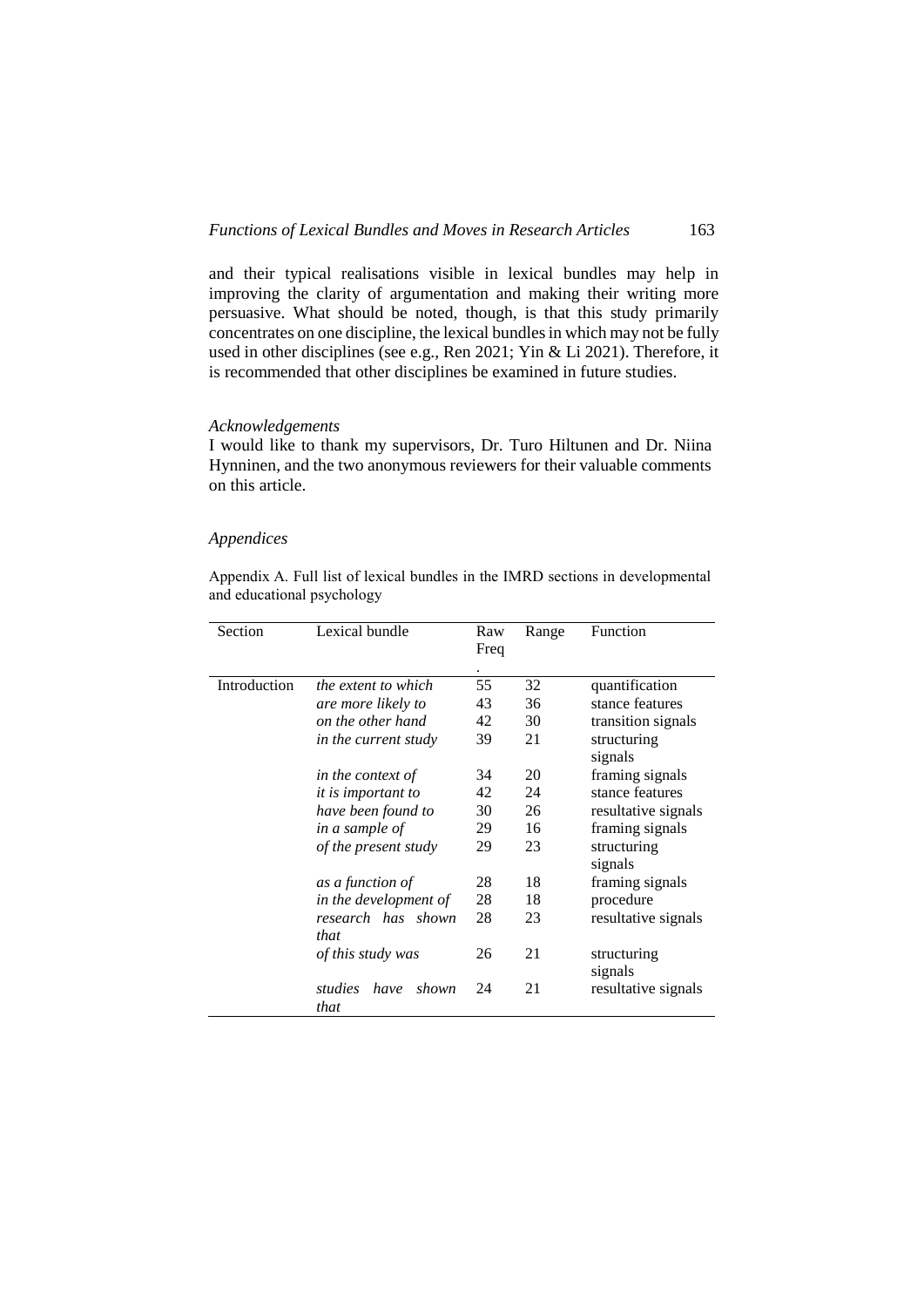$\overline{a}$ 

 $\sim$ 

| of the current study       | 22 | 19 | structuring         |
|----------------------------|----|----|---------------------|
|                            |    |    | signals             |
| the degree to which        | 22 | 12 | quantification      |
| has been shown to          | 21 | 16 | resultative signals |
| in this study we           | 21 | 16 | structuring         |
|                            |    |    | signals             |
| have been shown to         | 20 | 16 | resultative signals |
| in terms of the            | 20 | 12 | framing signals     |
| one of the most            | 25 | 19 | stance features     |
| to be associated with      | 20 | 17 | resultative signals |
| be more likely to          | 21 | 16 | stance features     |
| in the present study       | 18 | 11 | structuring         |
|                            |    |    | signals             |
| <i>it is possible that</i> | 19 | 12 | stance features     |
| little is known about      | 17 | 13 | generalization      |
| more likely to be          | 17 | 14 | stance features     |
| on the one hand            | 16 | 12 | transition signals  |
| were more likely to        | 14 | 13 | stance features     |
| a wide range of            | 14 | 10 | quantification      |
| has been found to          | 14 | 10 | resultative signals |
| with higher levels of      | 14 | 10 | framing signals     |
| the quality of the         | 14 | 10 | description         |
| in the current study       | 14 | 12 | location            |
| studies<br>have<br>few     | 13 | 10 | generalization      |
| examined                   |    |    |                     |
| as well as the             | 13 | 12 | transition signals  |
| as well as their           | 13 | 11 | transition signals  |
| research has focused       | 13 | 13 | generalization      |
| <sub>on</sub>              |    |    |                     |
| a few studies have         | 12 | 11 | generalization      |
| in the form of             | 12 | 10 | framing signals     |
| there is evidence that     | 12 | 11 | resultative signals |
| purpose of this study      | 11 | 10 | structuring         |
|                            |    |    | signals             |
| these findings suggest     | 11 | 11 | resultative signals |
| that                       |    |    |                     |
| in the present study       | 11 | 10 | location            |
| purpose of the study       | 11 | 10 | location            |
| the findings suggest       | 11 | 10 | resultative signals |
| that                       |    |    |                     |
| studies have focused       | 11 | 10 | generalization      |
| on                         |    |    |                     |
|                            |    |    |                     |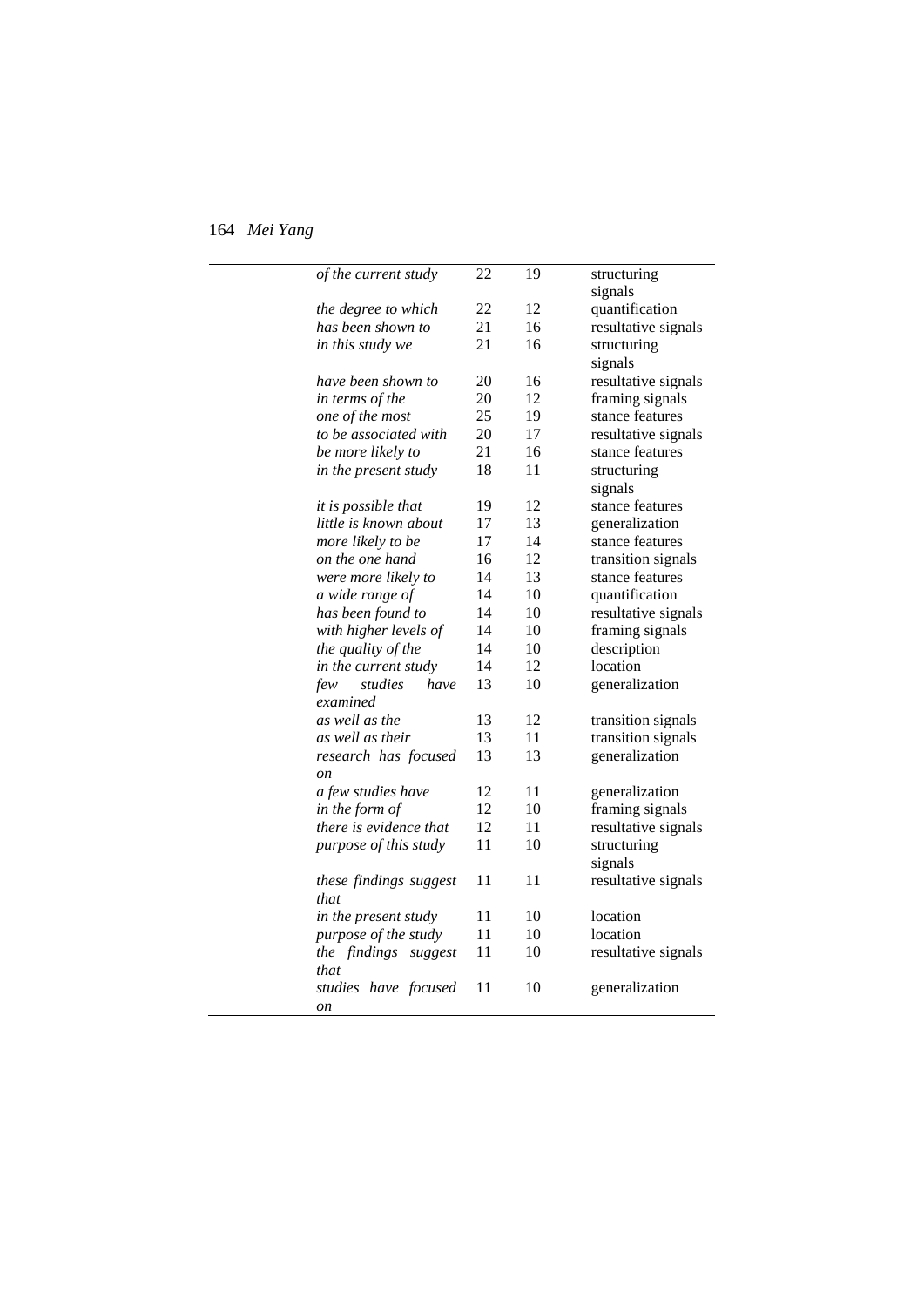| Methods | at the end of              | 57 | 36 | location            |
|---------|----------------------------|----|----|---------------------|
|         | on a N-point scale*        | 56 | 32 | statistical markers |
|         | in the present study       | 45 | 19 | location            |
|         | in the current study       | 42 | 24 | location            |
|         | the total number of        | 39 | 27 | quantification      |
|         | at the time of             | 35 | 26 | quantification      |
|         | <i>the extent to which</i> | 35 | 26 | quantification      |
|         | children were asked to     | 33 | 20 | procedure           |
|         | for each of the            | 32 | 25 | framing signals     |
|         | to participate in the      | 28 | 23 | procedure           |
|         | as well as the             | 27 | 22 | transition signals  |
|         | participants<br>were       | 27 | 16 | procedure           |
|         | asked to                   |    |    |                     |
|         | were included in the       | 26 | 20 | procedure           |
|         | at the beginning of        | 25 | 20 | location            |
|         | on the basis of            | 24 | 18 | framing signals     |
|         | randomly<br>were           | 22 | 16 | procedure           |
|         | assigned to                |    |    |                     |
|         | each of the three          | 20 | 15 | quantification      |
|         | were excluded from         | 20 | 18 | procedure           |
|         | the                        |    |    |                     |
|         | were used to assess        | 19 | 15 | framing signals     |
|         | participated in<br>who     | 19 | 15 | framing signals     |
|         | the                        |    |    |                     |
|         | was assessed using the     | 18 | 14 | procedure           |
|         | were presented in a        | 18 | 17 | procedure           |
|         | participants<br>were       | 17 | 11 | procedure           |
|         | <i>instructed to</i>       |    |    |                     |
|         | used in this study         | 17 | 14 | procedure           |
|         | was approved by the        | 17 | 17 | procedure           |
|         | was used in the            | 17 | 17 | procedure           |
|         | a mean age of              | 16 | 15 | statistical markers |
|         | the degree to which        | 16 | 13 | quantification      |
|         | the mean age of            | 16 | 13 | statistical markers |
|         | the start of the           | 16 | 13 | location            |
|         | of the current study       | 15 | 14 | structuring         |
|         |                            |    |    | signals             |
|         | used in the present        | 15 | 12 | procedure           |
|         | was used to assess         | 15 | 15 | procedure           |
|         | with<br>higher<br>scores   | 15 | 10 | framing signals     |
|         | indicating                 |    |    |                     |
|         | of the school year         | 14 | 12 | location            |
|         |                            |    |    |                     |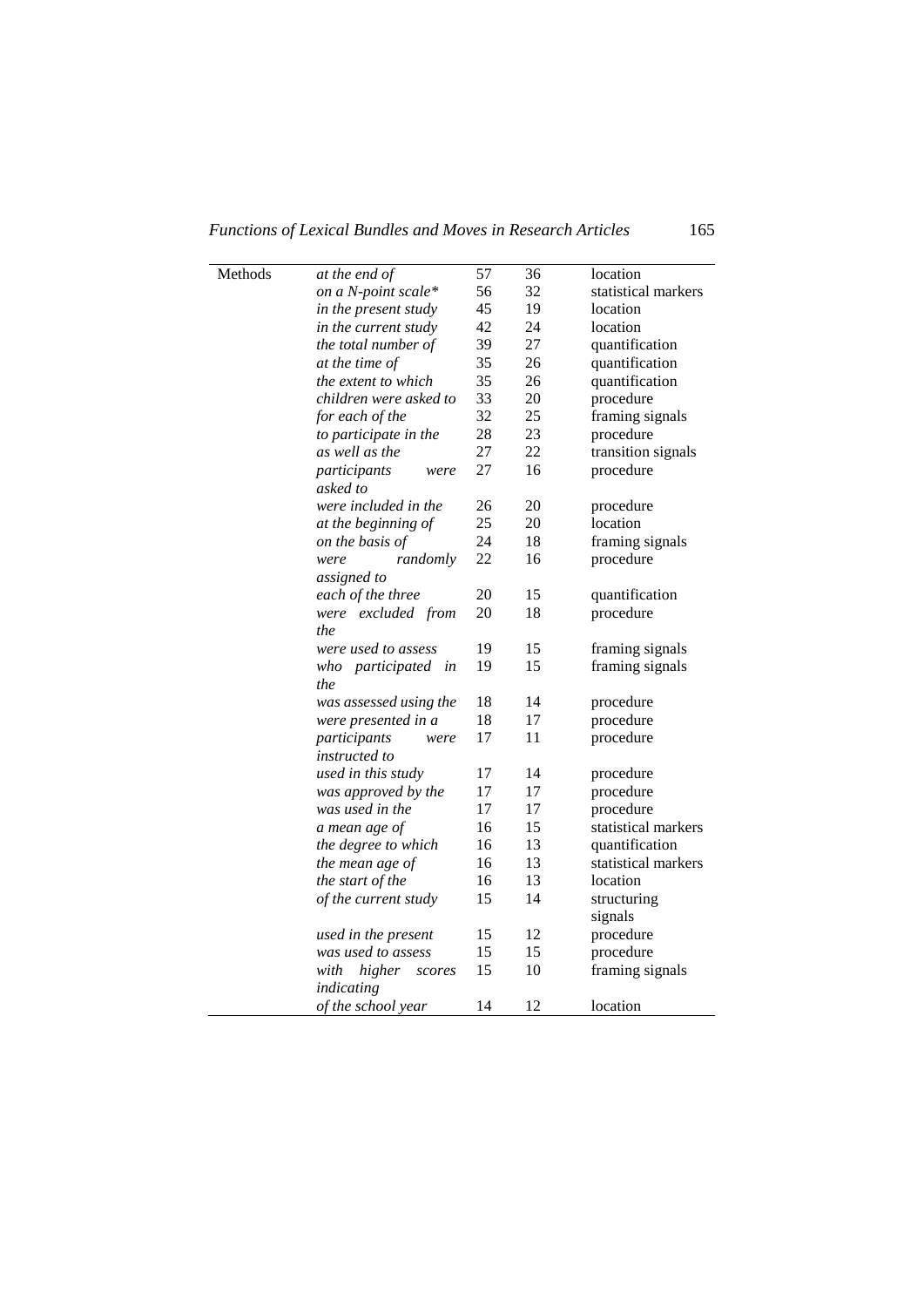|         | the center of the         | 14 | 10 | description         |
|---------|---------------------------|----|----|---------------------|
|         | was assessed with the     | 14 | 11 | procedure           |
|         | in the context of         | 13 | 13 | framing signals     |
|         | of the sample was         | 13 | 13 | structuring         |
|         |                           |    |    | signals             |
|         | they were asked to        | 13 | 12 | procedure           |
|         | was used as a             | 13 | 12 | procedure           |
|         | have been shown to        | 12 | 11 | resultative signals |
|         | randomly assigned to      | 12 | 11 | procedure           |
|         | the                       |    |    |                     |
|         | the majority of the       | 12 | 12 | quantification      |
|         | were used to measure      | 12 | 11 | procedure           |
|         | in the current study      | 12 | 10 | structuring         |
|         |                           |    |    | signals             |
|         | and were asked to         | 11 | 11 | procedure           |
|         | in a quiet room           | 11 | 11 | location            |
|         | participated<br>the<br>in | 11 | 10 | procedure           |
|         | study                     |    |    |                     |
|         | in the present study      | 11 | 10 | structuring         |
|         |                           |    |    | signals             |
|         | was presented in a        | 11 | 10 | procedure           |
|         | were used in the          | 11 | 10 | procedure           |
|         | was used to measure       | 11 | 10 | procedure           |
|         | were approved by the      | 11 | 10 | procedure           |
|         | used in the current       | 11 | 10 | procedure           |
| Results | are presented in table    | 86 | 69 | structuring         |
|         |                           |    |    | signals             |
|         | of the variance in        | 82 | 39 | statistical markers |
|         | as a function of          | 61 | 28 | framing signals     |
|         | were more likely to       | 52 | 31 | stance features     |
|         | as shown in table         | 47 | 28 | structuring         |
|         |                           |    |    | signals             |
|         | a main effect of          | 45 | 24 | resultative signals |
|         | the results of the        | 41 | 36 | resultative signals |
|         | at the end of             | 38 | 13 | location            |
|         | at the beginning of       | 37 | 20 | location            |
|         | for each of the           | 34 | 26 | framing signals     |
|         | as can be seen            | 32 | 20 | engagement          |
|         |                           |    |    | features            |
|         | constrained<br>be<br>to   | 32 | 15 | procedure           |
|         | equal                     |    |    |                     |
|         | fit to the data           | 32 | 21 | statistical markers |
|         |                           |    |    |                     |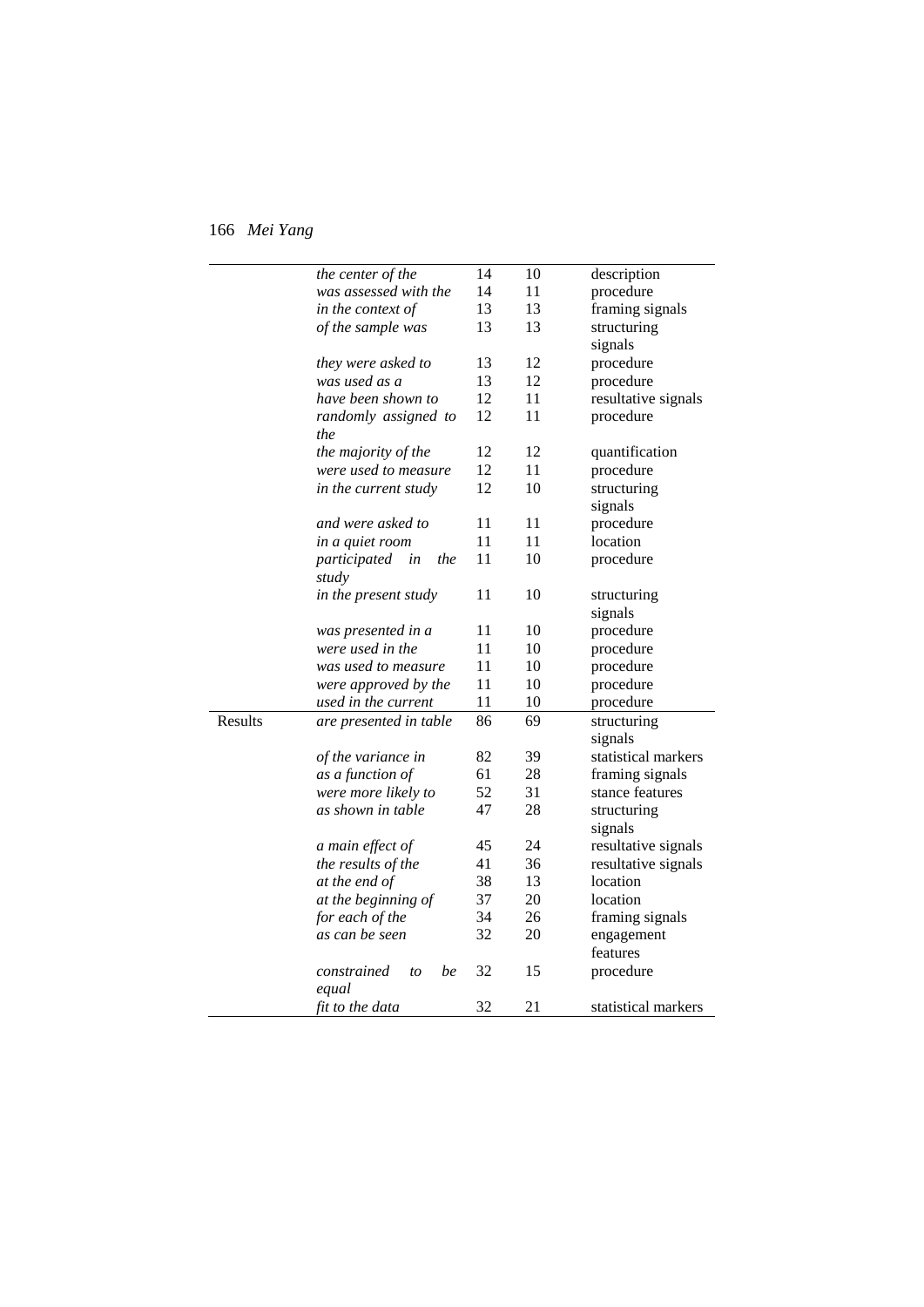*Functions of Lexical Bundles and Moves in Research Articles* 167

 $\overline{a}$ 

| are shown in table                                | 31 | 25 | structuring<br>signals |
|---------------------------------------------------|----|----|------------------------|
| significant<br>main<br>$\boldsymbol{a}$<br>effect | 30 | 20 | resultative signals    |
| did<br>differ<br>not<br>significantly             | 29 | 19 | statistical markers    |
| means and standard<br>deviations                  | 28 | 26 | statistical markers    |
| was not statistically<br>significant              | 28 | 16 | statistical markers    |
| the<br>dependent<br>as<br>variable                | 27 | 17 | statistical markers    |
| with higher levels of                             | 27 | 16 | framing signals        |
| with the exception of                             | 27 | 21 | framing signals        |
| in the case of                                    | 24 | 15 | framing signals        |
| the total number of                               | 24 | 17 | quantification         |
| included in the model                             | 23 | 16 | procedure              |
| <i>the extent to which</i>                        | 23 | 16 | quantification         |
| as well as the                                    | 22 | 20 | transition signals     |
| each of the three                                 | 22 | 19 | quantification         |
| in the control group                              | 22 | 10 | location               |
|                                                   | 21 |    | statistical markers    |
| significant differences<br>between the            |    | 10 |                        |
| significantly<br>not<br>related to                | 20 | 13 | statistical markers    |
| the difference between<br>the                     | 20 | 15 | quantification         |
| was not related to                                | 20 | 10 | resultative signals    |
| was positively related                            | 20 | 15 | resultative signals    |
| to                                                |    |    |                        |
| are reported in table                             | 19 | 15 | structuring<br>signals |
| the effect of the                                 | 19 | 13 | resultative signals    |
| at each time point                                | 17 | 12 | location               |
| as reported in table                              | 17 | 11 | structuring            |
|                                                   |    |    | signals                |
| the main effects of                               | 16 | 13 | resultative signals    |
| significant<br>was<br>a                           | 16 | 10 | statistical markers    |
| predictor                                         |    |    |                        |
| were not significantly<br>different               | 16 | 12 | statistical markers    |
| differences were found                            | 15 | 13 | resultative signals    |
|                                                   |    |    |                        |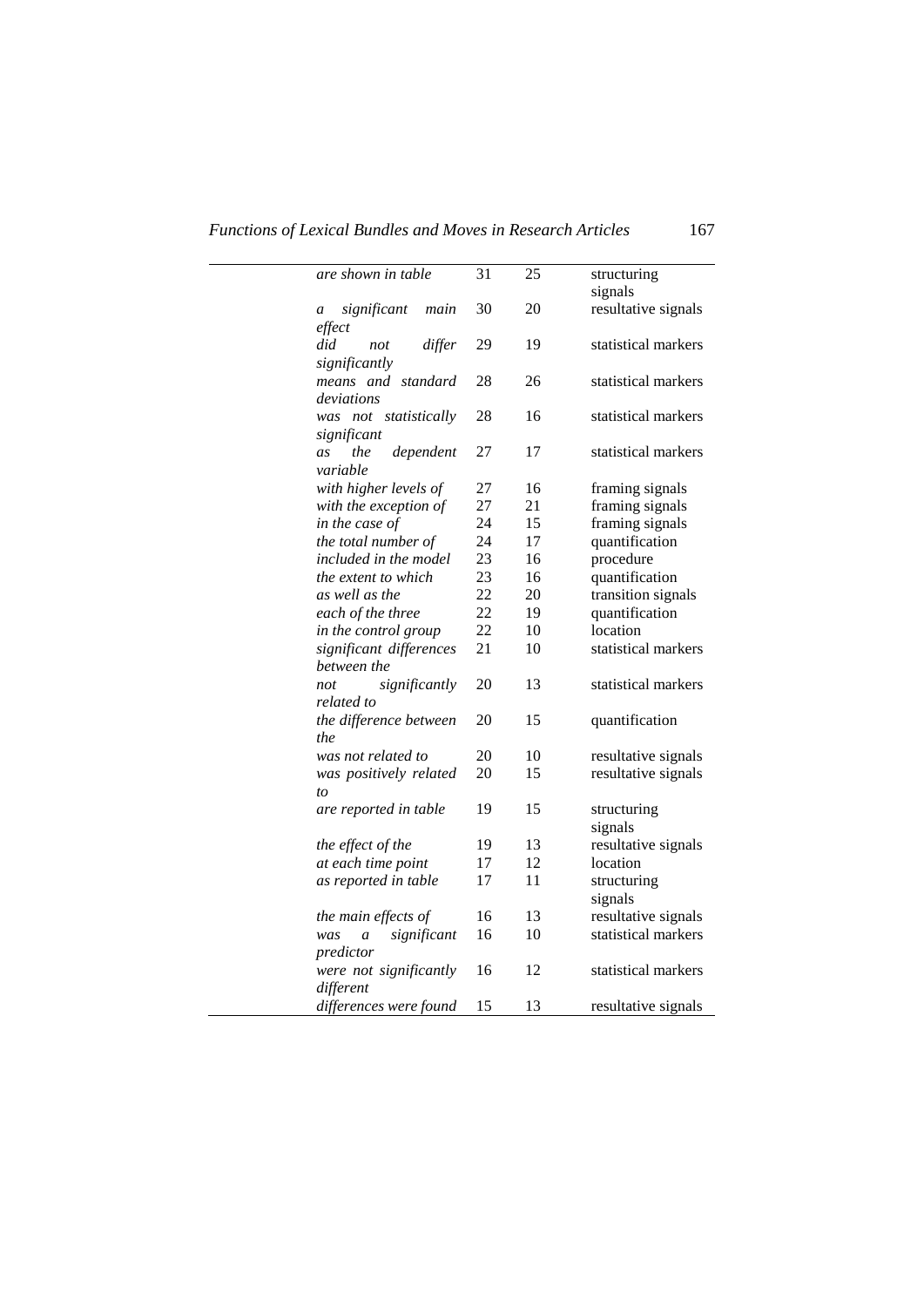|            | between                    |     |    |                     |
|------------|----------------------------|-----|----|---------------------|
|            | on the other hand          | 15  | 13 | transition signals  |
|            | over the course of         | 15  | 10 | location            |
|            | positively<br>was          | 15  | 13 | resultative signals |
|            | associated with            |     |    |                     |
|            | more likely to be          | 15  | 10 | stance features     |
|            | significantly<br>was       | 15  | 11 | statistical markers |
|            | related to                 |     |    |                     |
|            | for boys and girls         | 14  | 10 | framing signals     |
|            | the magnitude of the       | 14  | 11 | quantification      |
|            | was found to be            | 14  | 11 | resultative signals |
|            | were not statistically     | 14  | 14 | statistical markers |
|            | significant                |     |    |                     |
|            | was not significantly      | 13  | 11 | statistical markers |
|            | related                    |     |    |                     |
|            | were included in the       | 13  | 10 | procedure           |
|            | variables<br>are           | 12  | 11 | structuring         |
|            | <i>presented in</i>        |     |    | signals             |
|            | significantly<br>were      | 12  | 10 | statistical markers |
|            | correlated with            |     |    |                     |
|            | the end of the             | 11  | 10 | location            |
|            | were found to be           | 11  | 10 | resultative signals |
| Discussion | <i>it is possible that</i> | 106 | 66 | stance features     |
|            | in the current study       | 96  | 34 | structuring         |
|            |                            |     |    | signals             |
|            | of the current study       | 58  | 35 | structuring         |
|            |                            |     |    | signals             |
|            | <i>the results of the</i>  | 55  | 33 | resultative signals |
|            | of the present study       | 54  | 28 | structuring         |
|            |                            |     |    | signals             |
|            | <i>it is important to</i>  | 50  | 40 | stance features     |
|            | in the present study       | 49  | 27 | structuring         |
|            |                            |     |    | signals             |
|            | research is needed to      | 43  | 32 | engagement          |
|            |                            |     |    | features            |
|            | in the current study       | 37  | 20 | location            |
|            | is in line with            | 36  | 24 | citation            |
|            | <i>the extent to which</i> | 36  | 25 | quantification      |
|            | on the other hand          | 35  | 29 | transition signals  |
|            | are more likely to         | 33  | 23 | stance features     |
|            | were more likely to        | 31  | 22 | stance features     |
|            |                            | 29  | 23 |                     |
|            | in the context of          |     |    | framing signals     |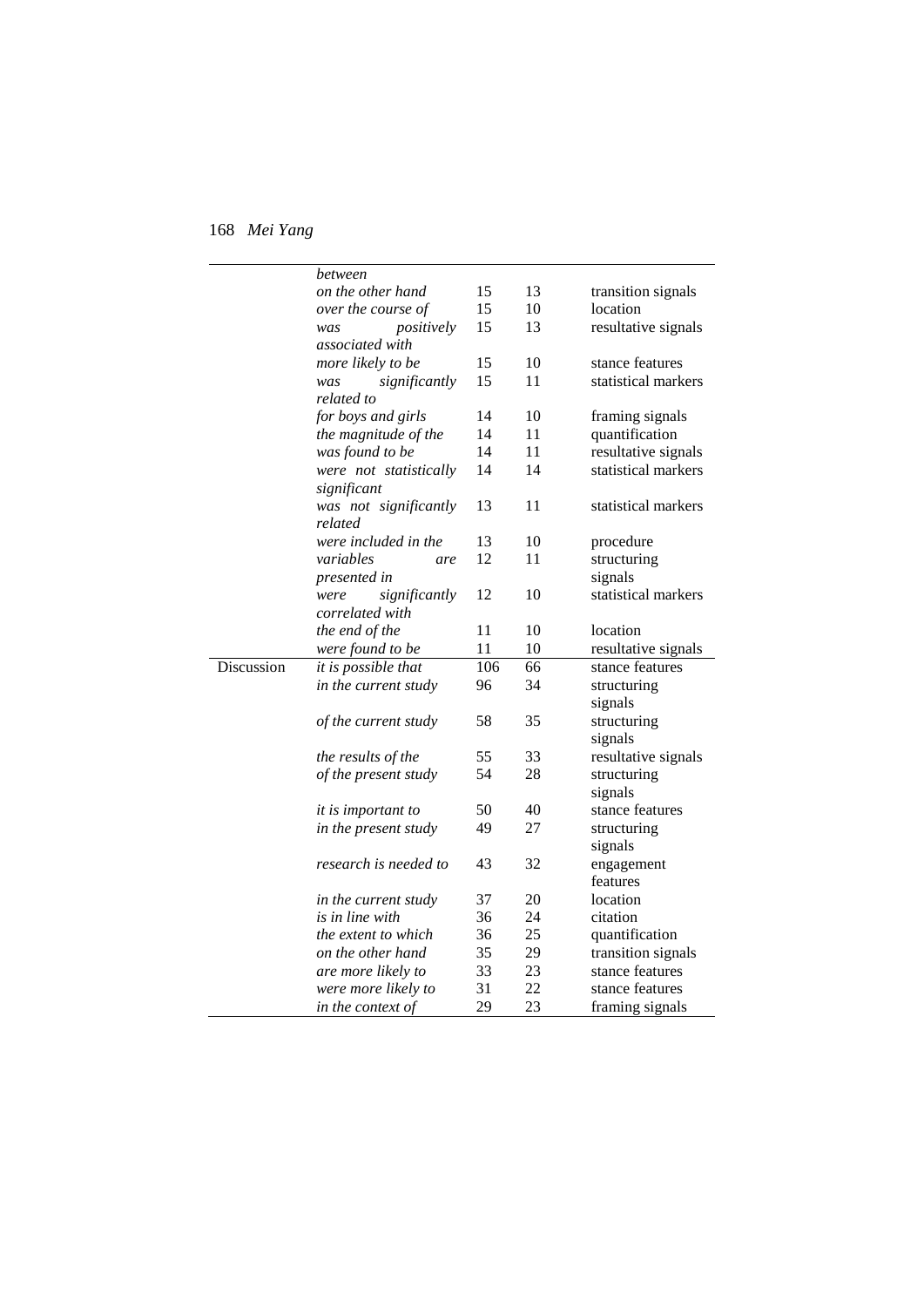*Functions of Lexical Bundles and Moves in Research Articles* 169

 $\mathbf{r}$ 

| as well as the                 | 27 | 26 | transition signals  |
|--------------------------------|----|----|---------------------|
| these findings suggest         | 27 | 23 | resultative signals |
| that                           |    |    |                     |
| results of this study          | 26 | 21 | resultative signals |
| in line with previous          | 25 | 18 | citation            |
| in line with the               | 24 | 19 | citation            |
| it may be that                 | 24 | 19 | stance features     |
| our findings suggest           | 23 | 20 | resultative signals |
| that                           |    |    |                     |
| the results of this            | 23 | 17 | resultative signals |
| in the case of                 | 21 | 13 | framing signals     |
| are in line with               | 20 | 16 | citation            |
| <i>is consistent with the</i>  | 20 | 18 | citation            |
| it should be noted             | 19 | 17 | engagement          |
|                                |    |    | features            |
| used in this study             | 19 | 14 | structuring         |
|                                |    |    | signals             |
| of this study was              | 18 | 16 | structuring         |
|                                |    |    | signals             |
| on the basis of                | 18 | 11 | framing signals     |
| as well as a                   | 17 | 15 | transition signals  |
| as a function of               | 16 | 12 | framing signals     |
| it is also possible            | 16 | 14 | stance features     |
| the nature of the              | 16 | 12 | description         |
| in the present study           | 16 | 10 | location            |
| as a result of                 | 15 | 14 | resultative signals |
| in this study were             | 15 | 14 | structuring         |
|                                |    |    | signals             |
| with<br>consistent             | 15 | 11 | citation            |
| previous research              |    |    |                     |
| the findings of the            | 15 | 10 | resultative signals |
| are likely to be               | 14 | 13 | stance features     |
| at the beginning of            | 14 | 10 | location            |
| from the current study         | 14 | 10 | structuring         |
|                                |    |    | signals             |
| in addition to the             | 14 | 11 | transition signals  |
| in line with our               | 14 | 10 | citation            |
| it is also important           | 14 | 11 | stance features     |
| the effects of the             | 14 | 12 | resultative signals |
| these results suggest          | 14 | 11 | resultative signals |
| that                           |    |    |                     |
| <i>this is consistent with</i> | 14 | 11 | citation            |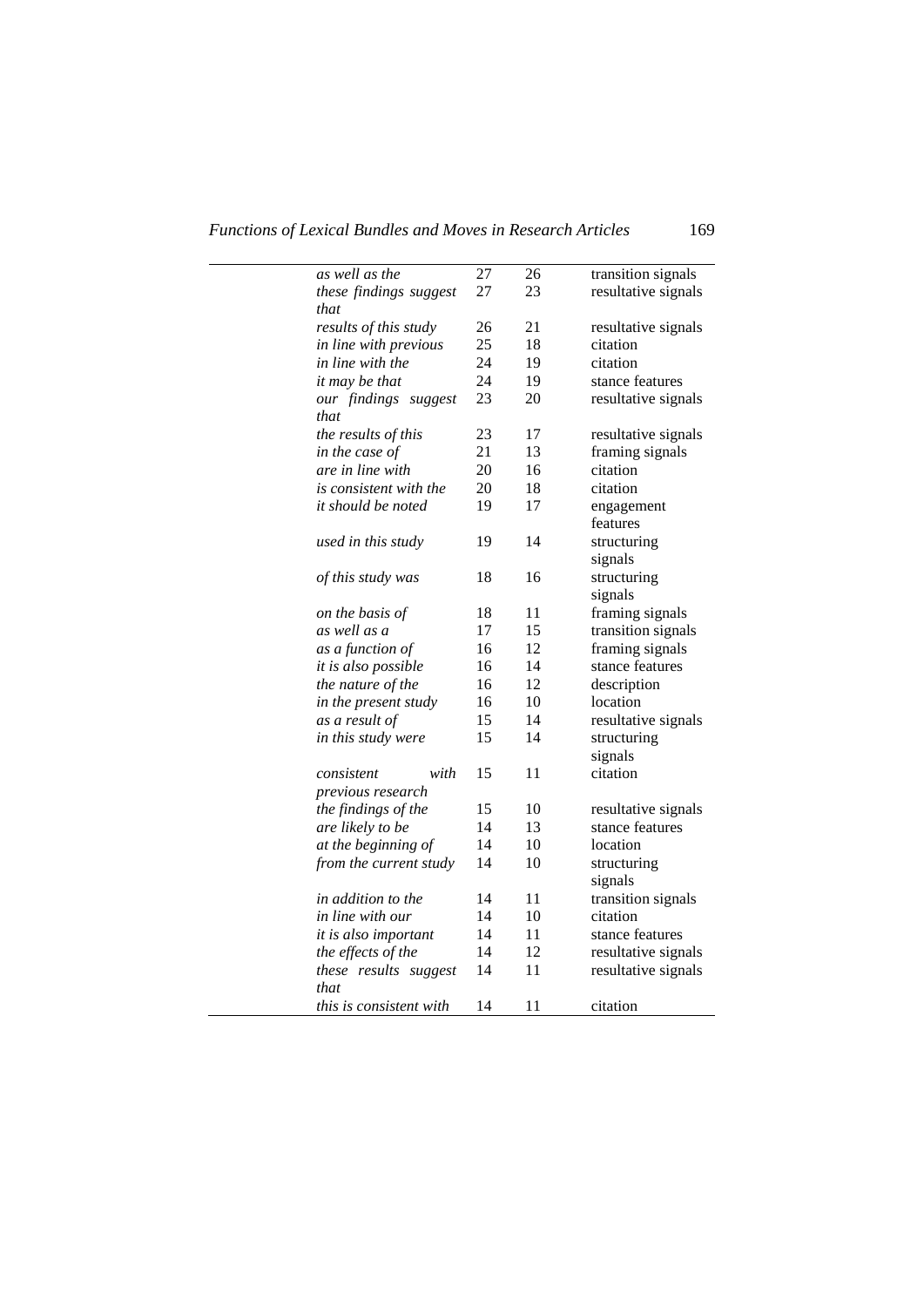| we were able to           | 14 | 12 | stance features     |
|---------------------------|----|----|---------------------|
| with regard to the        | 14 | 12 | framing signals     |
| at the end of             | 13 | 11 | location            |
| in the presence of        | 13 | 11 | framing signals     |
| in their ability to       | 13 | 10 | stance features     |
| as well as in             | 12 | 10 | transition signals  |
| limitation of this study  | 12 | 11 | structuring         |
|                           |    |    | signals             |
| results<br>suggest<br>our | 12 | 11 | resultative signals |
| that                      |    |    |                     |
| study is the first        | 12 | 11 | stance features     |
| the results suggest that  | 12 | 10 | resultative signals |
| to the importance of      | 12 | 11 | stance features     |
| research<br>future<br>is  | 11 | 10 | engagement          |
| needed                    |    |    | features            |
| in terms of the           | 11 | 11 | framing signals     |
| our understanding of      | 11 | 10 | stance features     |
| the                       |    |    |                     |
| the findings of this      | 11 | 11 | resultative signals |
| the results of our        | 11 | 10 | resultative signals |
| this is the first         | 11 | 11 | stance features     |
| from the present study    | 11 | 10 | structuring         |
|                           |    |    | signals             |
| the findings suggest      | 11 | 10 | resultative signals |
| that                      |    |    |                     |
| in this study was         | 11 | 10 | structuring         |
|                           |    |    | signals             |
|                           |    |    |                     |

\**N* refers to unspecified numbers, such as *on a 5-point scale*.

Appendix B. Move structures of RAs (Pho, 2013)

| Introduction | Move 1: Establishing a territory <est><br/>Move 2: Establishing a niche <esn></esn></est> |
|--------------|-------------------------------------------------------------------------------------------|
|              | Move 3: Presenting the present work <ppw></ppw>                                           |
| Methods      | Move 1: Describing the data and data collection procedure<br>$<$ DCP $>$                  |
|              | Move 2: Describing the data analysis procedure <dap></dap>                                |
| Results      | Move 1: Preparing for the presentation of the Results section<br>$\langle PPR \rangle$    |
|              | Move 2: Reporting specific/individual results <rer></rer>                                 |
|              | Move 3: Commenting on specific results <cor></cor>                                        |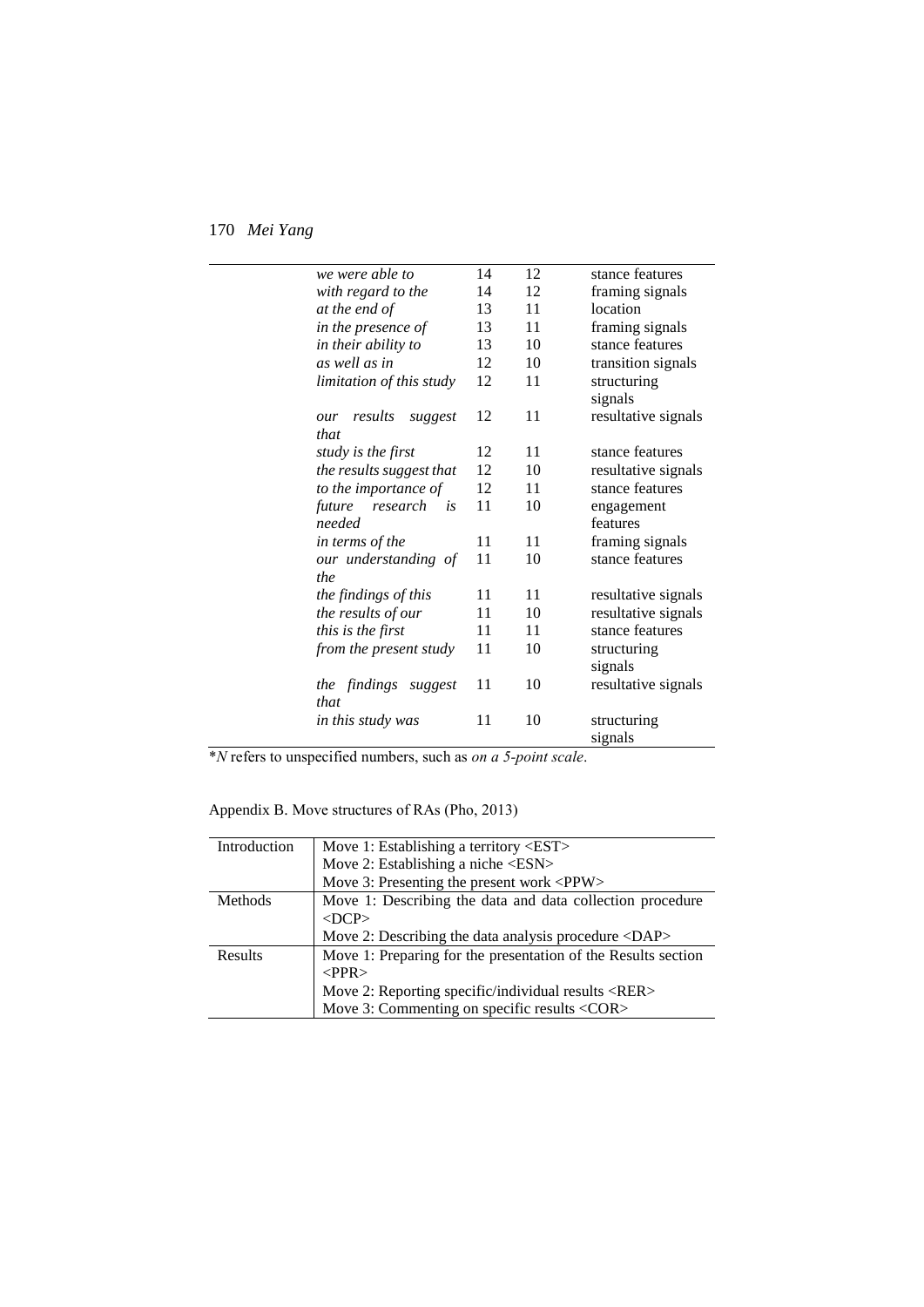|            | Move 4: Summarizing results <sur></sur>                   |
|------------|-----------------------------------------------------------|
| Discussion | Move 1: Preparing for the presentation of the Discussion  |
|            | section $\langle PPD \rangle$                             |
|            | Move 2: Summarizing the study $\langle STS \rangle$       |
|            | Move 3: Highlighting overall research outcome <oro></oro> |
|            | Move 4: Discussing the findings of the study <dfs></dfs>  |
|            | Move 5: Drawing conclusions of the study/Stating research |
|            | conclusions <cnc></cnc>                                   |
|            | Move 6: Evaluating the study $\langle$ EVS $>$            |
|            | Move 7: Deductions from the research <der></der>          |

Appendix C. Bundle-move connection in IMRD sections

| Move                                             |                        | <b>Function</b>                              | <b>Lexical bundle</b>                                                                                                                                                                                                                                                                                                                                                                         | $\mathbf{TF}^{\text{\#}}$ |
|--------------------------------------------------|------------------------|----------------------------------------------|-----------------------------------------------------------------------------------------------------------------------------------------------------------------------------------------------------------------------------------------------------------------------------------------------------------------------------------------------------------------------------------------------|---------------------------|
| (Introduction)                                   |                        |                                              |                                                                                                                                                                                                                                                                                                                                                                                               |                           |
| Move<br>Establishing<br>$\text{territory} < EST$ | 1:<br>$\boldsymbol{a}$ | Text-oriented<br>(resultative<br>signals)    | have been found to $(30)^*$ .<br>research has shown that $(28)$ .<br>studies have shown that $_{(24)}$ ,<br>has been shown to <sub>(21)</sub> , have<br>been shown to <sub>(20)</sub> to be<br>associated with $_{(15)}$ , has been<br>found<br>there<br>$to_{(14)}$<br>is<br>evidence<br>that $_{(12)}$<br>these<br>findings suggest that $_{(11)}$ , the<br>findings suggest that $_{(11)}$ | 186                       |
|                                                  |                        | Text-oriented<br>(framing)<br>signals)       | in the context of $(25)$ , in a<br>sample of $_{(25)}$ , in terms of<br>the <sub>(12)</sub> , with higher levels<br>of <sub>(10)</sub> , in the form of <sub>(8)</sub> , as a<br>function of $_{(1)}$                                                                                                                                                                                         | 81                        |
|                                                  |                        | Text-oriented<br>(transition<br>signals)     | on the other hand $_{(35)}$ on the<br>one hand $_{(13)}$ as well as<br><i>their</i> (9), as well as the <sub>(8)</sub>                                                                                                                                                                                                                                                                        | 65                        |
|                                                  |                        | Text-oriented<br>(generalization<br>signals) | research has focused on $_{(13)}$ ,<br>few studies<br>$have_{(12)}$<br>$\mathfrak{a}$<br>studies have focused on $_{(11)}$                                                                                                                                                                                                                                                                    | 36                        |
|                                                  |                        | Text-oriented<br>(structuring)<br>signals)   | in the present study $_{(2)}$ , in the<br>current study $_{(1)}$                                                                                                                                                                                                                                                                                                                              | 3                         |
|                                                  |                        | Research-<br>oriented<br>(quantification)    | the extent to which $(45)$ , the<br>degree to which $_{(15)}$ , a wide<br>range $of$ <sub>(10)</sub>                                                                                                                                                                                                                                                                                          | 70                        |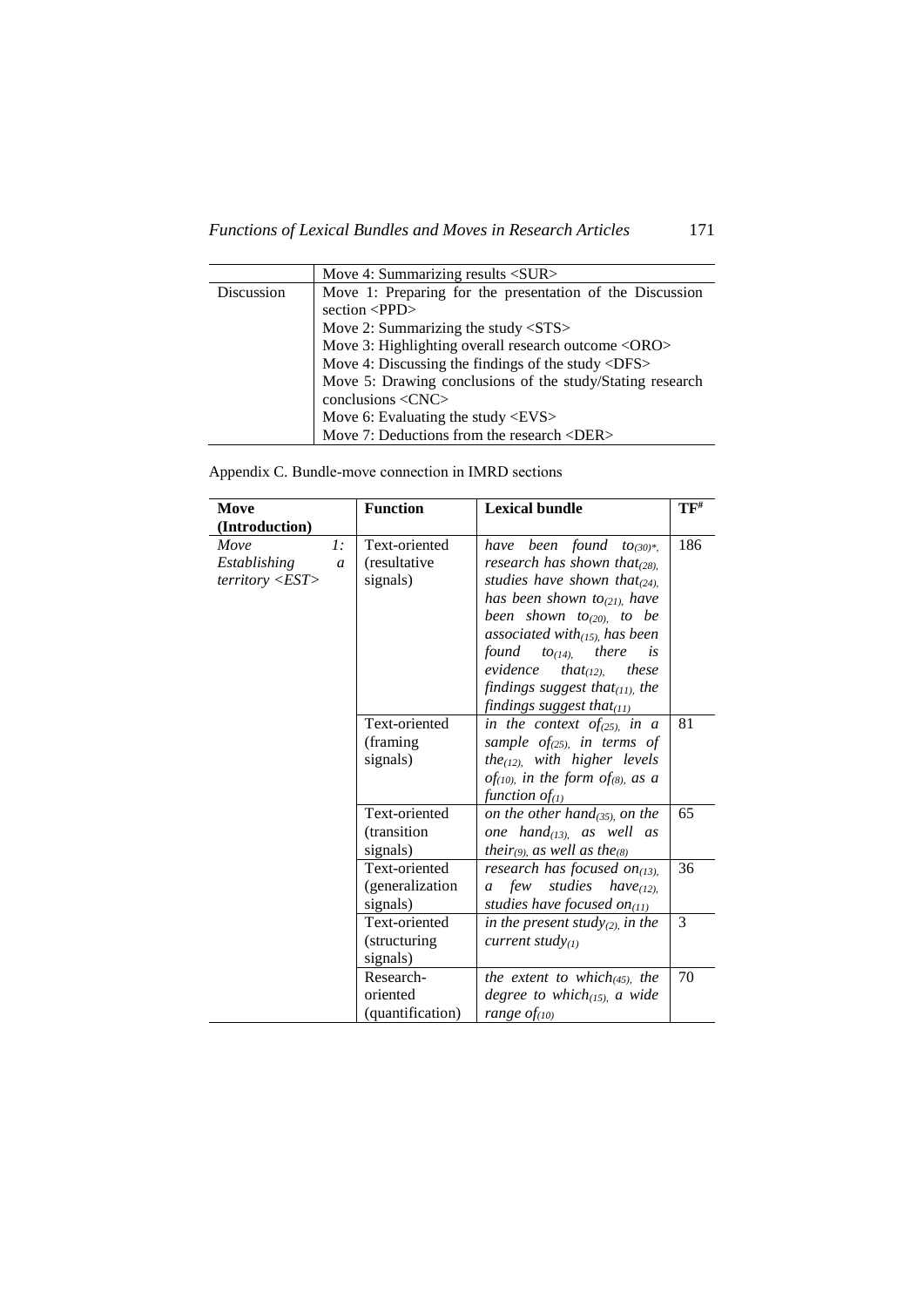|                      | Research-        | in the current study $_{(14)}$ , in                        | 25             |
|----------------------|------------------|------------------------------------------------------------|----------------|
|                      | oriented         | the present study $(11)$                                   |                |
|                      | (location)       |                                                            |                |
|                      | Research-        | in the development of $(f_{(16)})$                         | 16             |
|                      | oriented         |                                                            |                |
|                      | (procedure)      |                                                            |                |
|                      | Research-        | the quality of the $_{(11)}$                               | 11             |
|                      | oriented         |                                                            |                |
|                      | (description)    |                                                            |                |
|                      | Participant-     | are more likely to <sub>(25)</sub> , one of                | 91             |
|                      | oriented         | the $most(19)$ , it is possible                            |                |
|                      | (stance)         | that <sub>(16)</sub> , be more likely to <sub>(9)</sub> ,  |                |
|                      | features)        | more likely to be <sub>(9)</sub> , were                    |                |
|                      |                  | likely<br>more<br>$to_{(8)}$<br>it<br>is                   |                |
|                      |                  | important to <sub>(5)</sub>                                |                |
| 2:<br>Move           | Text-oriented    | to be associated with $_{(2)}$                             | $\overline{2}$ |
| Establishing a niche | (resultative     |                                                            |                |
| $<$ ESN $>$          | signals)         |                                                            |                |
|                      | Text-oriented    | in the context of <sub>(5)</sub> , in terms                | 17             |
|                      | (framing         | of the <sub>(4)</sub> , in a sample of <sub>(2)</sub> , as |                |
|                      | signals)         | a function $of_{(2)}$ , with higher                        |                |
|                      |                  | levels of <sub>(2)</sub> in the form of <sub>(2)</sub>     |                |
|                      | Text-oriented    | on the other hand $_{(4)}$ , as well                       | 10             |
|                      | (transition      | as the <sub>(3)</sub> , as well as their <sub>(2)</sub> ,  |                |
|                      | signals)         | on the one hand $_{(1)}$                                   |                |
|                      | Text-oriented    | little is known about $_{(17)}$ few                        | 30             |
|                      | (generalization  | studies have examined $_{(13)}$                            |                |
|                      | signals)         |                                                            |                |
|                      | Text-oriented    | in the current study $_{(1)}$ in the                       | 2              |
|                      | (structuring     | present study $(1)$                                        |                |
|                      | signals)         |                                                            |                |
|                      | Research-        | the extent to which $_{(5)}$ , the                         | 11             |
|                      | oriented         | degree to which $_{(4)}$ , a wide                          |                |
|                      | (quantification) | range $of_{(2)}$                                           |                |
|                      | Research-        | in the development of $_{(6)}$                             | 6              |
|                      | oriented         |                                                            |                |
|                      | (procedure)      |                                                            |                |
|                      | Research-        | the quality of the $_{(1)}$                                | 1              |
|                      | oriented         |                                                            |                |
|                      | (description)    |                                                            |                |
|                      | Participant-     | it is important<br>$to_{(5)}$<br>are                       | 17             |
|                      | oriented         | more likely to <sub>(3)</sub> , be more                    |                |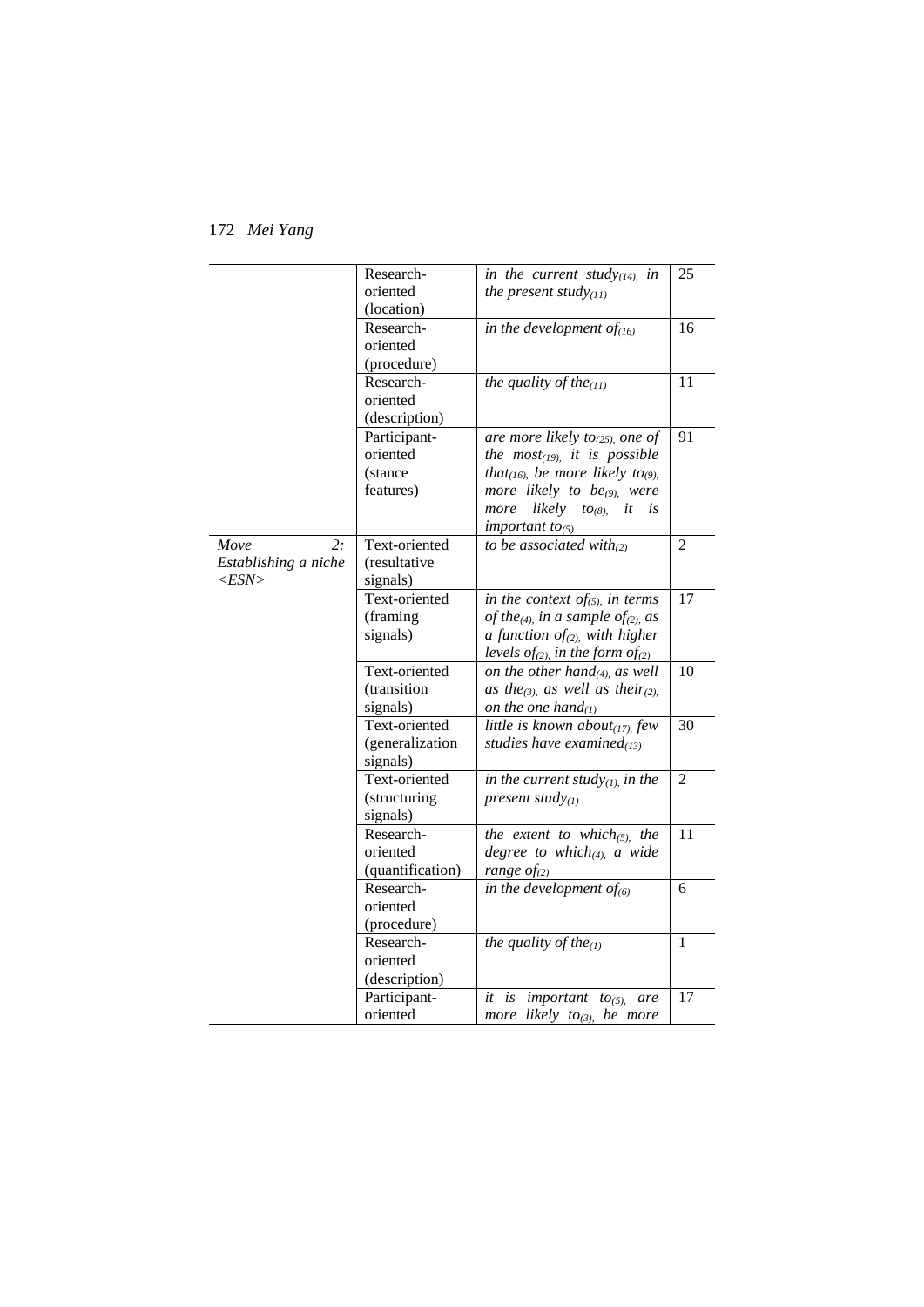|                        | (stance          | likely $to_{(3)}$ , it is possible                       |                |
|------------------------|------------------|----------------------------------------------------------|----------------|
|                        | features)        | that(2), one of the most(2),                             |                |
|                        |                  | more likely to be $_{(1)}$ , were                        |                |
|                        |                  | more likely $to_{(1)}$                                   |                |
| Move 3: Presenting     | Text-oriented    | to be associated with $_{(3)}$                           | 3              |
|                        | (Resultative     |                                                          |                |
| the present<br>work    |                  |                                                          |                |
| $\langle PPW \rangle$  | signals)         |                                                          |                |
|                        | Text-oriented    | as a function of $(25)$ , in the                         | 39             |
|                        | (framing         | context of <sub>(4)</sub> , in terms of                  |                |
|                        | signals)         | the <sub>(4)</sub> , with higher levels                  |                |
|                        |                  | of <sub>(2)</sub> , in the form of <sub>(2)</sub> , in a |                |
|                        |                  | sample $of_{(2)}$                                        |                |
|                        | Text-oriented    | on the other hand $_{(3)}$ on the                        | 9              |
|                        | (transition      | one hand $_{(2)}$ as well as the $_{(2)}$ .              |                |
|                        | signals)         | as well as their $(z)$                                   |                |
|                        | Text-oriented    | in the current study(37), of                             | 172            |
|                        | (structuring     | the present study(29), of this                           |                |
|                        | signals)         | study was $_{(26)}$ of the current                       |                |
|                        |                  | study(22), in this study $we_{(21)}$ ,                   |                |
|                        |                  | in<br>the present study $_{(15)}$                        |                |
|                        |                  | purpose of this study $_{(11)}$ ,                        |                |
|                        |                  | purpose of the study $_{(11)}$                           |                |
|                        | Research-        | the extent to which $_{(5)}$ , the                       | 10             |
|                        | oriented         | degree to which $(a_{i,j})$ , a wide                     |                |
|                        | (quantification) | range $of_{(2)}$                                         |                |
|                        | Research-        | in the development of $(6)$                              | 6              |
|                        | oriented         |                                                          |                |
|                        | (procedure)      |                                                          |                |
|                        | Research-        | the quality of the $_{(2)}$                              | $\overline{2}$ |
|                        | oriented         |                                                          |                |
|                        | (description)    |                                                          |                |
|                        | Participant-     | it is important to <sub>(32)</sub> , are                 | 73             |
|                        | oriented         | more likely to <sub>(15)</sub> , be more                 |                |
|                        | (stance          | likely $to_{(9)}$ , more likely to                       |                |
|                        | features)        | $be_{(7)}$ , were more likely to <sub>(5)</sub> .        |                |
|                        |                  | one of the $most_{(4)}$ , it is                          |                |
|                        |                  | possible that $_{(1)}$                                   |                |
| <b>Moves (Methods)</b> | <b>Function</b>  | <b>Lexical bundle</b>                                    | TF             |
| Move 1: Describing     | Research-        | children were asked to <sub>(33)</sub> , to              | 327            |
| the data and data      | oriented         | participate<br>in<br>the <sub>(28)</sub> ,               |                |
| collection             | (procedure)      | participants<br>were<br>asked                            |                |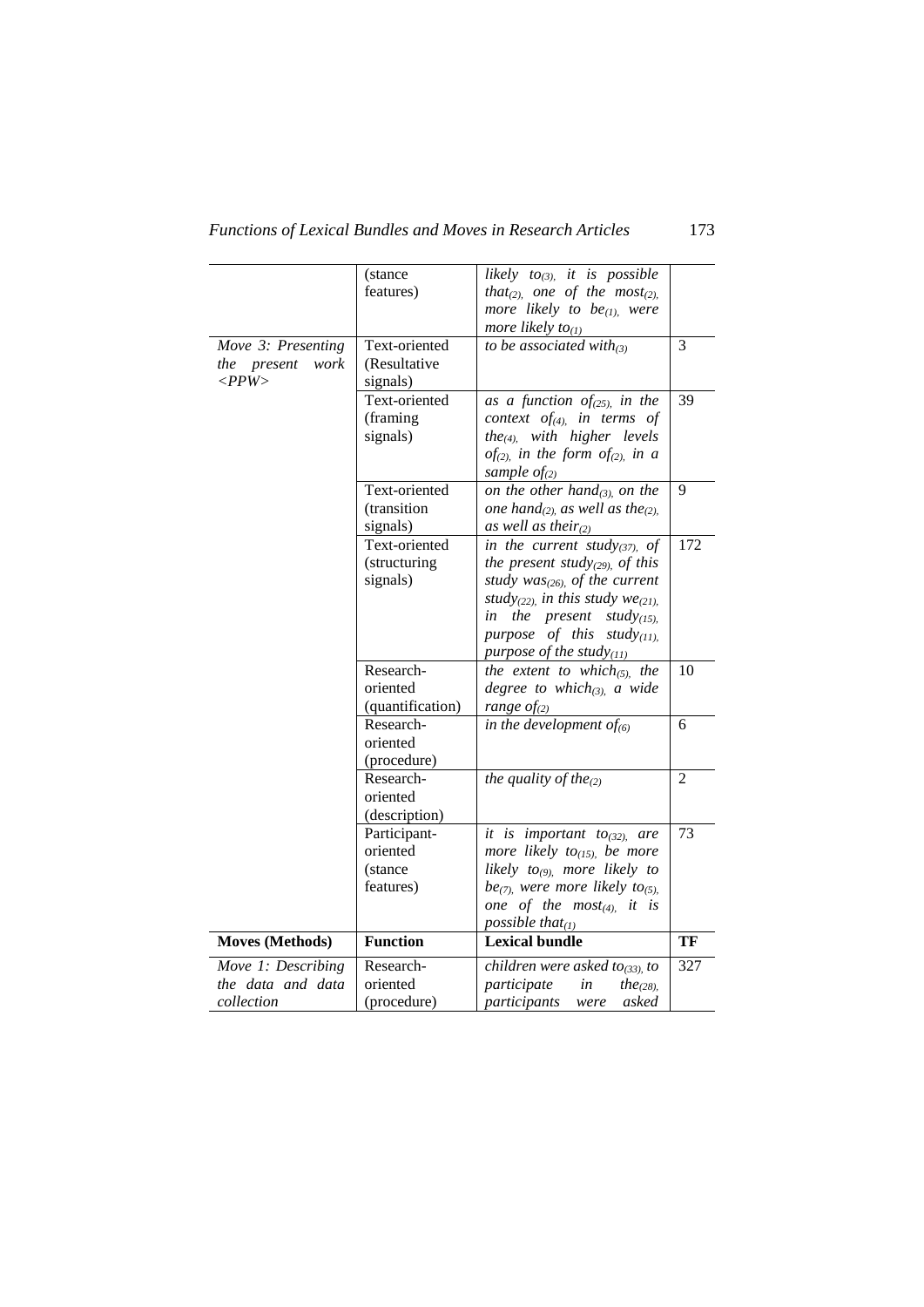| procedure < DCP |                      | randomly<br>10(27)<br>were                                 |     |
|-----------------|----------------------|------------------------------------------------------------|-----|
|                 |                      | assigned<br>$to_{(22)}$<br>were                            |     |
|                 |                      | excluded from the $_{(20)}$ were                           |     |
|                 |                      | in                                                         |     |
|                 |                      | presented<br>$a_{(18)}$                                    |     |
|                 |                      | participants were instructed                               |     |
|                 |                      | was approved by<br>10(17)                                  |     |
|                 |                      | the <sub>(17)</sub> , they were asked to <sub>(13)</sub> , |     |
|                 |                      | used<br>in<br>was<br>the <sub>(12)</sub> .                 |     |
|                 |                      | randomly assigned to the $(12)$ .                          |     |
|                 |                      | were<br>asked<br>and<br>$to_{(11)}$                        |     |
|                 |                      | participated in the study $_{(11)}$ .                      |     |
|                 |                      | were approved by the $(11)$ ,                              |     |
|                 |                      | were included in<br>the <sub>(10)</sub> .                  |     |
|                 |                      | used in the present $(10)$ , was                           |     |
|                 |                      | used as $a_{(9)}$ , were used to                           |     |
|                 |                      | measure <sub>(9),</sub> were used<br>in                    |     |
|                 |                      | the <sub>(9)</sub><br>used<br>was<br>to                    |     |
|                 |                      | $measure_{(8)}$ was presented in                           |     |
|                 |                      | $a_{(8)}$ , used in the current <sub>(7)</sub> ,           |     |
|                 |                      | used in this study(5)                                      |     |
|                 | Research-            | the total number of $(35)$ , the                           | 91  |
|                 | oriented             | extent<br>$which$ (30).<br>to<br>the                       |     |
|                 | (quantification)     | degree to which $(10)$ , each of                           |     |
|                 |                      |                                                            |     |
|                 |                      | the three <sub>(8)</sub> , the majority of                 |     |
|                 |                      | the <sub>(8)</sub>                                         |     |
|                 | Research-            | at the<br>end of <sub>(50)</sub><br>the<br>in              | 207 |
|                 | oriented             | study(36),<br>the<br>current<br>in                         |     |
|                 | (location)           | present study $(35)$ , at the time                         |     |
|                 |                      | of(32), at the beginning of(19),                           |     |
|                 |                      | the start of the $(14)$ , in a quiet                       |     |
|                 |                      | of the<br>school<br>$room_{(11)}$                          |     |
|                 |                      | $year_{(10)}$                                              |     |
|                 | Research-            | a mean age of $_{(13)}$ , the mean                         | 26  |
|                 | oriented             | age of $(13)$                                              |     |
|                 | <i>(statistical)</i> |                                                            |     |
|                 | markers)             |                                                            |     |
|                 | Research-            | the center of the $_{(14)}$                                | 14  |
|                 | oriented             |                                                            |     |
|                 | (description)        |                                                            |     |
|                 | Text-oriented        | have been shown to <sub>(3)</sub>                          | 3   |
|                 | (resultative)        |                                                            |     |
|                 |                      |                                                            |     |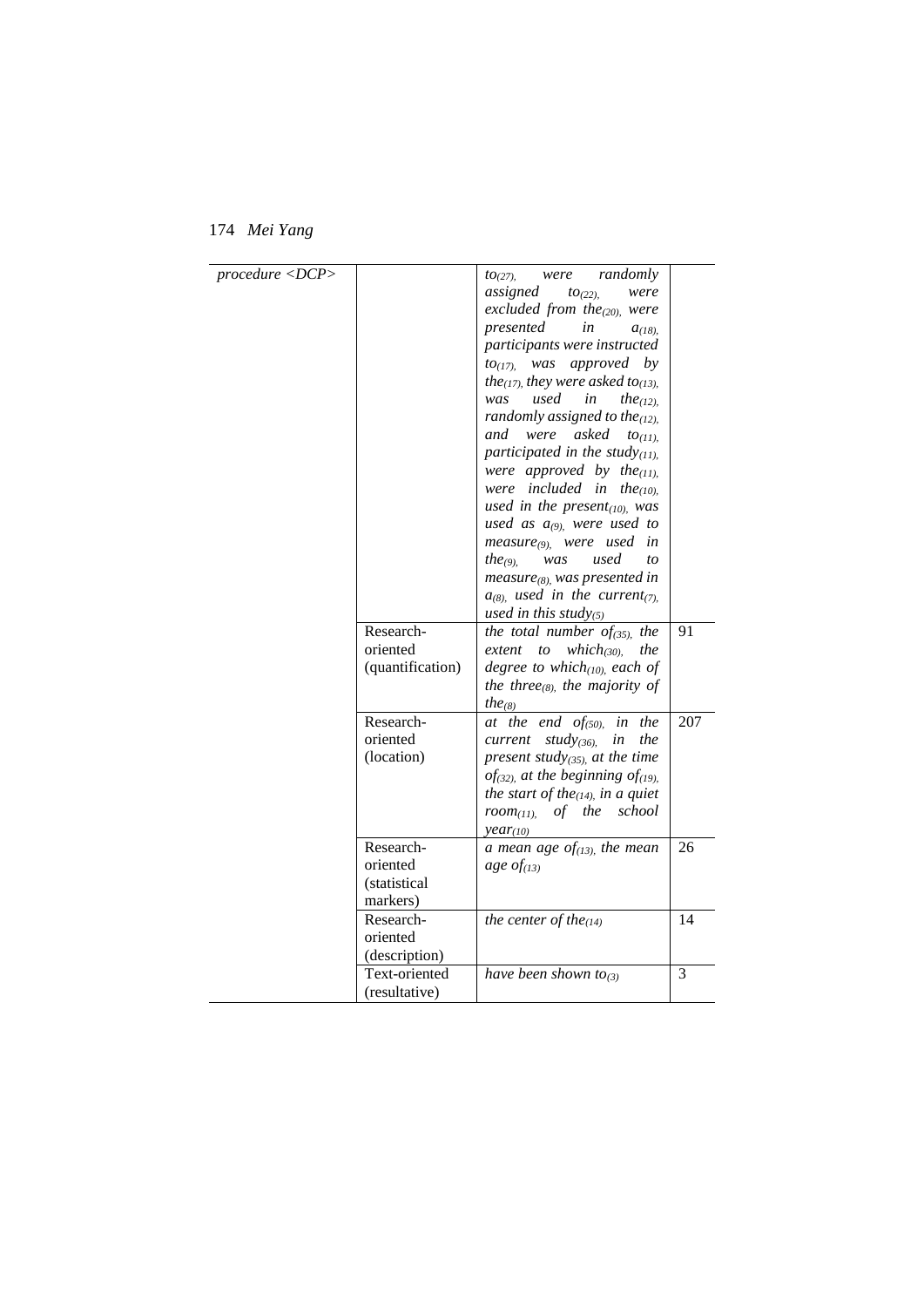|                                                                                                               | Text-oriented    | who participated in the $_{(15)}$ .                        | 47  |
|---------------------------------------------------------------------------------------------------------------|------------------|------------------------------------------------------------|-----|
|                                                                                                               | (framing         | for each of the $(12)$ , on the                            |     |
|                                                                                                               | signals)         | basis $of_{(9)}$ in the context                            |     |
|                                                                                                               |                  | $of_{(6)}$ with higher scores                              |     |
|                                                                                                               |                  | $indicating_{(5)}$                                         |     |
|                                                                                                               | Text-oriented    | as well as the $(21)$                                      | 21  |
|                                                                                                               | (transition      |                                                            |     |
|                                                                                                               | signals)         |                                                            |     |
|                                                                                                               | Text-oriented    | of the current study(9), of the                            | 29  |
|                                                                                                               | (structuring     | sample was $(7)$ , in the current                          |     |
|                                                                                                               | signals)         | $study_{(7)}$<br>in the present                            |     |
|                                                                                                               |                  | study(6)                                                   |     |
| Move 2: Describing                                                                                            | Research-        | were used to $assess_{(19)}$ , was                         | 123 |
| data analysis<br>the                                                                                          | oriented         | assessed using the $_{(18)}$ were                          |     |
| procedure <dap< td=""><td>(procedure)</td><td>included in the<math>(16)</math>, was used</td><td></td></dap<> | (procedure)      | included in the $(16)$ , was used                          |     |
|                                                                                                               |                  | to assess $(15)$ , was assessed                            |     |
|                                                                                                               |                  | with the <sub>(14)</sub> , used in this                    |     |
|                                                                                                               |                  | study(12), was used in the(5),                             |     |
|                                                                                                               |                  | used in the present $_{(5)}$ , used                        |     |
|                                                                                                               |                  | in the current <sub>(4)</sub> was used as                  |     |
|                                                                                                               |                  | $a_{(4)}$ , were used to measure <sub>(3)</sub>            |     |
|                                                                                                               |                  | was presented in $a_{(3)}$ , was                           |     |
|                                                                                                               |                  | used to measure $_{(3)}$<br>were                           |     |
|                                                                                                               |                  | used in the $(2)$                                          |     |
|                                                                                                               | Research-        | each of the three $(12)$ , the                             | 31  |
|                                                                                                               | oriented         | degree to which $(6)$ , the extent                         |     |
|                                                                                                               | (quantification) | to which $_{(5)}$ , the majority of                        |     |
|                                                                                                               |                  | the <sub>(4)</sub> the total number of <sub>(4)</sub>      |     |
|                                                                                                               | Research-        | in the present study $_{(10)}$ , at                        | 38  |
|                                                                                                               | oriented         | the end of $_{(7)}$ in the current                         |     |
|                                                                                                               | (location)       | study $_{(6)}$ at the beginning                            |     |
|                                                                                                               |                  | of <sub>(6)</sub> , of the school year <sub>(4)</sub> , at |     |
|                                                                                                               |                  | the time $of_{(3)}$ , the start of                         |     |
|                                                                                                               |                  | the <sub>(2)</sub>                                         |     |
|                                                                                                               | Research-        | on a N-point scale $(56)$ , a                              | 62  |
|                                                                                                               | oriented         | mean age of <sub>(3)</sub> the mean age                    |     |
|                                                                                                               | (statistical     | $of_{(3)}$                                                 |     |
|                                                                                                               | markers)         |                                                            |     |
|                                                                                                               | Text-oriented    | have been shown to <sub>(9)</sub>                          | 9   |
|                                                                                                               | (resultative     |                                                            |     |
|                                                                                                               | signals)         |                                                            |     |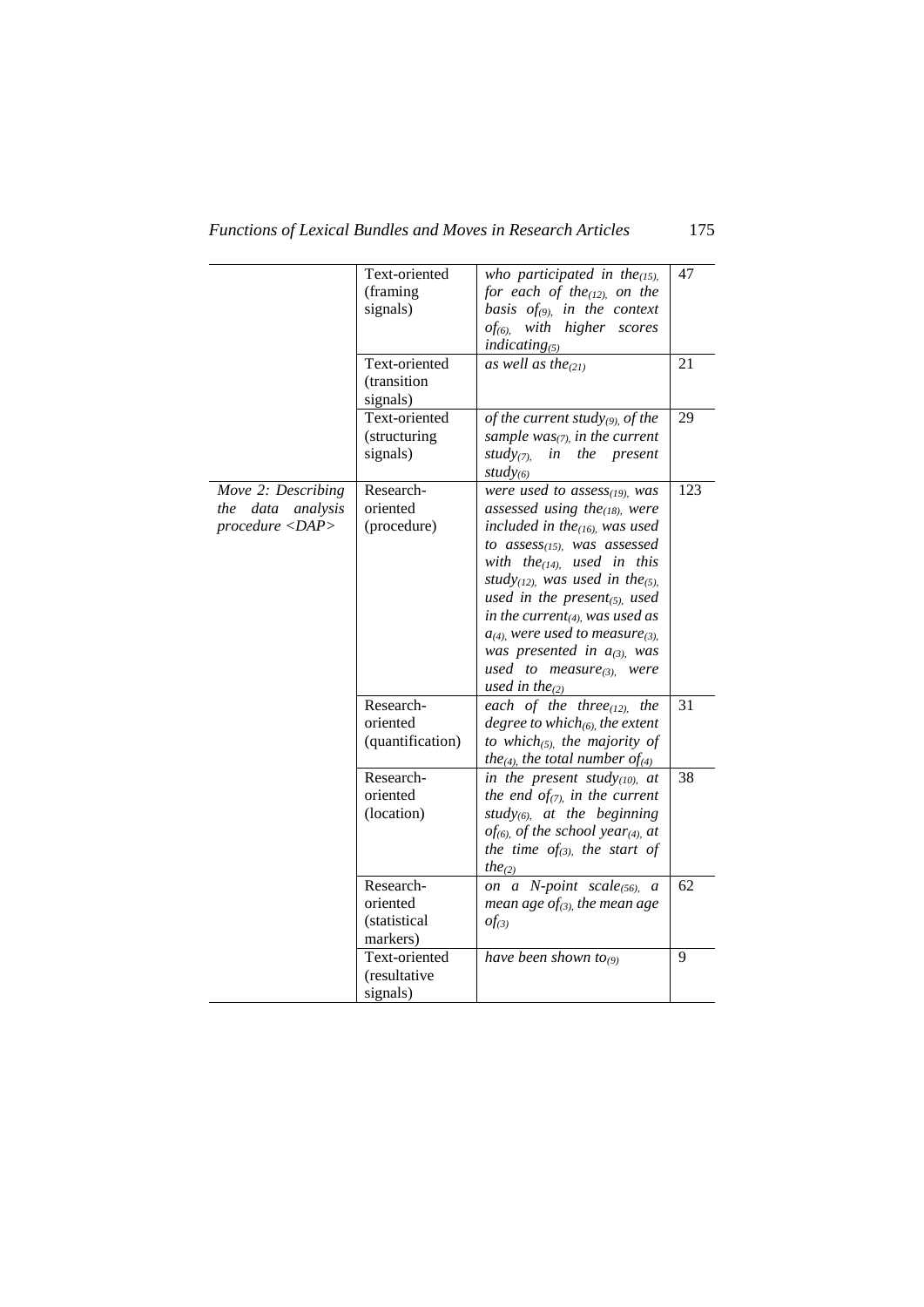|                        | Text-oriented    | for each of the $_{(20)}$ on the                             | 56              |
|------------------------|------------------|--------------------------------------------------------------|-----------------|
|                        | (framing         | basis $of$ <sub>(15)</sub> , with<br>higher                  |                 |
|                        | signals)         | scores indicating $(10)$ , in the                            |                 |
|                        |                  | who<br>context<br>$of_{(7)}$                                 |                 |
|                        |                  | participated in the $_{(4)}$                                 |                 |
|                        | Text-oriented    | as well as the $_{(6)}$                                      | 6               |
|                        | (transition      |                                                              |                 |
|                        | signals)         |                                                              |                 |
|                        | Text-oriented    | of the current study $_{(6)}$ of the                         | 22              |
|                        | (structuring     | sample $was_{(6)}$ , in the current                          |                 |
|                        | signals)         | study(5),<br>in the present                                  |                 |
|                        |                  | study(5)                                                     |                 |
| <b>Moves (Results)</b> | <b>Function</b>  | <b>Lexical bundle</b>                                        | TF              |
| Move 1: Preparing      | Research-        | the total number of $_{(17)}$ , the                          | 35              |
| for the presentation   | oriented         | extent to which $_{(14)}$ each of                            |                 |
| the<br>Results<br>of   | (quantification) | the three $_{(2)}$ the magnitude of                          |                 |
| section <ppr></ppr>    |                  | $the_{(2)}$                                                  |                 |
|                        | Research-        | at the end $of$ <sub>(10)</sub> ,<br>the<br><i>at</i>        | 30              |
|                        | oriented         | beginning<br>$of_{(9)}$<br>in<br>the                         |                 |
|                        | (location)       | control $group_{(5)}$ at each                                |                 |
|                        |                  | time $point_{(2)}$ , over the course                         |                 |
|                        |                  | $of_{(2)}$ , the end of the <sub>(2)</sub>                   |                 |
|                        | Research-        | constrained to be equal(32),                                 | 57              |
|                        | oriented         | included in the model $_{(15)}$ ,                            |                 |
|                        | (procedure)      | were included in the $_{(10)}$                               |                 |
|                        | Research-        | the<br>dependent<br>as                                       | 26              |
|                        | oriented         | variable(24), fit to the data(2)                             |                 |
|                        | (statistical     |                                                              |                 |
|                        | markers)         |                                                              |                 |
|                        | Text-oriented    | a main effect of $_{(10)}$ the effect                        | 43              |
|                        | (resultative     | of the <sub>(10)</sub> , the results of the <sub>(9)</sub> , |                 |
|                        | signals)         | a significant main effect(8),                                |                 |
|                        |                  | the main effects of $_{(6)}$                                 |                 |
|                        | Text-oriented    | as a function of $_{(11)}$ , for each                        | $\overline{17}$ |
|                        | (framing         | of the <sub>(2)</sub> , with the exception                   |                 |
|                        | signals)         | $of_{(2)}$ , in the case $of_{(2)}$                          |                 |
|                        | Text-oriented    | on the other hand $_{(3)}$ , as well                         | 4               |
|                        | (transition      | as the $(1)$                                                 |                 |
|                        | signals)         |                                                              |                 |
|                        | Participant-     | were more likely to $(15)$ , more                            | 17              |
|                        | oriented         | likely to be $_{(2)}$                                        |                 |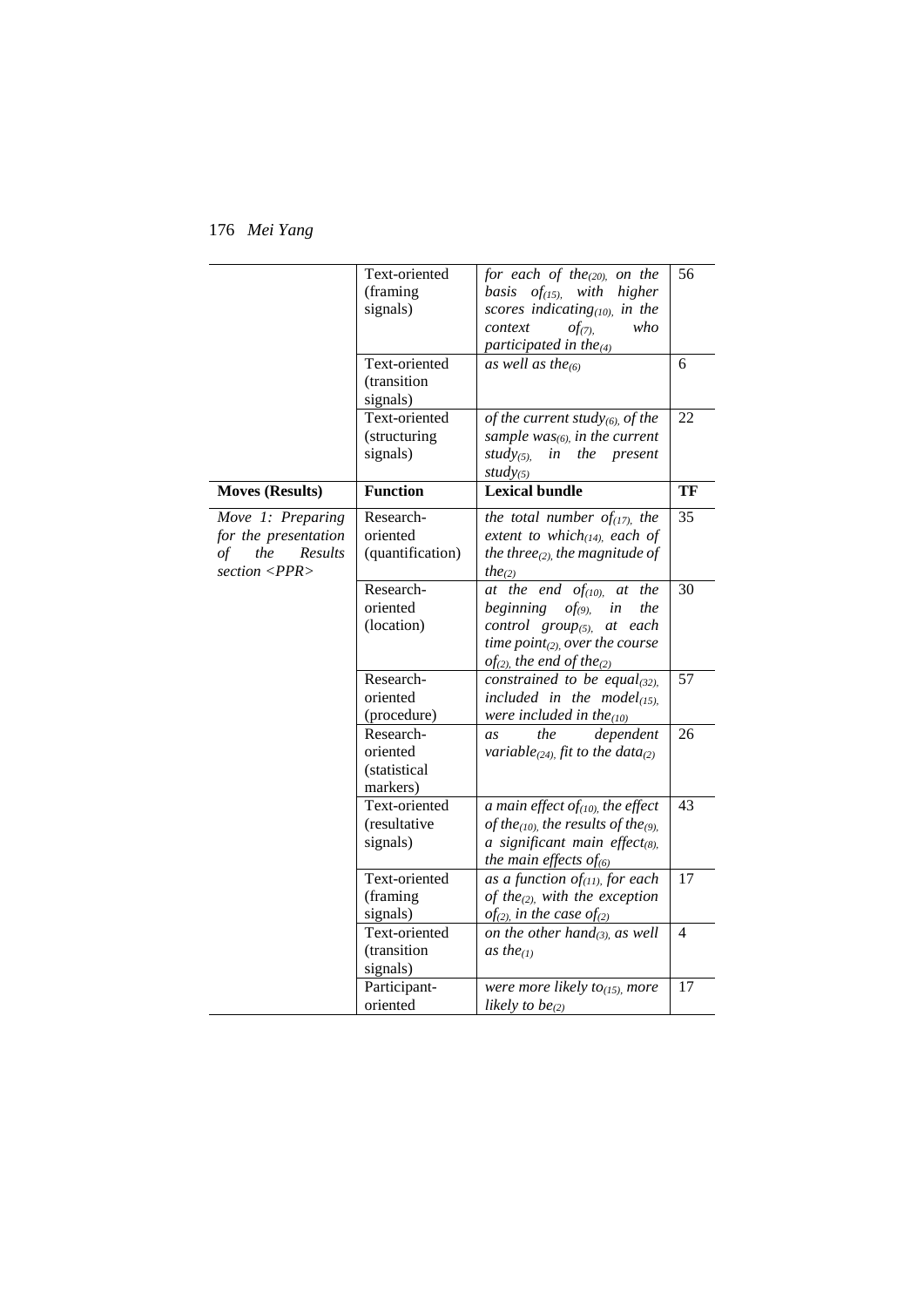# *Functions of Lexical Bundles and Moves in Research Articles* 177

|                                                           | (stance                                                                                                |                                                                                                                                                                                                                                                                                                                                                                                                                                                                                                                                                                                                                                                                                                                                                                                                                                                                       |                  |
|-----------------------------------------------------------|--------------------------------------------------------------------------------------------------------|-----------------------------------------------------------------------------------------------------------------------------------------------------------------------------------------------------------------------------------------------------------------------------------------------------------------------------------------------------------------------------------------------------------------------------------------------------------------------------------------------------------------------------------------------------------------------------------------------------------------------------------------------------------------------------------------------------------------------------------------------------------------------------------------------------------------------------------------------------------------------|------------------|
|                                                           | features)<br>Participant-<br>oriented<br>(engagement<br>features)                                      | as can be seen $(1)$                                                                                                                                                                                                                                                                                                                                                                                                                                                                                                                                                                                                                                                                                                                                                                                                                                                  | $\mathbf{1}$     |
| Move 2: Reporting<br>specific/individual<br>results < RER | Research-<br>oriented<br><i>(statistical)</i><br>markers)<br>Research-<br>oriented<br>(quantification) | of the variance in $_{(82)}$ did not<br>differ<br>significantly <sub>(29)</sub><br>standard<br>means<br>and<br>deviations <sub>(28)</sub><br>not<br>was<br>significant <sub>(28)</sub><br>statistically<br>fit to the data $_{(25)}$ significant<br>differences between the $_{(21)}$ .<br>significantly<br>related<br>not<br>was<br>significant<br>$\mathfrak{a}$<br>10(20)<br>$predictor_{(16)}$<br>were<br>not<br>significantly<br>$differential$ <sub>(16)</sub><br>significantly related<br>was<br>$to$ <sub>(15)</sub> , were not statistically<br>significant <sub>(14)</sub><br>not<br>was<br>significantly related $_{(13)}$ , was<br>correlated<br>significantly<br>with $(12)$ , as the dependent<br>$variable_{(3)}$<br>difference<br>the<br>between<br>the <sub>(20)</sub> , each of the three <sub>(18)</sub> ,<br>the magnitude of the $_{(12)}$ , the | 322<br>60        |
|                                                           |                                                                                                        | total number of $_{(7)}$ , the extent<br>to which $_{(3)}$                                                                                                                                                                                                                                                                                                                                                                                                                                                                                                                                                                                                                                                                                                                                                                                                            |                  |
|                                                           | Research-<br>oriented<br>(location)                                                                    | in the control group $(17)$ , over<br>the course $of_{(13)}$ , at each<br>time $point_{(12)}$ , at the end<br>of <sub>(11)</sub> , at the beginning of <sub>(8)</sub> ,<br>the end of the $_{(2)}$                                                                                                                                                                                                                                                                                                                                                                                                                                                                                                                                                                                                                                                                    | 63               |
|                                                           | Research-<br>oriented<br>(procedure)                                                                   | included in the<br>$model_{(4)}$<br>were included in the $_{(3)}$                                                                                                                                                                                                                                                                                                                                                                                                                                                                                                                                                                                                                                                                                                                                                                                                     | $\overline{7}$   |
|                                                           | Text-oriented<br>(resultative<br>signals)                                                              | the results of the $_{(25)}$ was not<br>related to <sub>(20)</sub> , was positively<br>related $to_{(20)}$ , a significant<br>main effect $(19)$ , a main effect<br>differences<br>$of$ (17),<br>were                                                                                                                                                                                                                                                                                                                                                                                                                                                                                                                                                                                                                                                                 | $\overline{172}$ |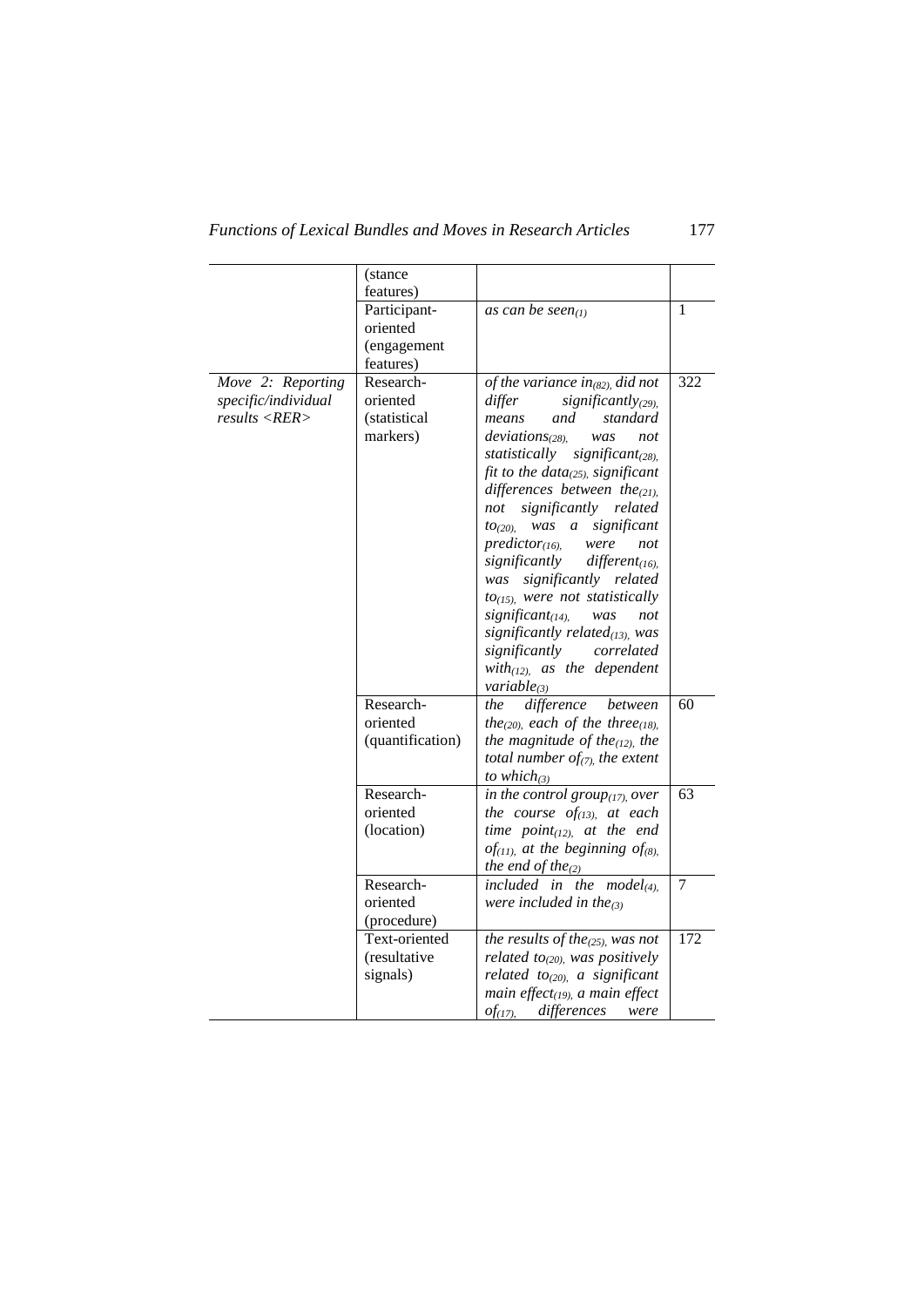178 *Mei Yang*

|                                                       |                                                      | found<br>between $(15)$ .<br>was<br>positively<br>associated<br>with <sub>(15)</sub> , was found to be <sub>(14)</sub> ,<br>were found to $be_{(11)}$ , the<br>main effects $of_{(9)}$ , the effect<br>of the $(7)$                                       |                |
|-------------------------------------------------------|------------------------------------------------------|-----------------------------------------------------------------------------------------------------------------------------------------------------------------------------------------------------------------------------------------------------------|----------------|
|                                                       | Text-oriented<br>(framing)<br>signals)               | as a function of $(50)$ , for each<br>of the <sub>(30)</sub> , with higher levels<br>$of$ <sub>(27)</sub> , with the exception<br>of(22), in the case of(19), for<br>boys and girl $s_{(14)}$                                                             | 162            |
|                                                       | Text-oriented<br>(transition<br>signals)             | as well as the $_{(17)}$ on the<br>other hand $_{(10)}$                                                                                                                                                                                                   | 27             |
|                                                       | Text-oriented<br>(structuring<br>signals)            | are presented in table $(86)$ , as<br>shown<br>in<br>$table_{(47)}$<br>are<br>shown<br>in<br>$table_{(31)}$<br>are<br>reported in table $_{(19)}$<br><i>as</i><br>reported<br>in<br>table <sub>(17)</sub><br>variables<br>presented<br>are<br>$in_{(12)}$ | 212            |
|                                                       | Participant-<br>oriented<br>(stance<br>features)     | were more likely to $(16)$ , more<br>likely to be $_{(8)}$                                                                                                                                                                                                | 24             |
|                                                       | Participant-<br>oriented<br>(engagement<br>features) | as can be seen(29)                                                                                                                                                                                                                                        | 29             |
| Move<br>3:<br>Commenting<br>on<br>specific<br>results | Research-<br>oriented<br>(quantification)            | the extent to which $_{(2)}$ each<br>of the three $(2)$                                                                                                                                                                                                   | 4              |
| $\langle COR \rangle$                                 | Research-<br>oriented<br>(location)                  | at the beginning $of$ <sub>(17)</sub> , at the<br>end of $_{(15)}$ , the end of the <sub>(5)</sub> , at<br>each time $point_{(2)}$                                                                                                                        | 39             |
|                                                       | Research-<br>oriented<br>(procedure)                 | included in the model $_{(4)}$                                                                                                                                                                                                                            | $\overline{4}$ |
|                                                       | Research-<br>oriented<br>(statistical<br>markers)    | fit to the data $a_{(3)}$                                                                                                                                                                                                                                 | 3              |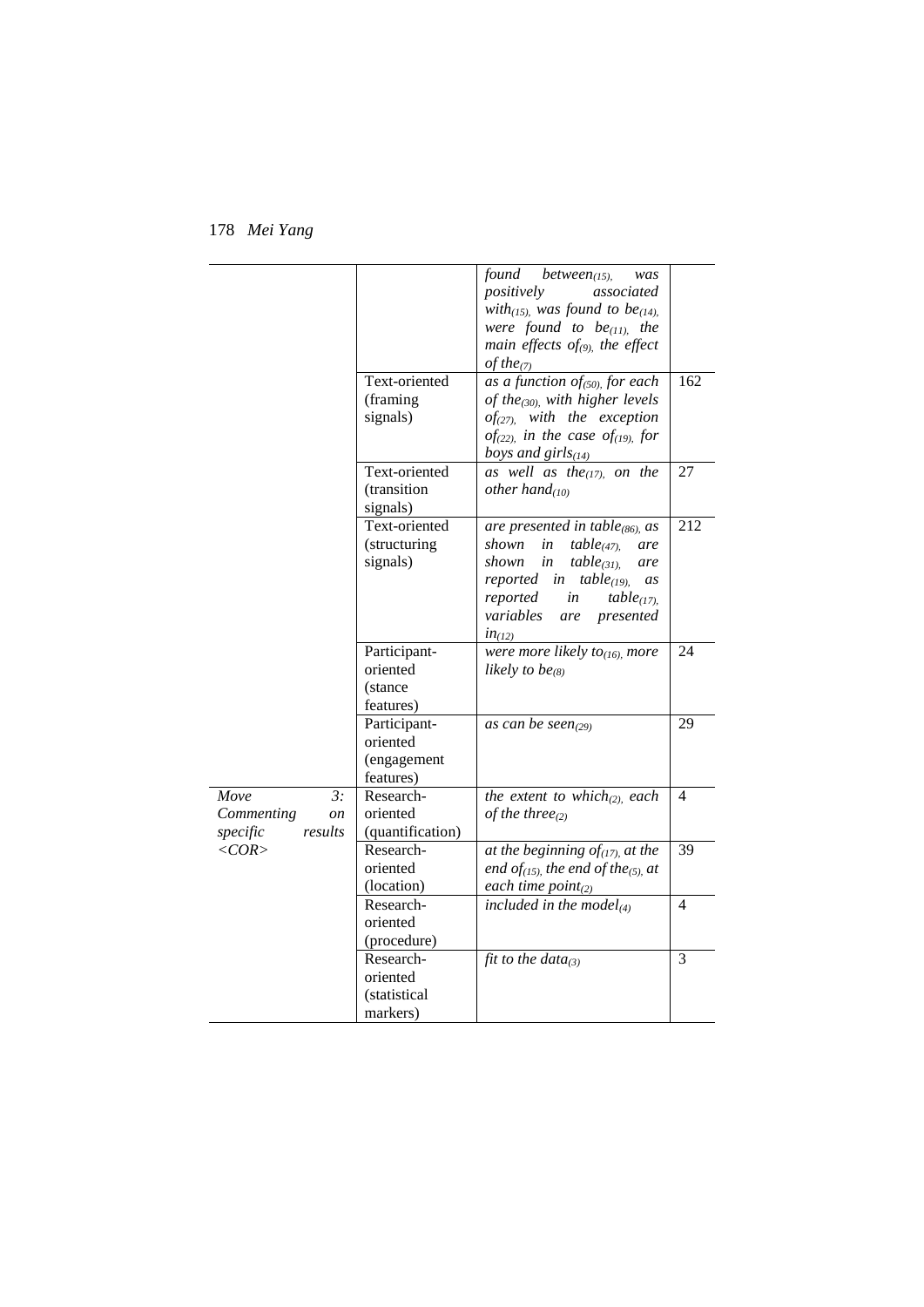|                     | Text-oriented    | a main effect of $_{(13)}$<br>the                          | 21             |
|---------------------|------------------|------------------------------------------------------------|----------------|
|                     | (resultative     | results of the $(4)$ , a significant                       |                |
|                     | signals)         | main effect <sub>(2)</sub> , the effect of                 |                |
|                     |                  | the <sub>(1)</sub> , the main effects of <sub>(1)</sub>    |                |
|                     | Text-oriented    | for each of the <sub>(2)</sub> , with the                  | 6              |
|                     | (framing         | exception of <sub>(2)</sub> , in the case                  |                |
|                     | signals)         | $of_{(2)}$                                                 |                |
|                     | Text-oriented    | as well as the $(1)$ , on the other                        | $\overline{2}$ |
|                     | (transition      | $hand_{(1)}$                                               |                |
|                     | signals)         |                                                            |                |
|                     | Participant-     | were more likely to $(13)$ , more                          | 18             |
|                     | oriented         | likely to be $(5)$                                         |                |
|                     | (stance          |                                                            |                |
|                     | features)        |                                                            |                |
|                     | Participant-     | as can be seen $_{(2)}$                                    | $\overline{2}$ |
|                     | oriented         |                                                            |                |
|                     | (engagement      |                                                            |                |
|                     | features)        |                                                            |                |
| Move<br>4:          | Research-        | the extent to which $u_4$                                  | $\overline{4}$ |
| Summarizing results | oriented         |                                                            |                |
| $<$ SUR $>$         | (quantification) |                                                            |                |
|                     | Research-        | at the beginning $of_{(3)}$ at the                         | 8              |
|                     | oriented         | end of <sub>(2)</sub> , the end of the <sub>(2)</sub> , at |                |
|                     | (location)       | each time $point_{(1)}$                                    |                |
|                     | Research-        | fit to the data $a_{(2)}$                                  | $\overline{2}$ |
|                     | oriented         |                                                            |                |
|                     | (statistical     |                                                            |                |
|                     | markers)         |                                                            |                |
|                     | Text-oriented    | a main effect of(5), the results                           | 10             |
|                     | (resultative     | of the $_{(3)}$ , a significant main                       |                |
|                     | signals)         | effect <sub>(1)</sub> , the effect of the <sub>(1)</sub>   |                |
|                     | Text-oriented    | with the exception of $_{(1)}$ , in                        | $\overline{2}$ |
|                     | (framing)        | the case $of_{(1)}$                                        |                |
|                     | signals)         |                                                            |                |
|                     | Text-oriented    | as well as the(3), on the other                            | $\overline{4}$ |
|                     | (transition      | $hand_{(1)}$                                               |                |
|                     | signals)         |                                                            |                |
|                     | Participant-     | were more likely to <sub>(8)</sub>                         | 8              |
|                     | oriented         |                                                            |                |
|                     | (stance          |                                                            |                |
|                     |                  |                                                            |                |
|                     | features)        |                                                            |                |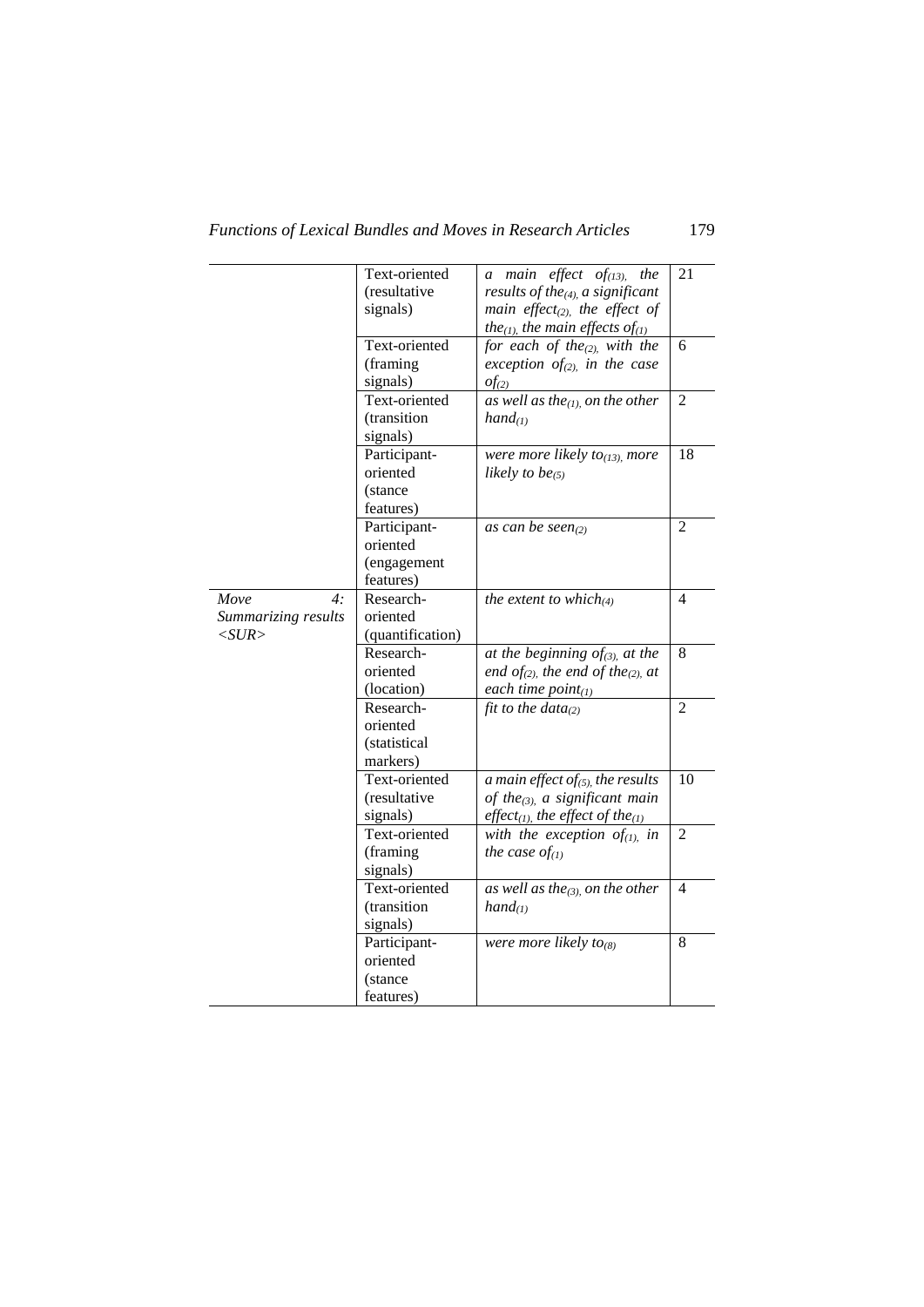| <b>Moves (Discussion)</b>                                                                       | <b>Function</b>                           | <b>Lexical bundle</b>                                                                                                                                                                                                                                                                                                   | TF             |
|-------------------------------------------------------------------------------------------------|-------------------------------------------|-------------------------------------------------------------------------------------------------------------------------------------------------------------------------------------------------------------------------------------------------------------------------------------------------------------------------|----------------|
| Move 1: Preparing<br>for the presentation<br>of the Discussion<br>section $\langle PPD \rangle$ | Text-oriented<br>(framing)<br>signals)    | in the context of $_{(3)}$ , in the<br>case $of_{(2)}$ , with regard to<br>the <sub>(2)</sub> , in terms of the <sub>(2)</sub> , from<br>the present study(2), on the<br>basis $of_{(1)}$                                                                                                                               | 12             |
|                                                                                                 | Text-oriented<br>(transition<br>signals)  | on the other hand $(5)$ ,<br>in<br>addition to the <sub>(2)</sub> , as well as<br>$in_{(2)}$ , as well as the <sub>(1)</sub>                                                                                                                                                                                            | 10             |
|                                                                                                 | Text-oriented<br>(structuring<br>signals) | in the present study(3), from<br>the current study(3), in the<br>current study $_{(2)}$ , in this study<br>$was_{(2)}$ , used in this study(1),<br>of this study $was_{(1)}$                                                                                                                                            | 12             |
|                                                                                                 | Research-<br>oriented<br>(quantification) | the extent to which $(l)$                                                                                                                                                                                                                                                                                               | $\mathbf{1}$   |
|                                                                                                 | Research-<br>oriented<br>(location)       | in the current study(20), in<br>the present study(8), at the<br>beginning $of_{(8)}$ , at the end<br>$of_{(5)}$                                                                                                                                                                                                         | 41             |
| $\overline{2}$ :<br>Move<br>the<br>Summarizing<br>study $\langle STS \rangle$                   | Text-oriented<br>(framing<br>signals)     | in the context of $_{(2)}$ in the<br>case of <sub>(2)</sub> , on the basis of <sub>(2)</sub> ,<br>in terms of the $_{(1)}$                                                                                                                                                                                              | $\overline{7}$ |
|                                                                                                 | Text-oriented<br>(transition<br>signals)  | on the other hand $_{(3)}$ , as well<br>as the <sub>(3)</sub> , in addition to the <sub>(2)</sub> ,<br>as well as $a_{(1)}$                                                                                                                                                                                             | 9              |
|                                                                                                 | Text-oriented<br>(structuring<br>signals) | in the current study $(19)$ , of<br>the current study(20), of the<br>the<br>present<br>study(36).<br>in<br>study $_{(13)}$<br>of<br>this<br>present<br>study $was_{(12)}$ , in this study<br>$were_{(12)}$ , from the current<br>study(8), from the present<br>study(7), in this study was(7),<br>used in this study(2) | 136            |
|                                                                                                 | Research-<br>oriented<br>(quantification) | the extent to which $(6)$                                                                                                                                                                                                                                                                                               | 6              |
|                                                                                                 | Research-<br>oriented                     | in the current study(5), in the<br>study(2),<br>the<br>present<br>at                                                                                                                                                                                                                                                    | 9              |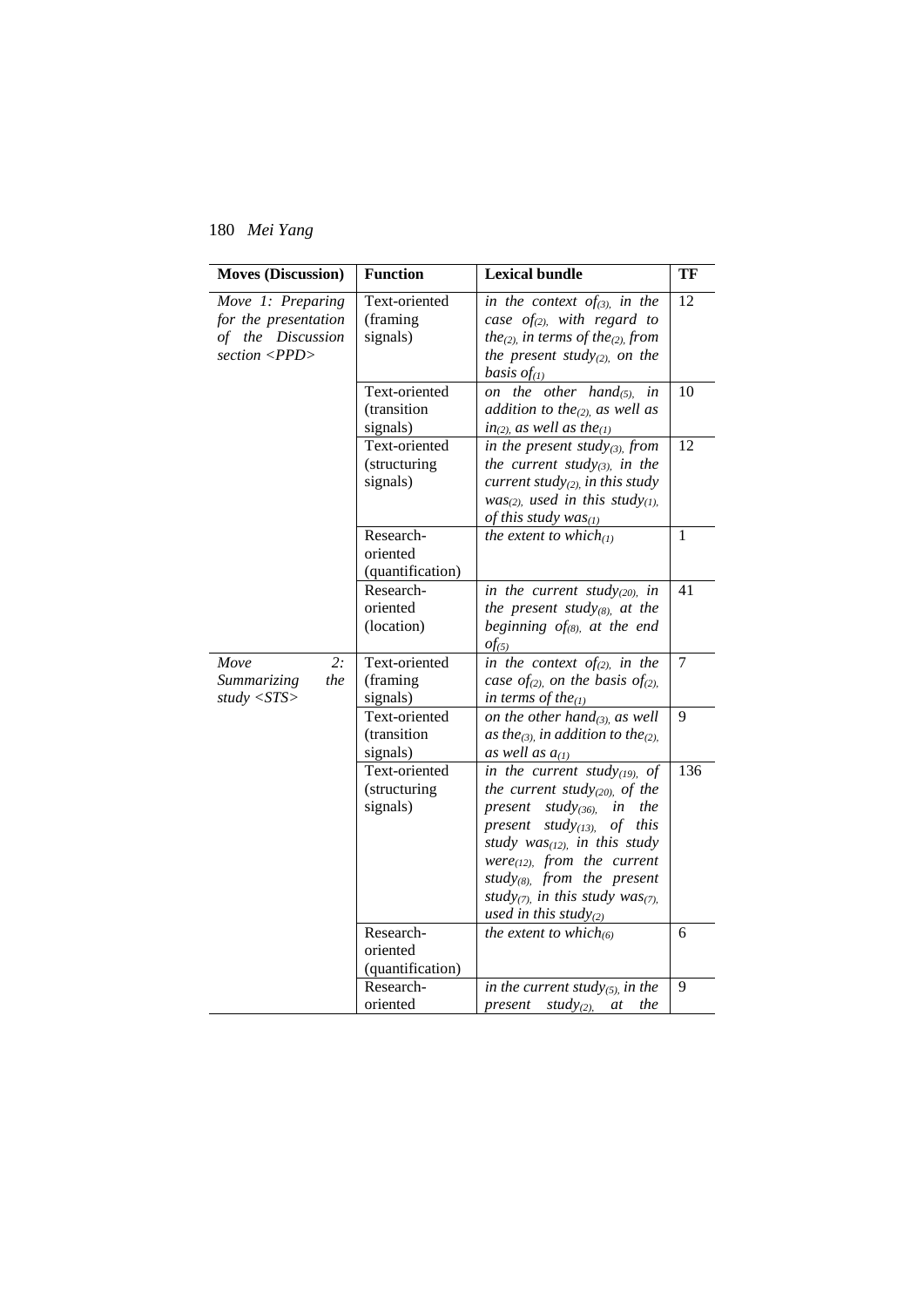|                                                                          | (location)                                        | beginning $of_{(1)}$ , at the end<br>$of_{(1)}$                                                                                                                                                                                                                                                                                                                                                                                                                                                                                                |                |
|--------------------------------------------------------------------------|---------------------------------------------------|------------------------------------------------------------------------------------------------------------------------------------------------------------------------------------------------------------------------------------------------------------------------------------------------------------------------------------------------------------------------------------------------------------------------------------------------------------------------------------------------------------------------------------------------|----------------|
|                                                                          | Participant-<br>oriented<br>(stance)<br>features) | it is possible that(3), it is<br>important $to_{(2)}$                                                                                                                                                                                                                                                                                                                                                                                                                                                                                          | 5              |
| Move<br>3:<br>Highlighting overall<br>research<br>outcome                | Text-oriented<br>(framing)<br>signals)            | in the context of <sub>(2)</sub> in the<br>case of <sub>(1)</sub> on the basis of <sub>(1)</sub>                                                                                                                                                                                                                                                                                                                                                                                                                                               | $\overline{4}$ |
| $\langle ORO \rangle$                                                    | Text-oriented<br>(transition<br>signals)          | on the other hand $_{(4)}$ , as well<br>as $a_{(2)}$ , in addition to the <sub>(1)</sub> ,<br>as well as the $(1)$                                                                                                                                                                                                                                                                                                                                                                                                                             | 8              |
|                                                                          | Text-oriented<br>(structuring<br>signals)         | in the present study(3), in the<br>current study(22), of this<br>study $was_{(2)}$ , used in this<br>$study_{(1)}$                                                                                                                                                                                                                                                                                                                                                                                                                             | 28             |
|                                                                          | Research-<br>oriented<br>(quantification)         | the extent to which $(a)$                                                                                                                                                                                                                                                                                                                                                                                                                                                                                                                      | 3              |
|                                                                          | Research-<br>oriented<br>(location)               | in the current study $_{(2)}$ , in the<br>present<br>study $(1)$ ,<br>the<br>at<br>beginning $of_{(1)}$ at the end<br>$of_{(1)}$                                                                                                                                                                                                                                                                                                                                                                                                               | 5              |
|                                                                          | Participant-<br>oriented<br>(stance<br>features)  | it is possible that $_{(2)}$ it is<br>important $to_{(1)}$                                                                                                                                                                                                                                                                                                                                                                                                                                                                                     | 3              |
| Move 4: Discussing<br>the findings of the<br>study $\langle DFS \rangle$ | Text-oriented<br>(resultative<br>signals)         | the results of the $_{(55)}$ , these<br>findings<br>suggest<br>that $(27)$ .<br>results of this study(26), our<br>findings suggest that $_{(23)}$ , the<br>results of this $_{(23)}$ , as a result<br>of(15), the findings of the(15),<br>the effects of the $(14)$ , these<br>results suggest that $_{(14)}$ , our<br>results suggest that $(12)$ , the<br>results suggest that $_{(12)}$<br>the<br>the<br>findings<br><i>this</i> $(11)$ .<br>of<br>results<br>$\sigma f$<br>$\textit{our}_{(11)}$<br>the<br>findings suggest that $_{(11)}$ | 269            |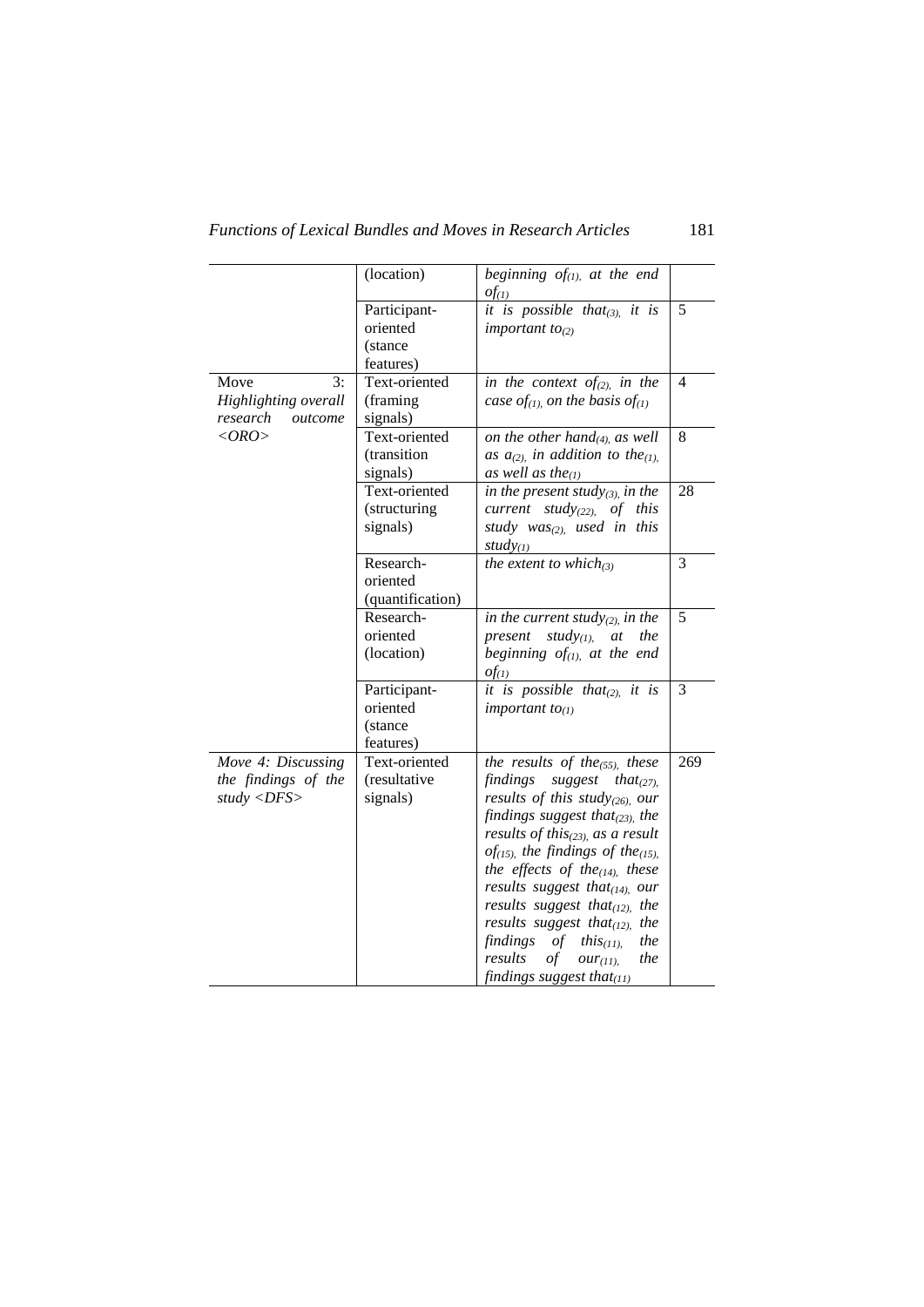| Text-oriented<br>(citation)                       | $\overline{is}$ in line with $_{(36)}$ in line with<br>$previous_{(25)}$ , in line with<br>the <sub>(24)</sub> , are in line with <sub>(20)</sub> , is<br>consistent with<br>the <sub>(20)</sub><br>consistent with previous<br>research $_{(15)}$ , in line with<br>this is consistent<br>OUT(14)<br>$with_{(14)}$                   | 168 |
|---------------------------------------------------|---------------------------------------------------------------------------------------------------------------------------------------------------------------------------------------------------------------------------------------------------------------------------------------------------------------------------------------|-----|
| Text-oriented<br>(framing)<br>signals)            | the<br>case $of$ <sub>(16)</sub> ,<br>as<br>in<br>$\overline{a}$<br>function of $(16)$ , in the context<br>of <sub>(15)</sub> , on the basis of <sub>(13)</sub> , in<br>the presence $of_{(13)}$ , with<br>regard to the $(12)$ , as well as<br>$in_{(8)}$ , in terms of the <sub>(8)</sub>                                           | 101 |
| Text-oriented<br>(transition<br>signals)          | as well as the $(15)$ , in addition<br>to the <sub>(9)</sub> , as well as $a_{(8)}$ on<br>the other hand                                                                                                                                                                                                                              | 35  |
| Text-oriented<br>(structuring<br>signals)         | in the current study(36), of<br>the present study $_{(16)}$ in the<br>present study $(16)$ , of the<br>current study $(35)$ , used in this<br>study(3), of this study was(3).<br>in this study were $(3)$ , from<br>the current study(2), from the<br>present study $_{(1)}$                                                          | 115 |
| Research-<br>oriented<br>(quantification)         | the extent to which $_{(19)}$                                                                                                                                                                                                                                                                                                         | 19  |
| Research-<br>oriented<br>(location)               | in the current study(2), in the<br>present study(2), at the end<br>$of_{(2)}$ at the beginning $of_{(1)}$                                                                                                                                                                                                                             | 7   |
| Research-<br>oriented<br>(description)            | the nature of the $(16)$                                                                                                                                                                                                                                                                                                              | 16  |
| Participant-<br>oriented<br>(stance)<br>features) | it is possible that $_{(85)}$ .<br>are<br>more likely to <sub>(33)</sub> , were more<br>likely to <sub>(31)</sub> , it may be that <sub>(24)</sub> ,<br>are likely to be $_{(14)}$ , it is also<br>possible $(13)$ , in their ability<br>$to$ <sub>(13)</sub> , it is important to <sub>(5)</sub> , to<br>the importance of $a_1$ our | 226 |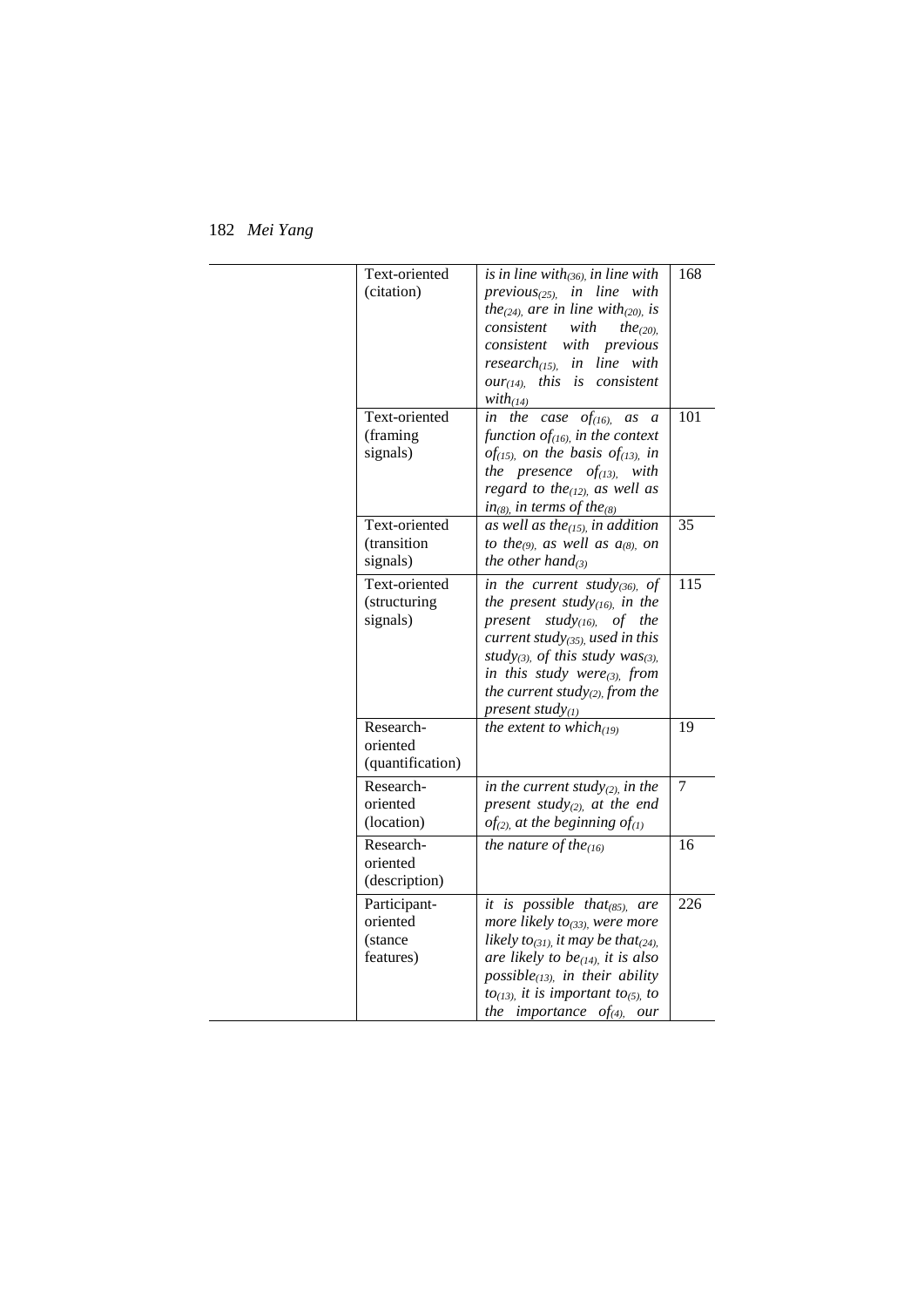|                                                        |                                                      | understanding of the <sub>(2)</sub> it is<br>also important $(2)$                                                                                                                                                                         |                 |
|--------------------------------------------------------|------------------------------------------------------|-------------------------------------------------------------------------------------------------------------------------------------------------------------------------------------------------------------------------------------------|-----------------|
|                                                        | Participant-<br>oriented<br>(engagement<br>features) | it should be noted $_{(2)}$                                                                                                                                                                                                               | 2               |
| Move 5: Drawing<br>conclusions of the<br>study/Stating | Text-oriented<br>(framing<br>signals)                | in the context of $_{(1)}$ on the<br>basis $of_{(1)}$                                                                                                                                                                                     | $\overline{2}$  |
| research<br>conclusions<br>$\langle CNC \rangle$       | Text-oriented<br>(transition<br>signals)             | on the other hand $_{(4)}$ , as well<br>as the <sub>(3)</sub>                                                                                                                                                                             | 7               |
|                                                        | Text-oriented<br>(structuring<br>signals)            | in the current study $_{(13)}$ , in<br>the present study $(12)$ , from<br>the current study $_{(1)}$ from the<br>present study $_{(1)}$                                                                                                   | 27              |
|                                                        | Research-<br>oriented<br>(quantification)            | the extent to which $_{(2)}$                                                                                                                                                                                                              | $\overline{2}$  |
|                                                        | Research-<br>oriented<br>(location)                  | in the current study(3), in the<br>present<br>study $(y_{(1)})$<br>the<br>at<br>beginning $of_{(1)}$ at the end<br>$of_{(2)}$                                                                                                             | 7               |
|                                                        | Participant-<br>oriented<br>(stance<br>features)     | it is possible that $(12)$ , it is<br>also possible $_{(3)}$                                                                                                                                                                              | 15              |
| Move 6: Evaluating<br>the study $\langle EVS \rangle$  | Text-oriented<br>(framing)<br>signals)               | in the context of $(s)$                                                                                                                                                                                                                   | 3               |
|                                                        | Text-oriented<br>(transition<br>signals)             | on the other hand $_{(13)}$ as well<br>as the <sub>(2)</sub> , as well as in <sub>(2)</sub> , as<br>well as $a_{(1)}$                                                                                                                     | 18              |
|                                                        | Text-oriented<br>(structuring<br>signals)            | this<br>used<br>study <sub>(12)</sub><br>in<br>limitation of this study $_{(12)}$ in<br>the current study(3), of the<br>current<br>study(3).<br>the<br>of<br>present study $(2)$ , in this study<br>$was_{(2)}$ , in the present study(1) | $\overline{35}$ |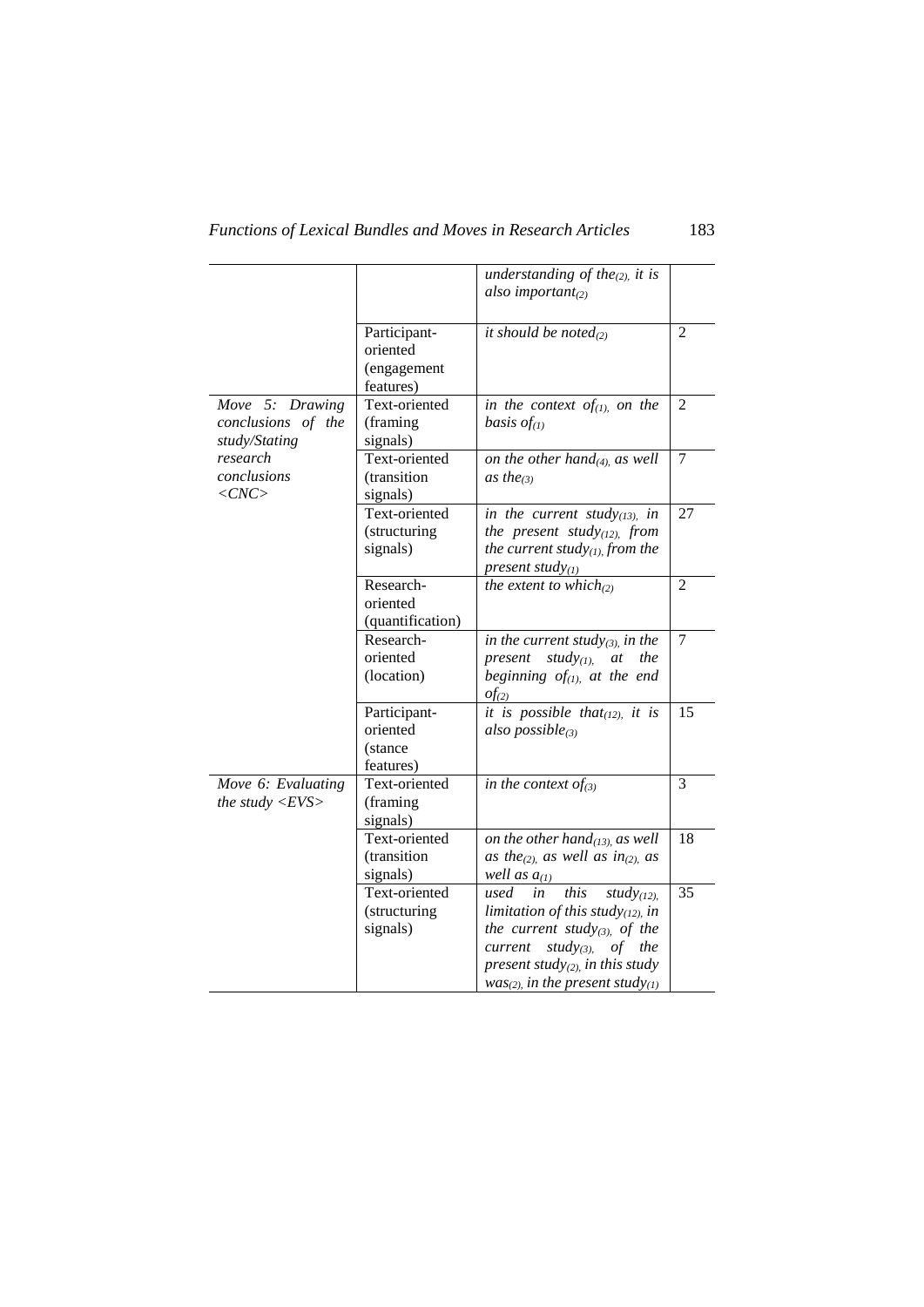|                                                                  | Research-<br>oriented<br>(quantification)            | the extent to which $l_{(1)}$                                                                                                                                                                                                                                                                             | 1              |
|------------------------------------------------------------------|------------------------------------------------------|-----------------------------------------------------------------------------------------------------------------------------------------------------------------------------------------------------------------------------------------------------------------------------------------------------------|----------------|
|                                                                  | Research-<br>oriented<br>(location)                  | in the current study(3), in the<br>present<br>study $_{(1)}$ at<br>the<br>beginning $of_{(1)}$ , at the end<br>$of_{(1)}$                                                                                                                                                                                 | 6              |
|                                                                  | Participant-<br>oriented<br>(stance)<br>features)    | it is important to $_{(42)}$ , we were<br>able<br>it<br>is<br>also<br>$to_{(14)}$<br>$important_{(12)}$ study is the<br>first <sub>(12)</sub> , this is the first <sub>(11)</sub> ,<br>our understanding of the <sub>(9)</sub> .<br>to the importance of <sub>(8)</sub> , it is<br>possible that $_{(2)}$ | 110            |
|                                                                  | Participant-<br>oriented<br>(engagement<br>features) | it should be noted $(16)$                                                                                                                                                                                                                                                                                 | 16             |
| Move 7: Deductions<br>from the research<br>$\langle DER \rangle$ | Text-oriented<br>(framing)<br>signals)               | in the context of $(s)$                                                                                                                                                                                                                                                                                   | $\overline{3}$ |
|                                                                  | Text-oriented<br>(transition<br>signals)             | as well as $a_{(5)}$ on the other<br>hand <sub>(3)</sub> , as well as the <sub>(2)</sub>                                                                                                                                                                                                                  | 10             |
|                                                                  | Text-oriented<br>(structuring<br>signals)            | in the current study $_{(1)}$ , in the<br>present study $_{(1)}$                                                                                                                                                                                                                                          | $\overline{2}$ |
|                                                                  | Research-<br>oriented<br>(quantification)            | the extent to which $(4)$                                                                                                                                                                                                                                                                                 | $\overline{4}$ |
|                                                                  | Research-<br>oriented<br>(location)                  | in the current study $_{(2)}$ in the<br>study $(y_{(1)})$<br>present<br>at<br>the<br>beginning $of_{(1)}$ , at the end<br>$of_{(1)}$                                                                                                                                                                      | 5              |
|                                                                  | Participant-<br>oriented<br>(stance)<br>features)    | it is possible that $_{(2)}$                                                                                                                                                                                                                                                                              | $\overline{2}$ |
|                                                                  | Participant-<br>oriented<br>(engagement<br>features) | research is needed to <sub>(43)</sub> ,<br>research<br>future<br>is<br>$needed_{(11)}$<br>it should<br>be<br>$noted_{(1)}$                                                                                                                                                                                | 55             |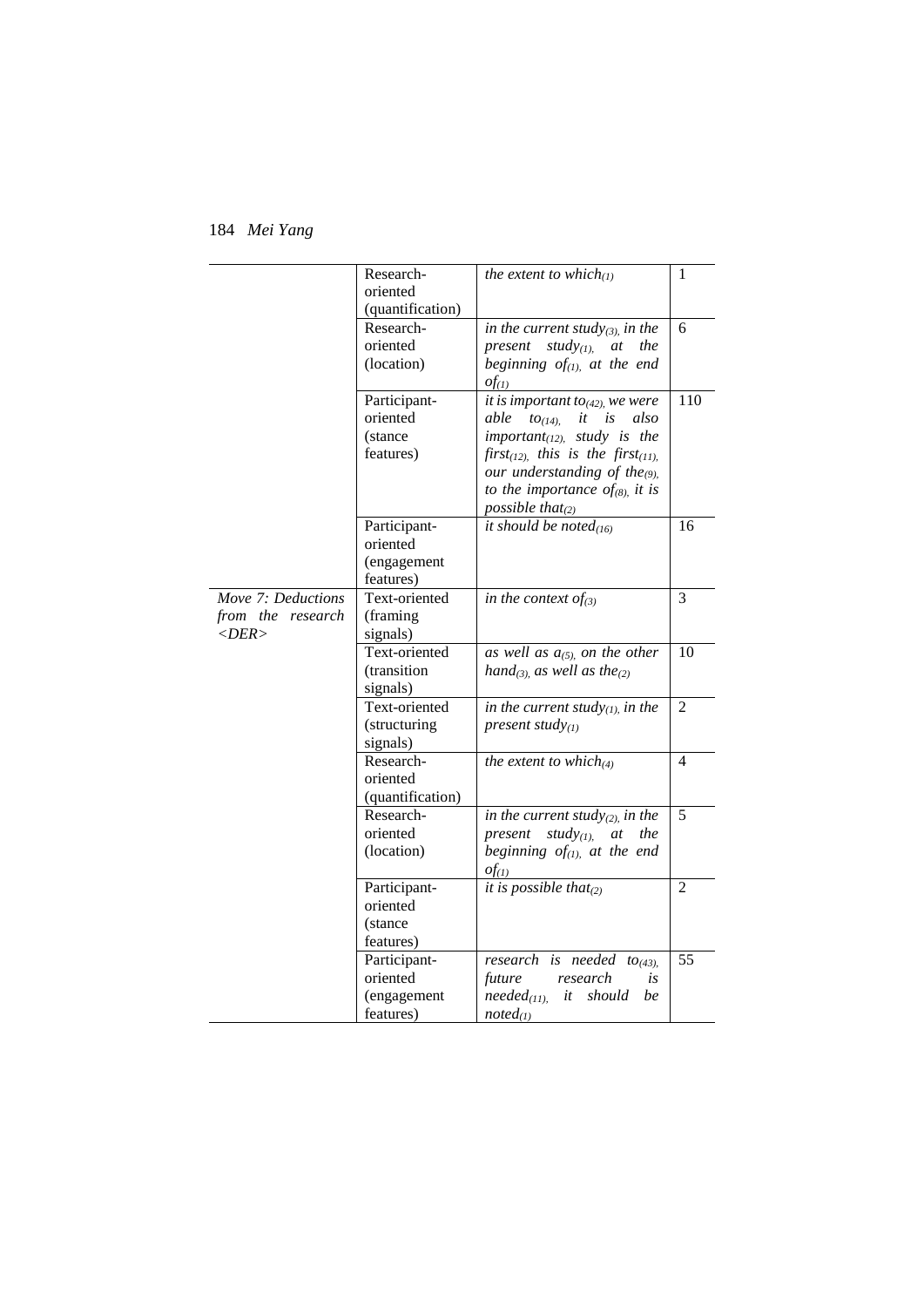\* The numbers in brackets indicates raw frequencies.

# TF denotes total frequencies.

## *References*

- Baker, Paul, and Yu-Hua Chen. 2010. Lexical bundles in L1 and L2 academic writing. *Language Learning and Technology* 14(2): 30–49.
- Basturkmen, Helen. 2012. A genre-based investigation of discussion sections of research articles in dentistry and disciplinary variation. *Journal of English for Academic Purposes* 11(2): 134–144. https://doi.org/10.1016/j.jeap.2011.10.004.
- Bestgen, Yves. 2018. Evaluating the frequency threshold for selecting lexical bundles by means of an extension of the Fisher's exact test. *Corpora* 13(2): 205–228. https://doi.org/10.3366/cor.2018.0144.
- Bestgen, Yves. 2020. Comparing lexical bundles across corpora of different sizes: The Zipfian problem. *Journal of Quantitative Linguistics* 27(3): 272–290. https://doi.org/10.1080/09296174.2019.1566975.
- Biber, Douglas, and Federica Barbieri. 2007. Lexical bundles in university spoken and written registers. *English for Specific Purposes* 26(3): 263– 286. https://doi.org/10.1016/j.esp.2006.08.003.
- Biber, Douglas, Ulla Connor, and Thomas Upton. 2007. *Discourse on the move: Using corpus analysis to describe discourse structure*. Amsterdam/Philadelphia: John Benjamins.
- Biber, Douglas, Susan Conrad, and Viviana Cortes. 2004. If you look at …: Lexical bundles in university teaching and textbooks. *Applied Linguistics* 25(3): 371–405. https://doi.org/10.1093/applin/25.3.371.
- Biber, Douglas, Stig Johansson, Geoffrey Leech, Susan Conrad, and Edward Finegan. 1999. *Longman grammar of spoken and written English*. London: Longman.
- Brett, Paul. 1994. A genre analysis of the results section of sociology articles. *English for Specific Purposes* 13(1): 47–59.
- Cheng, Fei-Wen, and Len Unsworth. 2016. Stance-taking as negotiating academic conflict in applied linguistics research article discussion sections. *Journal of English for Academic Purposes* 24: 43–57. https://doi.org/10.1016/j.jeap.2016.09.001.
- Cortes, Viviana. 2004. Lexical bundles in published and student disciplinary writing: Examples from history and biology. *English for Specific Purposes* 23(4): 397–423.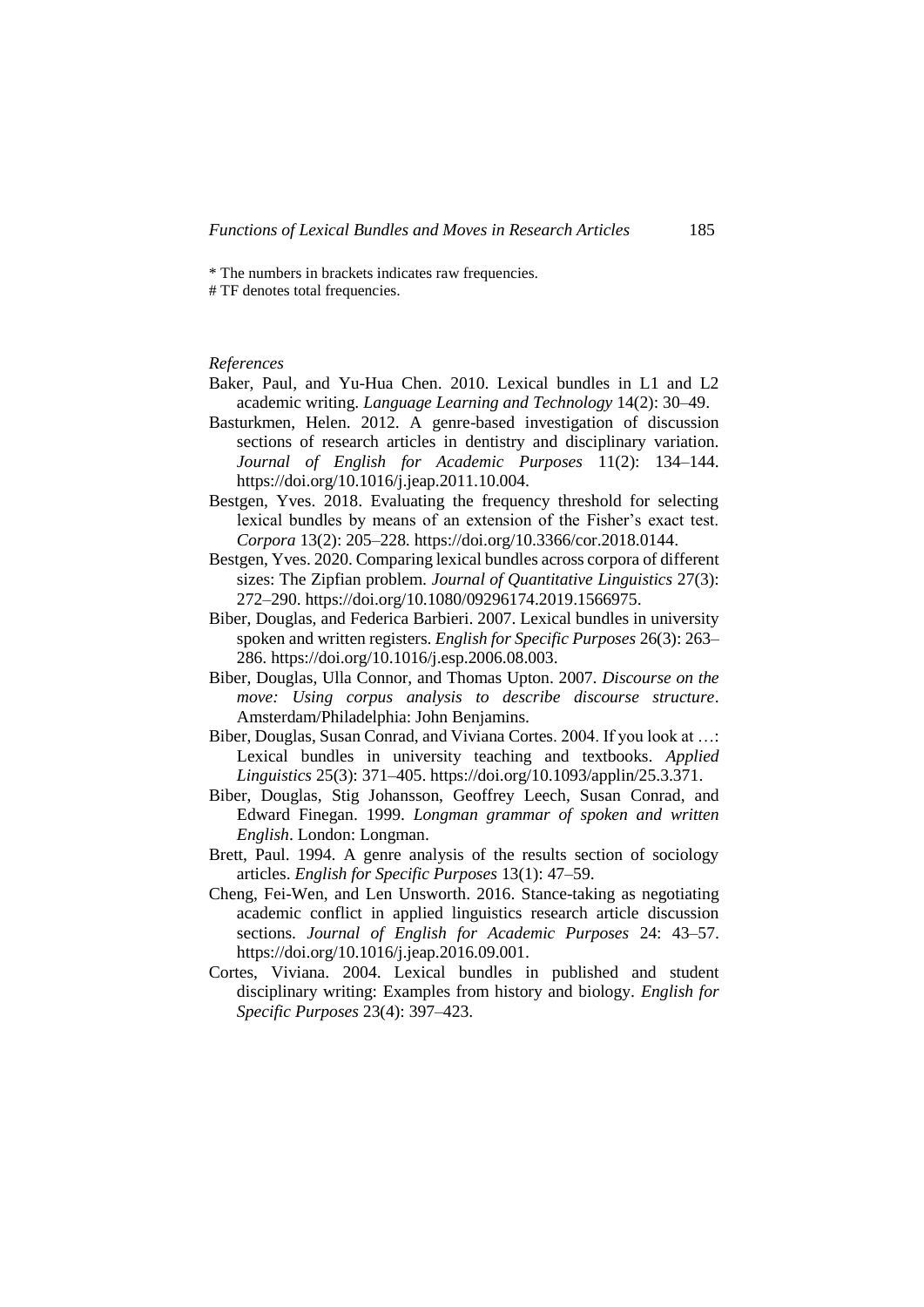- Cortes, Viviana. 2013. The purpose of this study is to: Connecting lexical bundles and moves in research article introductions. *Journal of English for Academic Purposes* 12(1): 33–43.
- Cotos, Elena, Sarah Huffman, and Stephanie Link. 2017. A move/step model for methods sections: Demonstrating rigour and credibility. *English for Specific Purposes* 46: 90–106. https://doi.org/10.1016/j.esp.2017.01.001.
- del Saz Rubio, Ma Milagros. 2011. A pragmatic approach to the macrostructure and metadiscoursal features of research article introductions in the field of Agricultural Sciences. *English for Specific Purposes* 30(4): 258–271. https://doi.org/10.1016/j.esp.2011.03.002.
- Durrant, Philip. 2017. Lexical bundles and disciplinary variation in university students' writing: Mapping the territories. *Applied Linguistics* 38(2): 165–193.
- Esfandiari, Rajab, and Fatima Barbary. 2017. A contrastive corpus-driven study of lexical bundles between English writers and Persian writers in psychology research articles. *Journal of English for Academic Purposes* 29: 21–42. https://doi.org/10.1016/j.jeap.2017.09.002.
- Goodwin, Kerri A., and C. James Goodwin. 2016. *Research in psychology: methods and design*. Hoboken, NJ: John Wiley & Sons.
- Groom, Nicholas. 2005. Pattern and meaning across genres and disciplines: An exploratory study. *Journal of English for Academic Purposes* 4(3): 257–277. https://doi.org/10.1016/j.jeap.2005.03.002.
- Halliday, M.A.K. 1994. *Functions of language.* 2nd ed. London: Edward Arnold.
- Hirano, Eliana. 2009. Research article introductions in English for specific purposes: A comparison between Brazilian Portuguese and English. *English for Specific Purposes* 28(4): 240–250. https://doi.org/10.1016/j.esp.2009.02.001.
- Holmes, Richard. 1997. Genre analysis, and the social sciences: An investigation of the structure of research article discussion sections in three disciplines. *English for Specific Purposes* 16(4): 321–337. http://www.sciencedirect.com/science/article/pii/S0889490696000385
- Hyland, Ken. 2008a. Academic clusters: text patterning in published and postgraduate writing. *International Journal of Applied Linguistics* 18(1): 41–62.
- Hyland, Ken. 2008b. As can be seen: Lexical bundles and disciplinary variation. *English for Specific Purposes* 27(1): 4–21.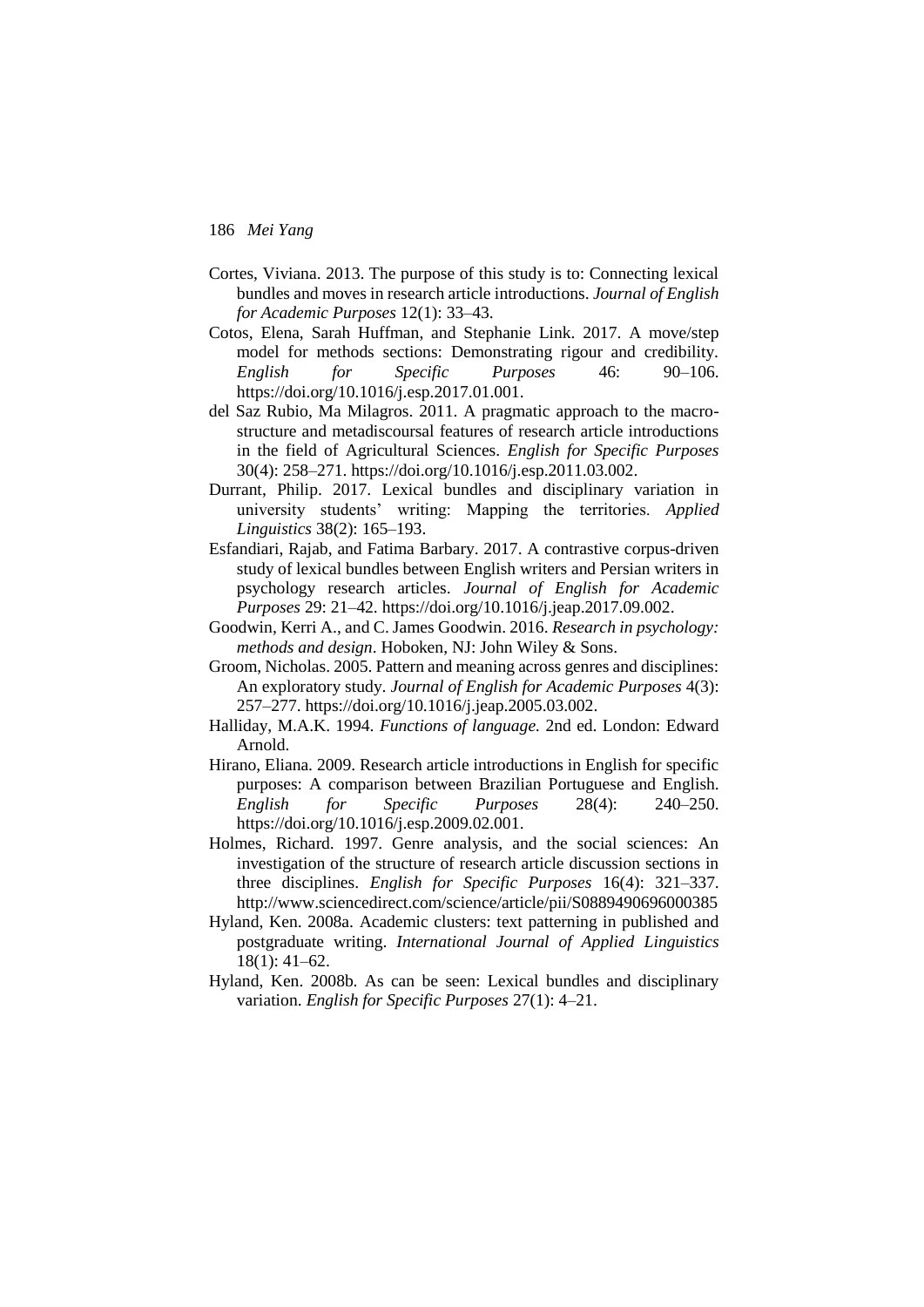- Hyland, Ken. 2012. Bundles in academic discourse. *Annual Review of Applied Linguistics* 32: 150–169.
- Kanoksilapatham, Budsaba. 2005. Rhetorical structure of biochemistry research articles. *English for Specific Purposes* 24(3): 269–292. https://doi.org/10.1016/j.esp.2004.08.003.
- Khany, Reza, and Bahareh Malmir. 2020. A move-marker list: A study of rhetorical move-lexis linguistic realizations of research article abstracts in social and behavioural sciences. *RELC Journal* 51(3): 381–396. https://doi.org/10.1177/0033688219833131.
- Le, Thi Ngoc Phuong, and Michael Harrington. 2015. Phraseology used to comment on results in the discussion section of applied linguistics quantitative research articles. *English for Specific Purposes* 39: 45–61. https://doi.org/10.1016/j.esp.2015.03.003.
- Lim, J. M. Hwa. 2006. Method sections of management research articles: A pedagogically motivated qualitative study. *English for Specific Purposes* 25(3): 282–309. https://doi.org/10.1016/j.esp.2005.07.001.
- Lim, Jason Miin-Hwa. 2010. Commenting on research results in applied linguistics and education: A comparative genre-based investigation. *Journal of English for Academic Purposes* 9(4): 280–294. https://doi.org/10.1016/j.jeap.2010.10.001.
- Lin, Ling, and Stephen Evans. 2012. Structural patterns in empirical research articles: A cross-disciplinary study. *English for Specific Purposes* 31(3): 150–160.
- Liu, Yali, and Louisa Buckingham. 2018. The schematic structure of discussion sections in applied linguistics and the distribution of metadiscourse markers. *Journal of English for Academic Purposes* 34: 97–109. https://doi.org/10.1016/j.jeap.2018.04.002.
- Loi, Chek Kim, Jason Miin-Hwa Lim, and Sue Wharton. 2016. Expressing an evaluative stance in English and Malay research article conclusions: International publications versus local publications. *Journal of English for Academic Purposes* 21: 1–16. https://doi.org/10.1016/j.jeap.2015.08.004.
- Lu, Xiaofei, and Jinlei Deng. 2019. With the rapid development: A contrastive analysis of lexical bundles in dissertation abstracts by Chinese and L1 English doctoral students. *Journal of English for Academic Purposes* 39: 21–36. https://doi.org/10.1016/j.jeap.2019.03.008.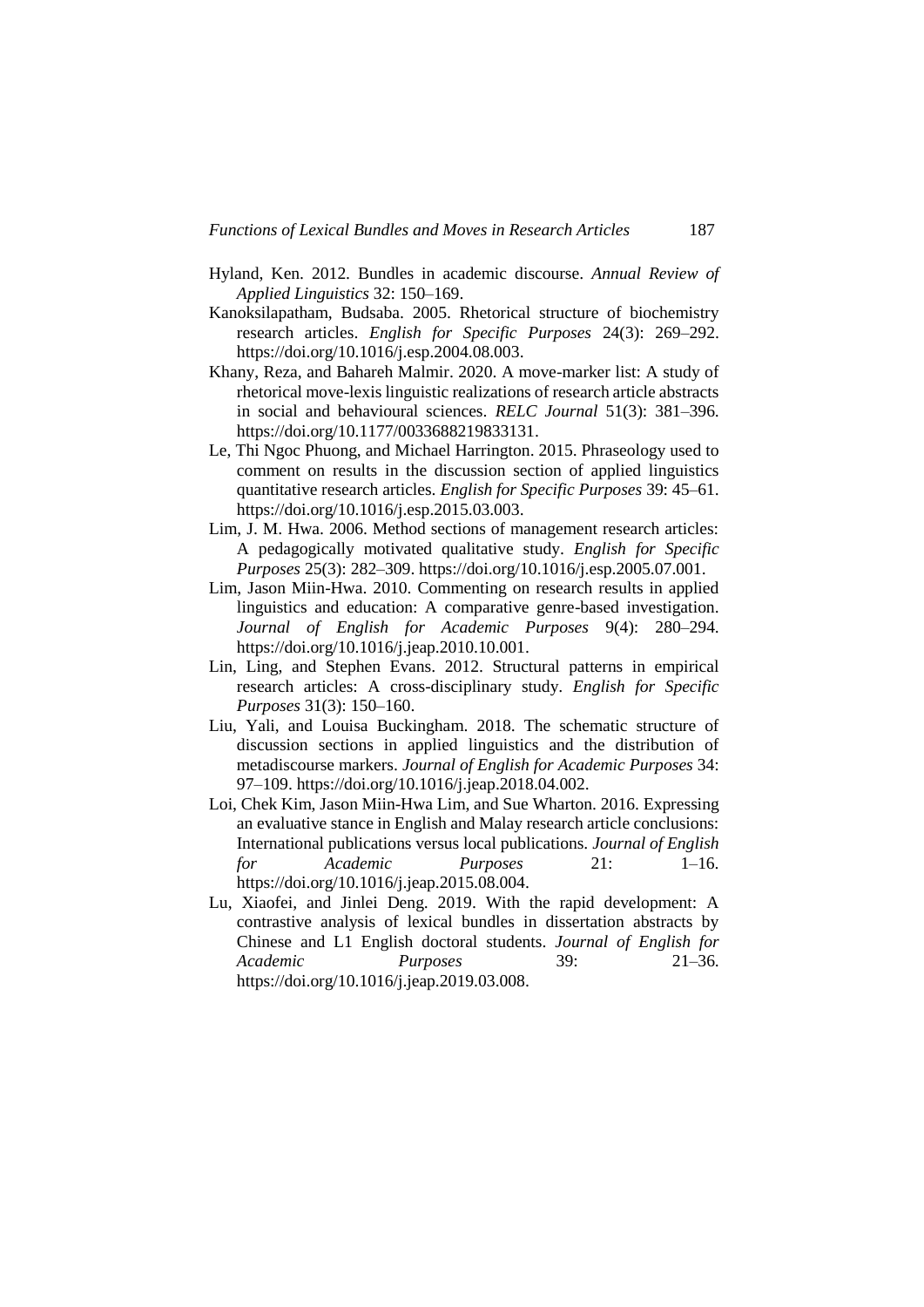- Mack, Chris A. 2018. *How to Write a Good Scientific Paper*. Washington: SPIE Press.
- Moreno, Ana I., and John M. Swales. 2018. Strengthening move analysis methodology towards bridging the function-form gap. *English for Specific Purposes* 50: 40–63. https://doi.org/10.1016/j.esp.2017.11.006.
- Omidian, Taha, Hesamoddin Shahriari, and Anna Siyanova-Chanturia. 2018. A cross-disciplinary investigation of multi-word expressions in the moves of research article abstracts. *Journal of English for Academic Purposes* 36: 1–14.
- Ozturk, Ismet. 2007. The textual organisation of research article introductions in applied linguistics: Variability within a single discipline. *English for Specific Purposes* 26(1): 25–38. https://doi.org/10.1016/j.esp.2005.12.003.
- Pho, Phuong Dzung. 2013. *Authorial stance in research articles: Examples from applied linguistics and educational technology*. New York: Palgrave Macmillan.
- Ren, Junqiang. 2021. Variability and functions of lexical bundles in research articles of applied linguistics and pharmaceutical sciences. *Journal of English for Academic Purposes* 50, 1–16. https://doi.org/10.1016/j.jeap.2021.100968.
- Ruiying, Yang, and Desmond Allison. 2003. Research articles in applied linguistics: Moving from results to conclusions. *English for Specific Purposes* 22(4): 365–385. https://doi.org/10.1016/S0889- 4906(02)00026-1.
- Sánchez Hernández, Purificación. 2013. Lexical bundles in three oral corpora of university students. *Nordic Journal of English Studies* 13(1): 187–209. https://doi.org/10.35360/njes.281.
- Shahriari, Hesamoddin. 2017. Comparing lexical bundles across the introduction, method and results sections of the research article. *Corpora* 12(1): 1–22.
- Swales, John M. 1981. *Aspects of article introductions*. Birmingham: Aston University.
- Swales, John M. 1990. *Genre analysis: English in academic and research settings*. Cambridge: Cambridge University Press.
- Swales, John M. 2004. *Research genres: Explorations and applications*. Cambridge: Cambridge University Press.